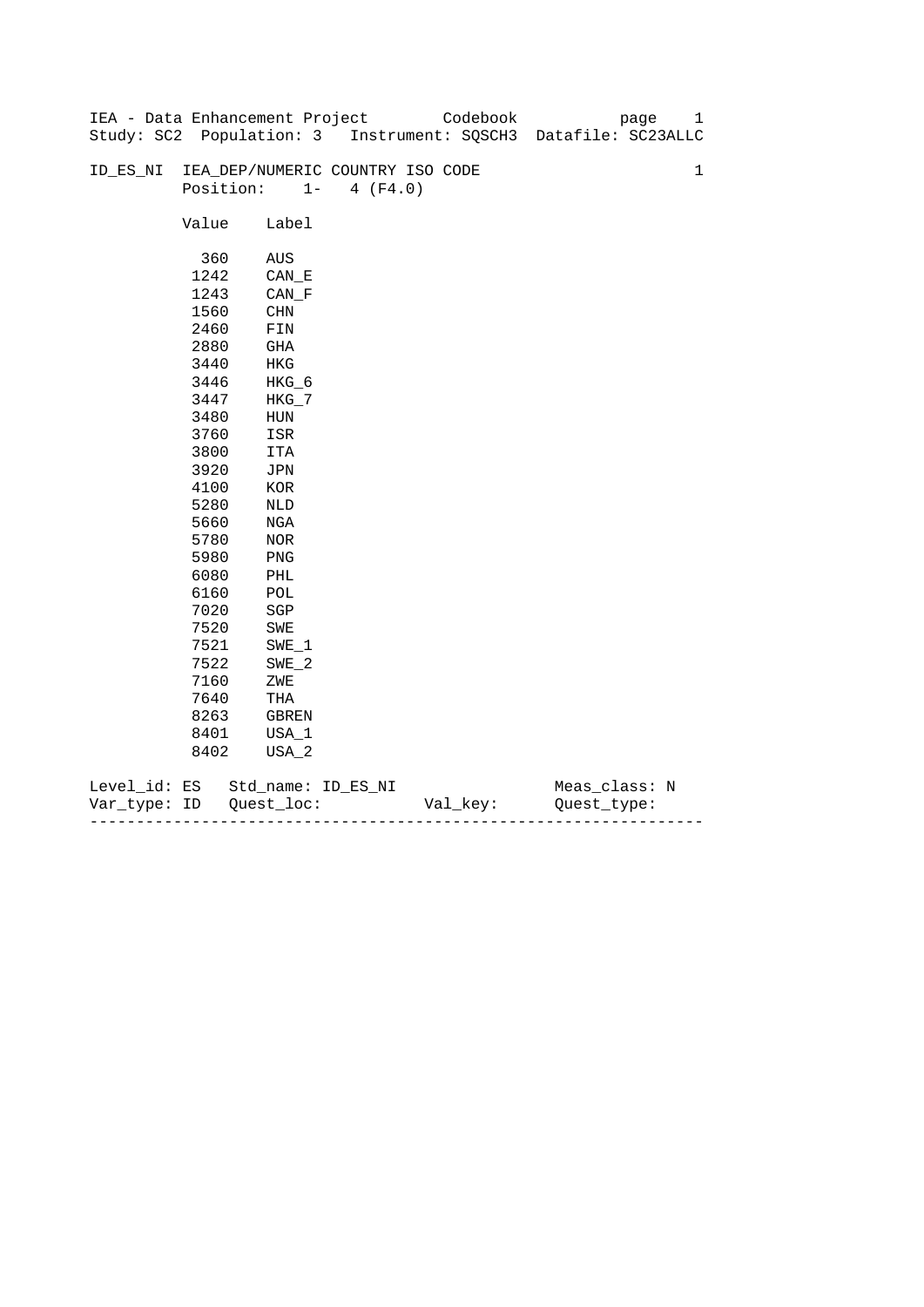|                              |                                                                                                                                                                                                                    | Codebook<br>IEA - Data Enhancement Project<br>page<br>Study: SC2 Population: 3 Instrument: SQSCH3 Datafile: SC23ALLC                                                                                                                                                                                                                                                           | 2 |
|------------------------------|--------------------------------------------------------------------------------------------------------------------------------------------------------------------------------------------------------------------|--------------------------------------------------------------------------------------------------------------------------------------------------------------------------------------------------------------------------------------------------------------------------------------------------------------------------------------------------------------------------------|---|
| ID ES AI                     | Position:                                                                                                                                                                                                          | IEA_DEP/ALPHANUMERIC COUNTRY ISO CODE<br>$5-$<br>9(AB)                                                                                                                                                                                                                                                                                                                         | 2 |
|                              | Value                                                                                                                                                                                                              | Label                                                                                                                                                                                                                                                                                                                                                                          |   |
|                              | AUS<br>CAN E<br>CAN F<br>CHN<br>FIN<br>GBREN<br>GHA<br>HKG<br>HKG_6<br>HKG_7<br>HUN<br>ISR<br>ITA<br>JPN<br>KOR<br>NLD<br>NGA<br>NOR<br><b>PNG</b><br>PHL<br>POL<br>SGP<br>SWE<br>SWE 1<br>$SWE_2$<br>THA<br>USA_1 | Australia<br>Canada (English)<br>Canada (French)<br>China<br>Finland<br>UK (England)<br>Ghana<br>Hong Kong<br>Hong Kong (6)<br>Hong Kong (7)<br>Hungary<br>Israel<br>Italy<br>Japan<br>Korea, Republic of<br>Netherlands<br>Nigeria<br>Norway<br>Papua New Guinea<br>Philippines<br>Poland<br>Singapore<br>Sweden<br>Sweden (A)<br>Sweden (B)<br>Thailand<br>United States (A) |   |
|                              | $USA_2$<br>ZWE                                                                                                                                                                                                     | United States (B)<br>Zimbabwe                                                                                                                                                                                                                                                                                                                                                  |   |
| Level_id: ES<br>Var type: ID |                                                                                                                                                                                                                    | Meas_class: N<br>Std name: ID ES AI<br>Quest loc:<br>Val_key:<br>Ouest type:                                                                                                                                                                                                                                                                                                   |   |

------------------------------------------------------------------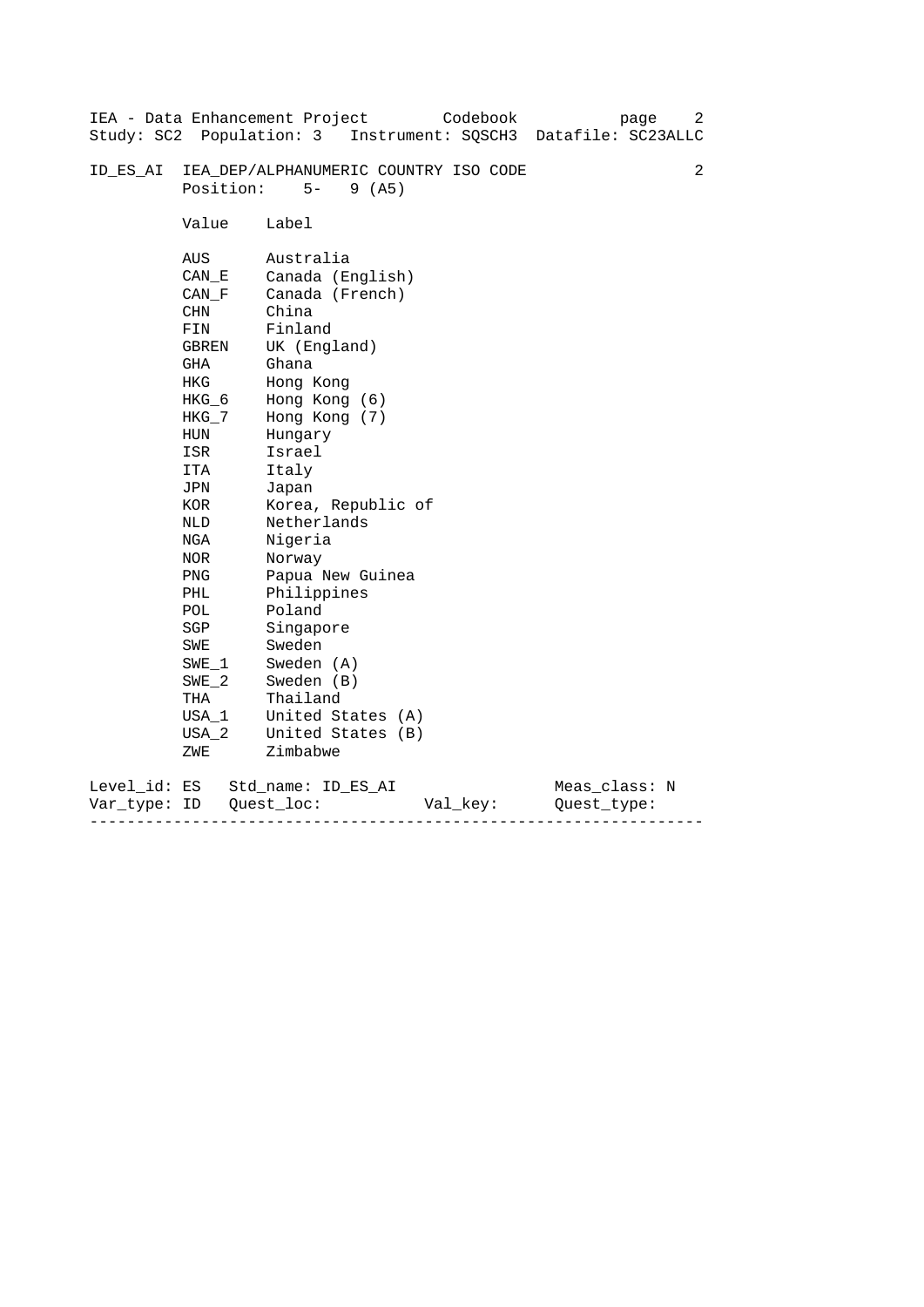| IEA - Data Enhancement Project Codebook                         |                                                                                                                                  |                                                                                                                                                                                                                                               |                                      |  | page<br>Study: SC2 Population: 3 Instrument: SQSCH3 Datafile: SC23ALLC | 3 |
|-----------------------------------------------------------------|----------------------------------------------------------------------------------------------------------------------------------|-----------------------------------------------------------------------------------------------------------------------------------------------------------------------------------------------------------------------------------------------|--------------------------------------|--|------------------------------------------------------------------------|---|
| CNTRYNUM COUNTRY NUMBER                                         | Position: 10- 11 (F2.0)                                                                                                          |                                                                                                                                                                                                                                               |                                      |  |                                                                        | 3 |
|                                                                 | Value                                                                                                                            | Label                                                                                                                                                                                                                                         |                                      |  |                                                                        |   |
|                                                                 | 10<br>16<br>18<br>20<br>22<br>24<br>26<br>30<br>32<br>34<br>36<br>38<br>40<br>44<br>48<br>50<br>52<br>54<br>56<br>60<br>66<br>70 | Australia<br>Canada (French)<br>China<br>UK (England)<br>Finland<br>Ghana<br>Hong Kong<br>Hungary<br>Israel<br>Italy<br>Japan<br>Korea<br>Netherlands<br>Nigeria<br>Norway<br>Philippines<br>Poland<br>Singapore<br>Sweden (A, B)<br>Thailand | Canada (English)<br>Papua New Guinea |  |                                                                        |   |
|                                                                 | 72<br>74                                                                                                                         | United States (A, B)<br>Zimbabwe                                                                                                                                                                                                              |                                      |  |                                                                        |   |
| Level_id: ES Std_name: ID_ES_N                                  |                                                                                                                                  |                                                                                                                                                                                                                                               |                                      |  | Meas_class: N<br>Val_key: Quest_type:                                  |   |
| POPN                                                            | POPULATION<br>Position: 12- 12 (F1.0)<br>Value Label                                                                             |                                                                                                                                                                                                                                               |                                      |  |                                                                        | 4 |
|                                                                 | 2<br>3                                                                                                                           | 1 I (10-year olds)<br>II (14-year olds)                                                                                                                                                                                                       | III (preuniversity)                  |  |                                                                        |   |
| Level_id: Std_name: ID_POP                                      |                                                                                                                                  |                                                                                                                                                                                                                                               |                                      |  | Meas_class: N                                                          |   |
| STRATUM STRATUM NUMBER                                          | Position: 13- 14 (F2.0)                                                                                                          |                                                                                                                                                                                                                                               |                                      |  |                                                                        | 5 |
| Level_id: SM Std_name: ID_SM_N<br>----------------------------- |                                                                                                                                  |                                                                                                                                                                                                                                               |                                      |  | Meas_class: N<br>Val_key: Quest_type:                                  |   |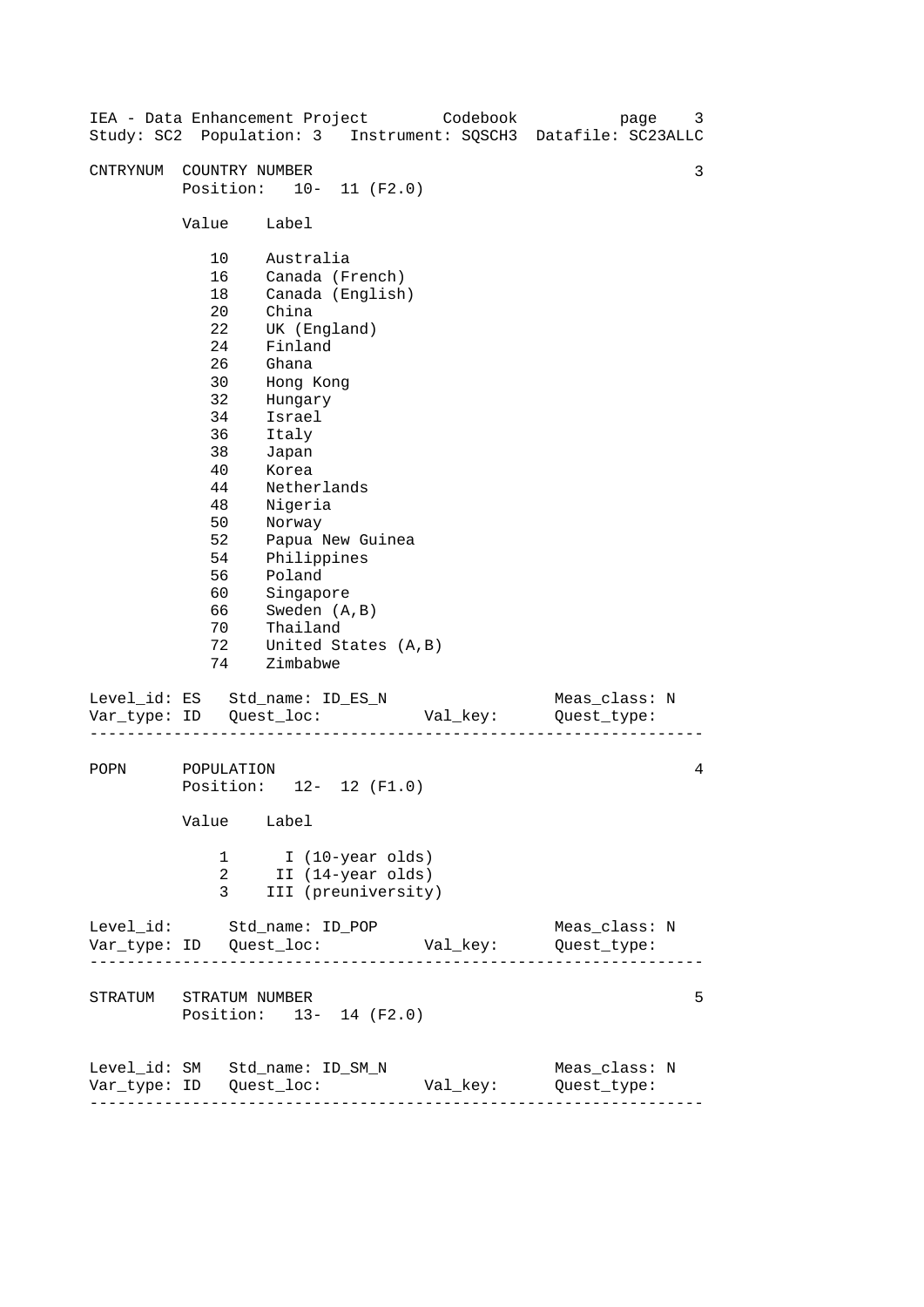------------------------------------------------------------------ ------------------------------------------------------------------ ------------------------------------------------------------------ ------------------------------------------------------------------ ------------------------------------------------------------------ ------------------------------------------------------------------ IEA - Data Enhancement Project Codebook page 4 Study: SC2 Population: 3 Instrument: SQSCH3 Datafile: SC23ALLC SCHOOL SCHOOL NUMBER 6 Position: 15- 19 (F5.0) Level\_id: SC Std\_name: ID\_SC\_N Meas\_class: N Var\_type: ID Quest\_loc: Val\_key: Quest\_type: STRWT STRATUM WEIGHT (2 decimals) 7 Position: 20- 23 (F4.2) Level\_id: SM Std\_name: WT\_SM\_2 Meas\_class: R Var\_type: WT Quest\_loc: Val\_key: Quest\_type: SCHWT SCHOOL WEIGHT (2 decimals) 8 Position: 24- 27 (F4.2) Value Label 9 .A missing data Level\_id: SC Std\_name: WT\_SC Meas\_class: R Var\_type: WT Quest\_loc: Val\_key: Quest\_type: STRWGTA STRATUM WEIGHT/GENERAL 9 Position: 28- 35 (F8.6) Level\_id: SM Std\_name: WT\_SM Meas\_class: R Var\_type: WT Quest\_loc: Val\_key: Quest\_type: STRWGTB STRATUM WEIGHT/BIOLOGY 10 Position: 36- 43 (F8.6) Value Label 9 .A missing data Level\_id: SM Std\_name: WT\_SM\_B Meas\_class: R Var\_type: WT Quest\_loc: Val\_key: Quest\_type: STRWGTC STRATUM WEIGHT/CHEMISTRY 11 Position: 44- 51 (F8.6) Value Label 9 .A missing data Level\_id: SM Std\_name: WT\_SM\_C Meas\_class: R Var\_type: WT Quest\_loc: Val\_key: Quest\_type: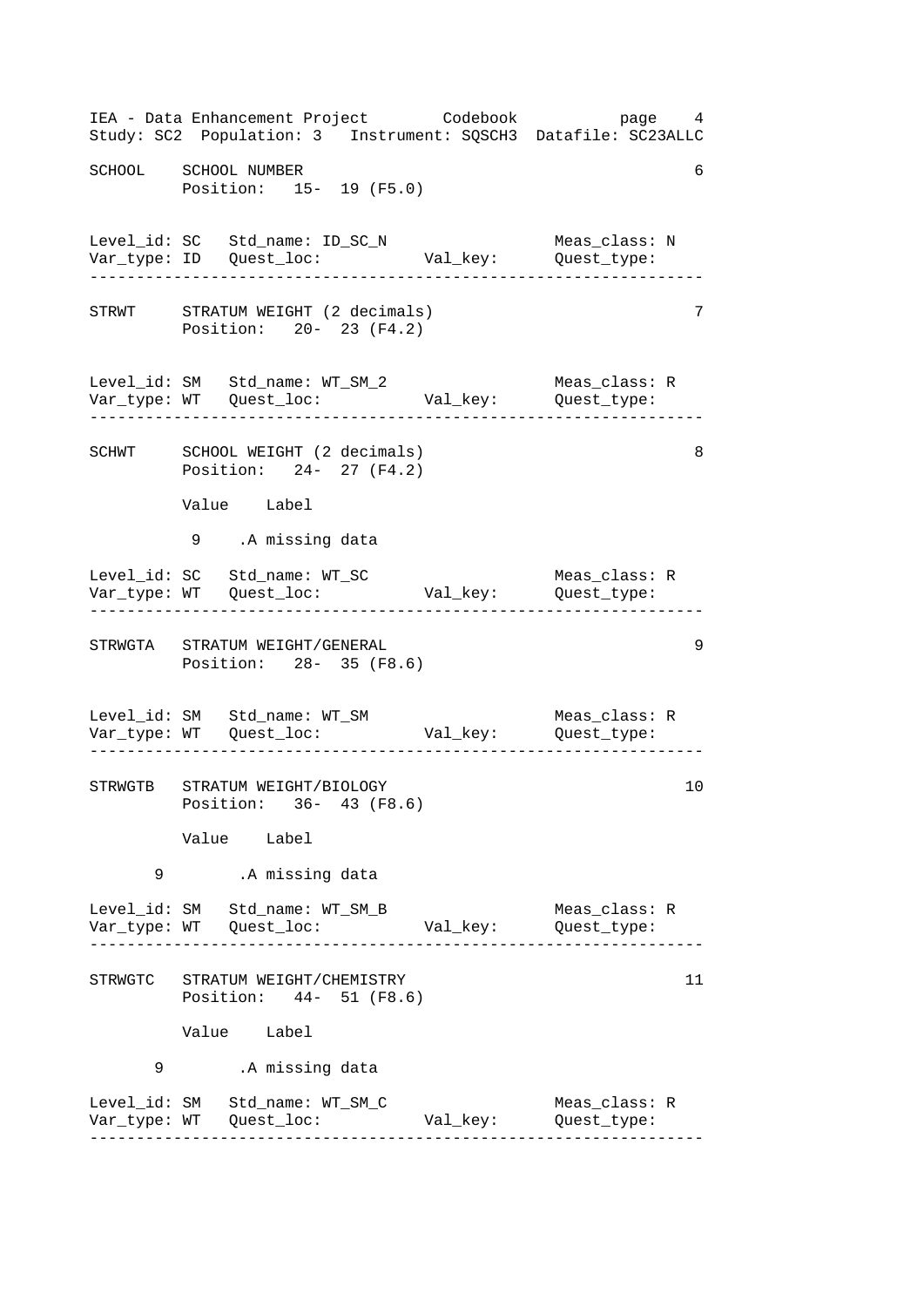|   |                                                                     | IEA - Data Enhancement Project Codebook bage 5<br>Study: SC2 Population: 3 Instrument: SQSCH3 Datafile: SC23ALLC                                       |               |                                                       |    |
|---|---------------------------------------------------------------------|--------------------------------------------------------------------------------------------------------------------------------------------------------|---------------|-------------------------------------------------------|----|
|   |                                                                     | STRWGTP STRATUM WEIGHT/PHYSICS<br>Position: 52- 59 (F8.6)                                                                                              |               |                                                       | 12 |
|   | Value Label                                                         |                                                                                                                                                        |               |                                                       |    |
| 9 |                                                                     | .A missing data                                                                                                                                        |               |                                                       |    |
|   |                                                                     | Level_id: SM Std_name: WT_SM_P                                                                                                                         |               | Meas_class: R<br>. <u>_ _ _ _ _ _ _ _ _ _ _ _</u> _ _ |    |
|   |                                                                     | STRWGTN STRATUM WEIGHT/NON-SPECIALIST<br>Position: 60- 67 (F8.6)                                                                                       |               |                                                       | 13 |
|   | Value Label                                                         |                                                                                                                                                        |               |                                                       |    |
| 9 |                                                                     | .A missing data                                                                                                                                        |               |                                                       |    |
|   |                                                                     | Level_id: SM Std_name: WT_SM_N                                                                                                                         | Meas_class: R |                                                       |    |
|   |                                                                     | LOCATION TYPE OF COMMUNITY LOCATION OF SCHOOL<br>Position: 68- 68 (F1.0)                                                                               |               |                                                       | 14 |
|   | Value Label                                                         |                                                                                                                                                        |               |                                                       |    |
|   |                                                                     | 1 inner urban<br>2 outer suburban<br>3 not metropolitan<br>4 rural<br>8.A not ascertained<br>9.0 missing data                                          |               |                                                       |    |
|   |                                                                     | Level_id: SC Std_name: CCBTYCOM<br>Var_type: BG    Quest_loc: 1    Val_key:    Quest_type: MC                                                          |               | Meas_class: N                                         |    |
|   |                                                                     | AREAPOPN POPULATION SIZE OF AREA<br>Position: 69- 69 (F1.0)                                                                                            |               |                                                       | 15 |
|   | Value                                                               | Label                                                                                                                                                  |               |                                                       |    |
|   | $\mathbf{1}$<br>2<br>3 <sup>7</sup><br>$\frac{4}{ }$<br>$5^{\circ}$ | more than 1,000,000<br>$100,000 - 1,000,000$<br>$10,000 - 100,000$<br>$1,000 - 10,000$<br>less than $1,000$<br>8.A not ascertained<br>9.0 missing data |               |                                                       |    |
|   |                                                                     | Level_id: SC Std_name: CCBPSIZE                                                                                                                        | Val_key:      | Meas_class: 0<br>Quest_type: MC                       |    |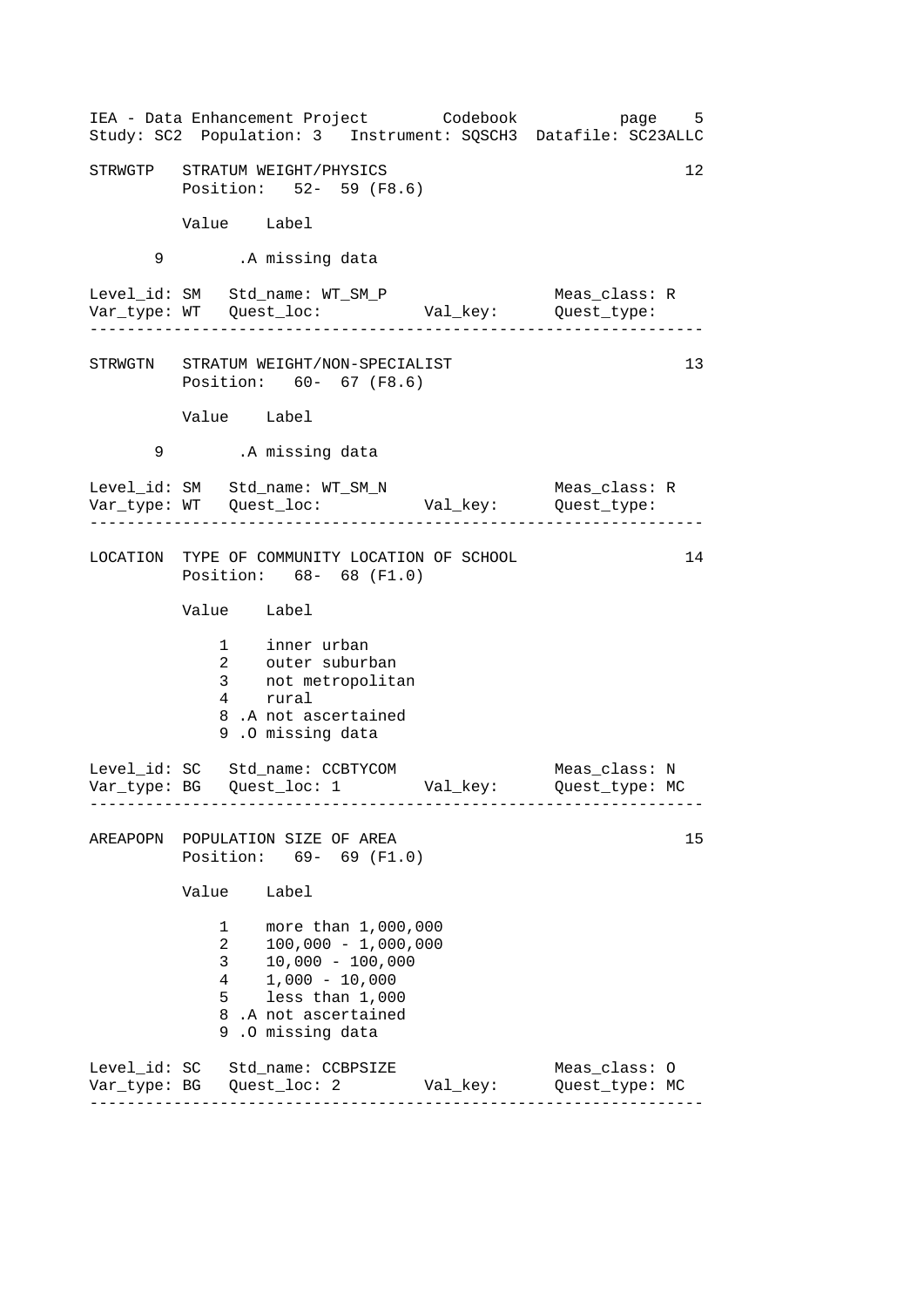------------------------------------------------------------------ ------------------------------------------------------------------ ------------------------------------------------------------------ ------------------------------------------------------------------ IEA - Data Enhancement Project Codebook page 6 Study: SC2 Population: 3 Instrument: SQSCH3 Datafile: SC23ALLC SCHPER SCHOOL WEEK DIVIDED INTO PERIODS 16 Position: 70- 70 (F1.0) Value Label 1 yes 2 no 8 .A not ascertained 9 .O missing data Level\_id: SC Std\_name: CCBPERIO Meas\_class: N Var\_type: BG Quest\_loc: 3 Val\_key: Quest\_type: MC NRPER NUMBER OF PERIODS PER SCHOOL WEEK Position: 71- 72 (F2.0) Value Label 98 .A not ascertained 99 missing data Level\_id: SC Std\_name: CCBPERIW Var\_type: BG Quest\_loc: 4/A Val\_key: Quest\_type: FR Meas\_class: R NRMIN NUMBER OF MINUTES PER PERIOD 18 Position: 73- 74 (F2.0) Value Label 98 .A not ascertained 99 missing data Level\_id: SC Std\_name: CCBMINUP Meas\_class: R Var\_type: BG Quest\_loc: 4/B Val\_key: Quest\_type: FR NRHRS NUMBER OF INSTRUCTION HOURS PER WEEK 19 Position: 75- 76 (F2.0) Value Label 98 .A not ascertained 99 missing data Level\_id: SC Std\_name: CCBINSTH Meas\_class: R Var\_type: BG Quest\_loc: 5 Val\_key: Quest\_type: FR 17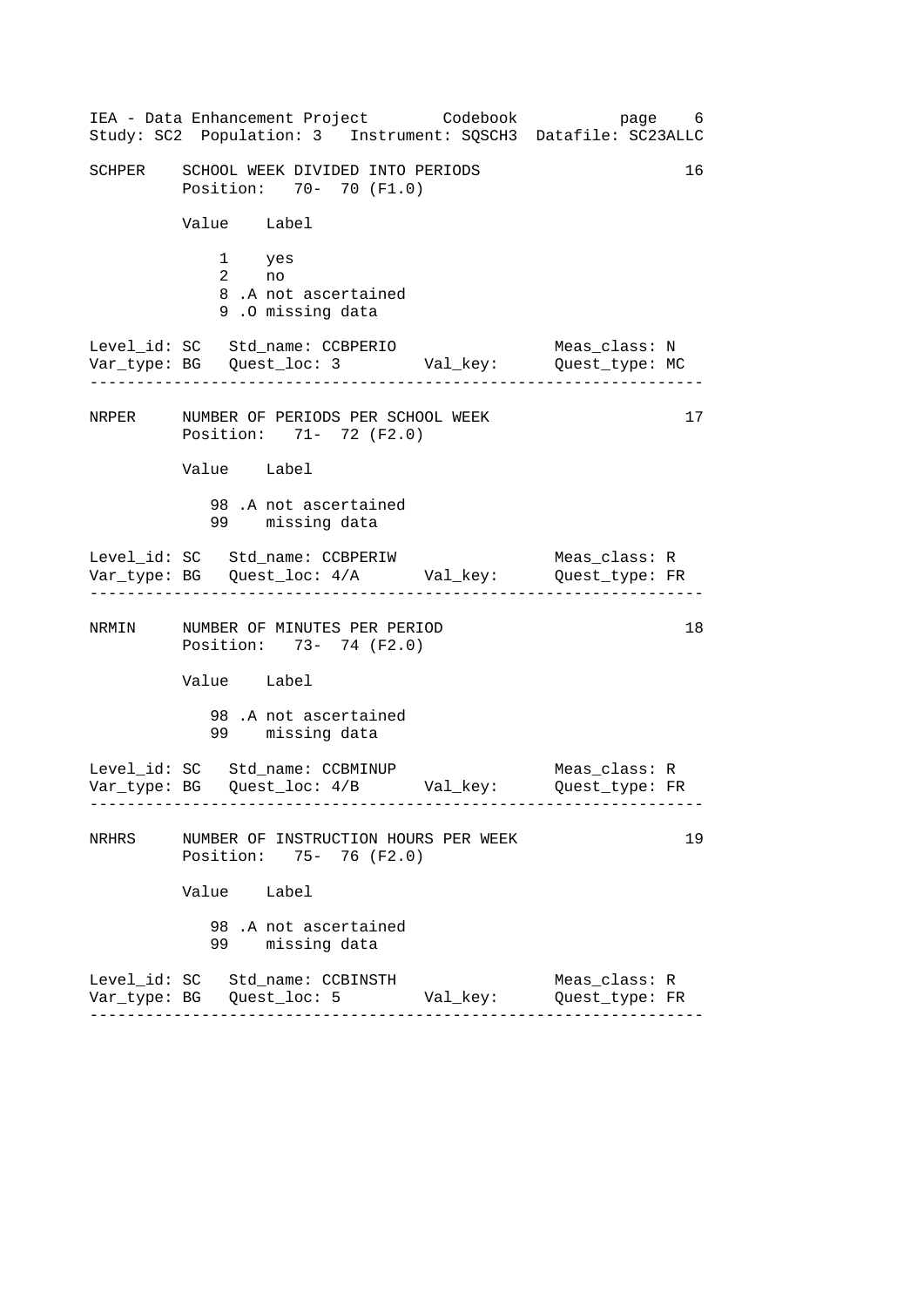------------------------------------------------------------------ ------------------------------------------------------------------ ------------------------------------------------------------------ ------------------------------------------------------------------ IEA - Data Enhancement Project Codebook page 7 Study: SC2 Population: 3 Instrument: SQSCH3 Datafile: SC23ALLC WEEKS NUMBER OF WEEKS PER YEAR SCHOOL IS OPEN 20 Position: 77- 78 (F2.0) Value Label 98 .A not ascertained 99 .O missing data Level\_id: SC Std\_name: CCBWEOP Meas\_class: R Var\_type: BG Quest\_loc: 6 Val\_key: Quest\_type: FR YRPM YEAR P/NUMBER OF MALE STUDENTS 21 Position: 79- 81 (F3.0) Value Label 998 .A not ascertained 999 .O missing data Level\_id: SC Std\_name: CCBSG00M Meas\_class: R Var\_type: BG Quest\_loc: 7/A Val\_key: Quest\_type: FR YRPF YEAR P/NUMBER OF FEMALE STUDENTS 22 Position: 82- 84 (F3.0) Value Label 998 .A not ascertained 999 .O missing data Level\_id: SC Std\_name: CCBSG00F Meas\_class: R Var\_type: BG Quest\_loc: 7/A Val\_key: Quest\_type: FR YR1M YEAR 1/NUMBER OF MALE STUDENTS 23 Position: 85- 87 (F3.0) Value Label 998 .A not ascertained 999 .O missing data Level\_id: SC Std\_name: CCBSG01M Meas\_class: R Var\_type: BG Quest\_loc: 7/B Val\_key: Quest\_type: FR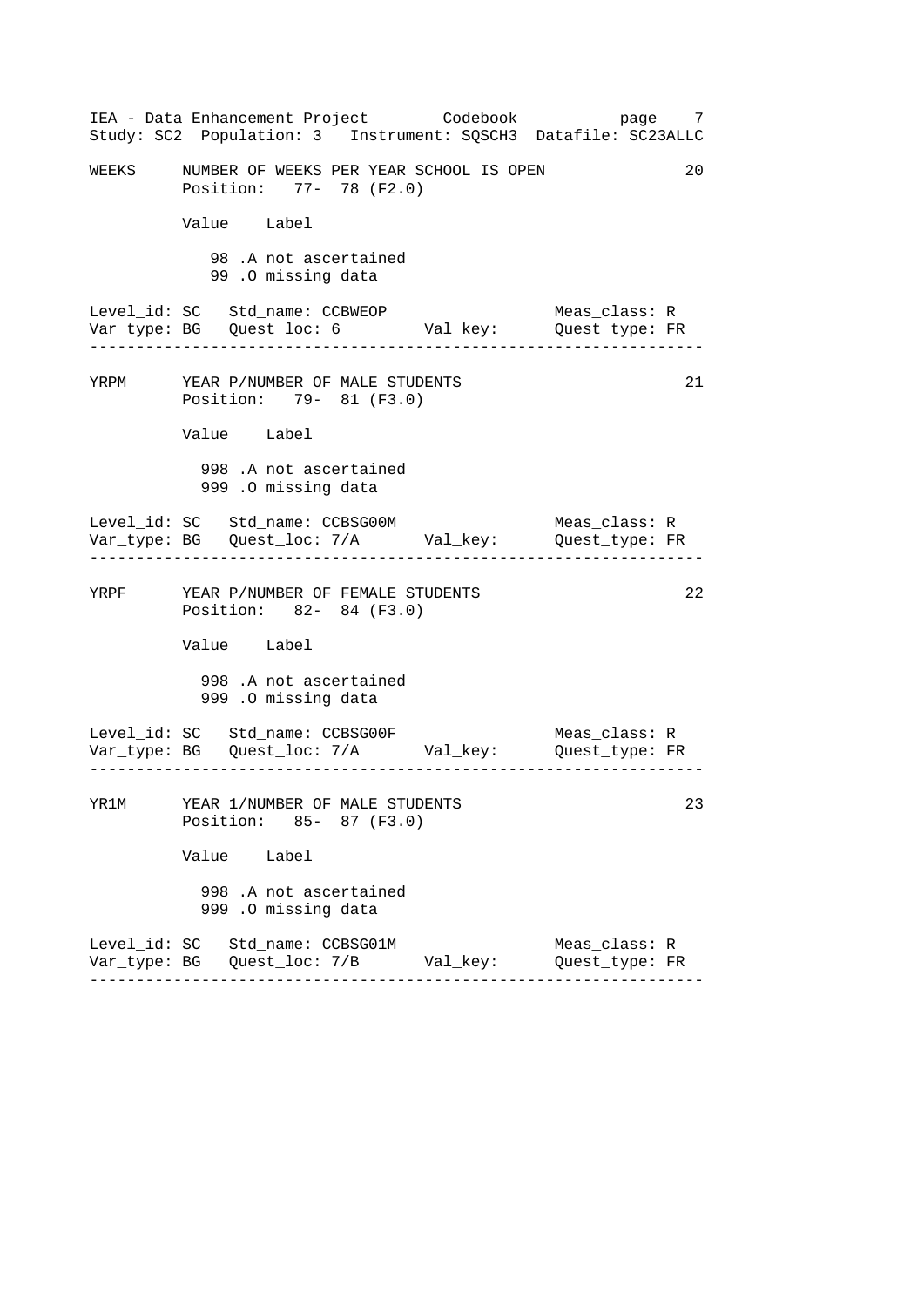|      | IEA - Data Enhancement Project Codebook<br>Study: SC2 Population: 3 Instrument: SQSCH3 Datafile: SC23ALLC | page 8                          |
|------|-----------------------------------------------------------------------------------------------------------|---------------------------------|
|      | YR1F YEAR 1/NUMBER OF FEMALE STUDENTS<br>Position: 88- 90 (F3.0)                                          | 24                              |
|      | Value Label                                                                                               |                                 |
|      | 998 .A not ascertained<br>999 .O missing data                                                             |                                 |
|      | Level_id: SC Std_name: CCBSG01F                                                                           | Meas_class: R                   |
|      | YR2M YEAR 2/NUMBER OF MALE STUDENTS<br>Position: 91- 93 (F3.0)                                            | 25                              |
|      | Value Label                                                                                               |                                 |
|      | 998 .A not ascertained<br>999 .0 missing data                                                             |                                 |
|      | Level_id: SC Std_name: CCBSG02M                                                                           | Meas_class: R                   |
|      | YR2F YEAR 2/NUMBER OF FEMALE STUDENTS<br>Position: 94- 96 (F3.0)                                          | 26                              |
|      | Value Label                                                                                               |                                 |
|      | 998 .A not ascertained<br>999 .O missing data                                                             |                                 |
|      | Level_id: SC Std_name: CCBSG02F                                                                           | Meas_class: R                   |
| YR3M | YEAR 3/NUMBER OF MALE STUDENTS<br>Position: 97- 99 (F3.0)                                                 | 27                              |
|      | Value Label                                                                                               |                                 |
|      | 998 .A not ascertained<br>999 .O missing data                                                             |                                 |
|      | Level_id: SC Std_name: CCBSG03M                                                                           | Meas class: R<br>Quest_type: FR |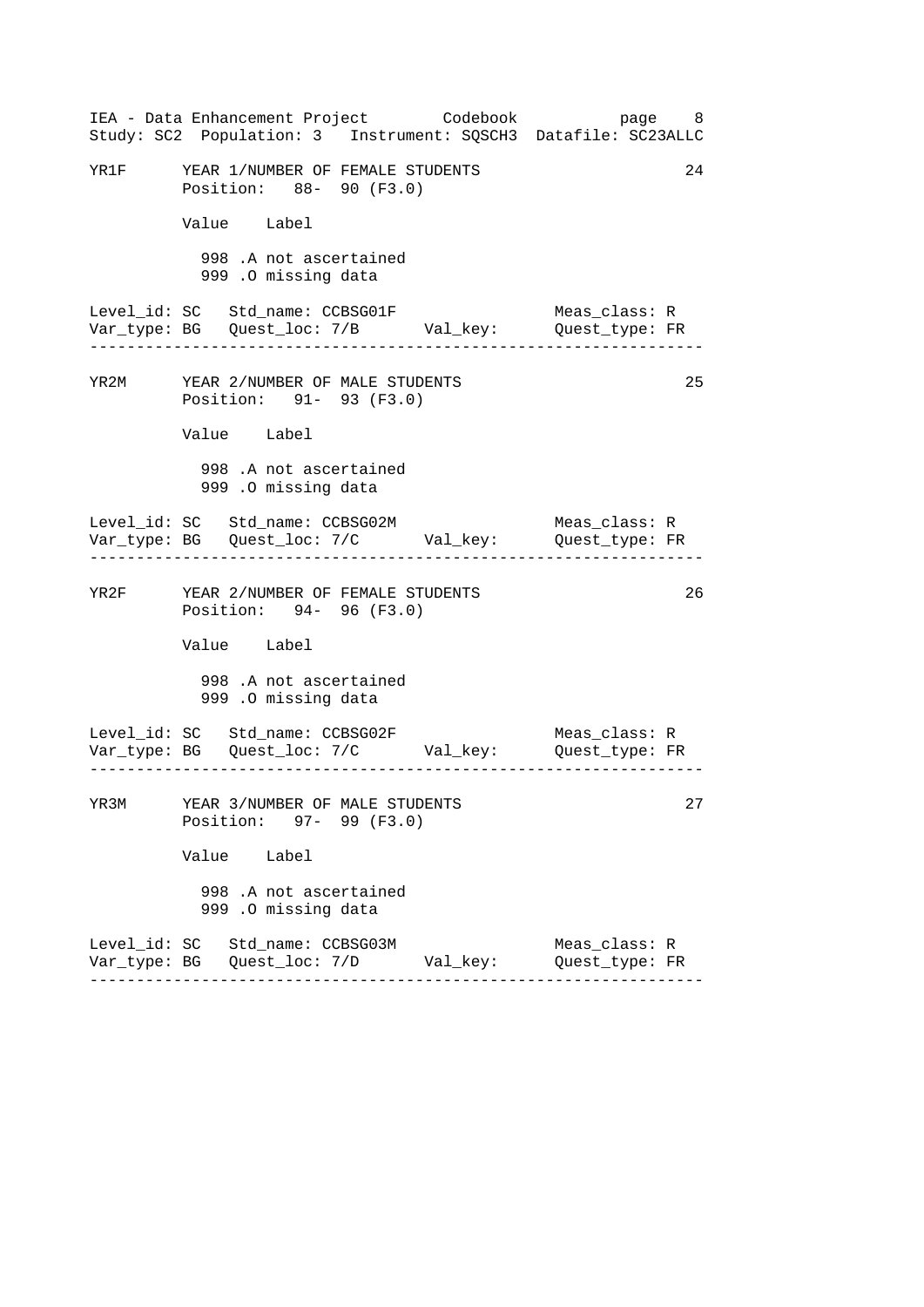|      |                                                                    | IEA - Data Enhancement Project Codebook        | page 9<br>Study: SC2 Population: 3 Instrument: SQSCH3 Datafile: SC23ALLC |    |
|------|--------------------------------------------------------------------|------------------------------------------------|--------------------------------------------------------------------------|----|
| YR3F | YEAR 3/NUMBER OF FEMALE STUDENTS<br>Position: 100- 102 (F3.0)      |                                                |                                                                          | 28 |
|      | Value Label                                                        |                                                |                                                                          |    |
|      | 998 .A not ascertained<br>999 .O missing data                      |                                                |                                                                          |    |
|      | Level_id: SC Std_name: CCBSG03F                                    |                                                | Meas_class: R                                                            |    |
|      | YR4M YEAR 4/NUMBER OF MALE STUDENTS<br>Position: 103- 105 (F3.0)   |                                                |                                                                          | 29 |
|      | Value Label                                                        |                                                |                                                                          |    |
|      | 998 .A not ascertained<br>999 .0 missing data                      |                                                |                                                                          |    |
|      | Level_id: SC Std_name: CCBSG04M                                    |                                                | Meas_class: R                                                            |    |
|      | YR4F YEAR 4/NUMBER OF FEMALE STUDENTS<br>Position: 106- 108 (F3.0) |                                                |                                                                          | 30 |
|      | Value Label                                                        |                                                |                                                                          |    |
|      | 998 .A not ascertained<br>999 .O missing data                      |                                                |                                                                          |    |
|      | Level_id: SC Std_name: CCBSG04F                                    |                                                | Meas_class: R                                                            |    |
| YR5M | YEAR 5/NUMBER OF MALE STUDENTS<br>Position: 109- 111 (F3.0)        |                                                |                                                                          | 31 |
|      | Value Label                                                        |                                                |                                                                          |    |
|      | 998 .A not ascertained<br>999 .O missing data                      |                                                |                                                                          |    |
|      | Level_id: SC Std_name: CCBSG05M                                    | Var_type: BG   Quest_loc: 7/F         Val_key: | Meas_class: R<br>Quest_type: FR                                          |    |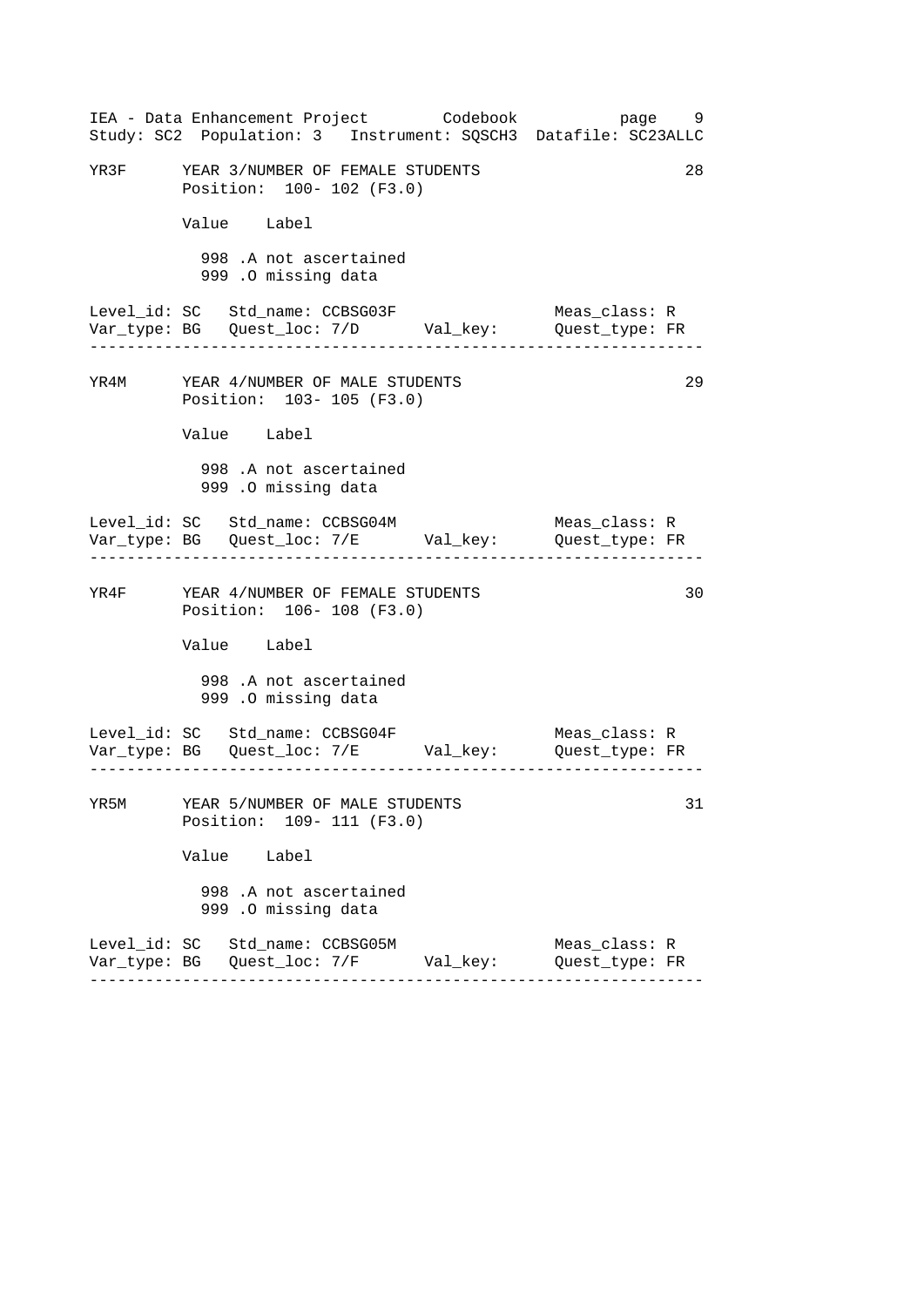|      |                                                                    | IEA - Data Enhancement Project Codebook          | page 10<br>Study: SC2 Population: 3 Instrument: SQSCH3 Datafile: SC23ALLC |    |
|------|--------------------------------------------------------------------|--------------------------------------------------|---------------------------------------------------------------------------|----|
| YR5F | YEAR 5/NUMBER OF FEMALE STUDENTS<br>Position: 112- 114 (F3.0)      |                                                  |                                                                           | 32 |
|      | Value Label                                                        |                                                  |                                                                           |    |
|      | 998 .A not ascertained<br>999 .O missing data                      |                                                  |                                                                           |    |
|      | Level_id: SC Std_name: CCBSG05F                                    |                                                  | Meas_class: R                                                             |    |
|      | YR6M YEAR 6/NUMBER OF MALE STUDENTS<br>Position: 115- 117 (F3.0)   |                                                  |                                                                           | 33 |
|      | Value Label                                                        |                                                  |                                                                           |    |
|      | 998 .A not ascertained<br>999 .O missing data                      |                                                  |                                                                           |    |
|      | Level_id: SC Std_name: CCBSG06M                                    |                                                  | Meas_class: R                                                             |    |
|      | YR6F YEAR 6/NUMBER OF FEMALE STUDENTS<br>Position: 118- 120 (F3.0) |                                                  |                                                                           | 34 |
|      | Value Label                                                        |                                                  |                                                                           |    |
|      | 998 .A not ascertained<br>999 .O missing data                      |                                                  |                                                                           |    |
|      | Level_id: SC Std_name: CCBSG06F                                    |                                                  | Meas_class: R                                                             |    |
| YR7M | YEAR 7/NUMBER OF MALE STUDENTS<br>Position: 121- 123 (F3.0)        |                                                  |                                                                           | 35 |
|      | Value Label                                                        |                                                  |                                                                           |    |
|      | 998 .A not ascertained<br>999 .O missing data                      |                                                  |                                                                           |    |
|      | Level_id: SC Std_name: CCBSG07M                                    | Var_type: BG    Quest_loc: 7/H          Val_key: | Meas_class: R<br>Quest_type: FR                                           |    |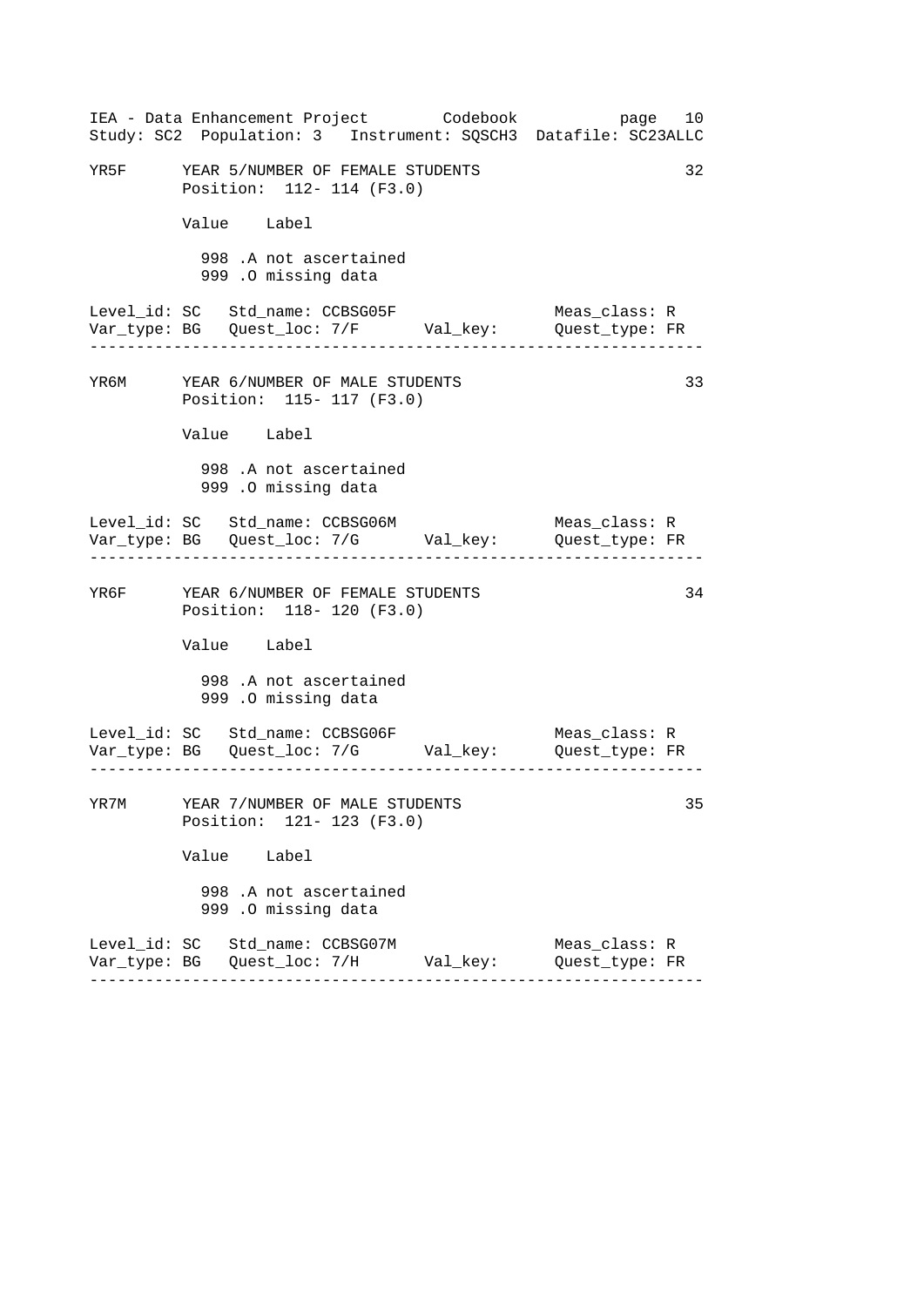|      |                                                                    | IEA - Data Enhancement Project Codebook        | page 11<br>Study: SC2 Population: 3 Instrument: SQSCH3 Datafile: SC23ALLC |    |
|------|--------------------------------------------------------------------|------------------------------------------------|---------------------------------------------------------------------------|----|
|      | YR7F YEAR 7/NUMBER OF FEMALE STUDENTS<br>Position: 124- 126 (F3.0) |                                                |                                                                           | 36 |
|      | Value Label                                                        |                                                |                                                                           |    |
|      | 998 .A not ascertained<br>999 .O missing data                      |                                                |                                                                           |    |
|      | Level_id: SC Std_name: CCBSG07F                                    |                                                | Meas_class: R                                                             |    |
|      | YR8M YEAR 8/NUMBER OF MALE STUDENTS<br>Position: 127- 129 (F3.0)   |                                                |                                                                           | 37 |
|      | Value Label                                                        |                                                |                                                                           |    |
|      | 998 .A not ascertained<br>999 .O missing data                      |                                                |                                                                           |    |
|      | Level_id: SC Std_name: CCBSG08M                                    |                                                | Meas_class: R                                                             |    |
|      | YR8F YEAR 8/NUMBER OF FEMALE STUDENTS<br>Position: 130- 132 (F3.0) |                                                |                                                                           | 38 |
|      | Value Label                                                        |                                                |                                                                           |    |
|      | 998 .A not ascertained<br>999 .O missing data                      |                                                |                                                                           |    |
|      | Level_id: SC Std_name: CCBSG08F                                    |                                                | Meas_class: R<br>Var_type: BG Quest_loc: 7/I Val_key: Quest_type: FR      |    |
| YR9M | YEAR 9/NUMBER OF MALE STUDENTS<br>Position: 133- 135 (F3.0)        |                                                |                                                                           | 39 |
|      | Value Label                                                        |                                                |                                                                           |    |
|      | 998 .A not ascertained<br>999 .O missing data                      |                                                |                                                                           |    |
|      | Level_id: SC Std_name: CCBSG09M                                    | Var_type: BG   Quest_loc: 7/J         Val_key: | Meas_class: R<br>Quest_type: FR                                           |    |
|      |                                                                    |                                                |                                                                           |    |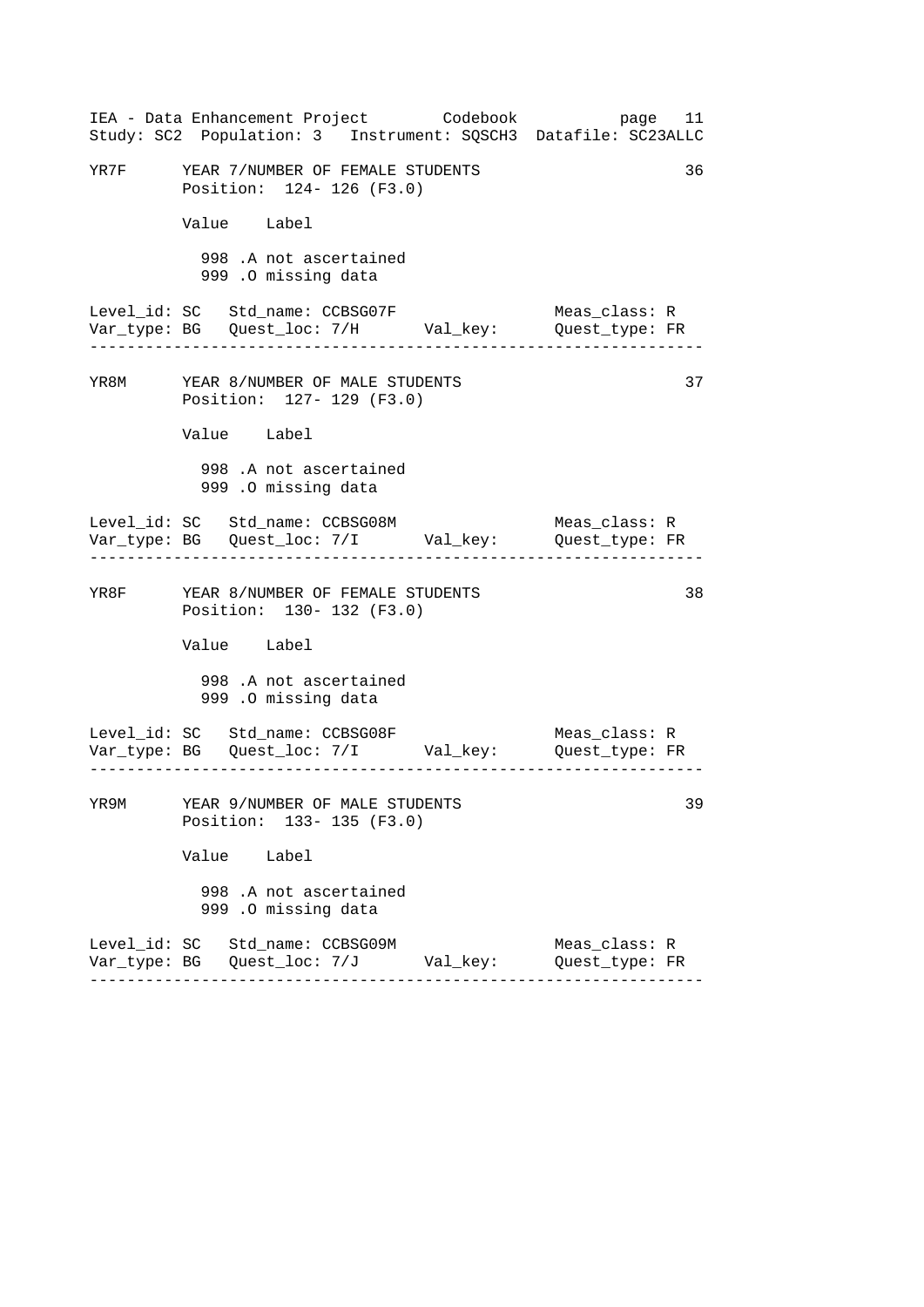|  |                                                                      | IEA - Data Enhancement Project Codebook          | Study: SC2 Population: 3 Instrument: SQSCH3 Datafile: SC23ALLC                         | page 12 |
|--|----------------------------------------------------------------------|--------------------------------------------------|----------------------------------------------------------------------------------------|---------|
|  | YR9F YEAR 9/NUMBER OF FEMALE STUDENTS<br>Position: 136-138 (F3.0)    |                                                  |                                                                                        | 40      |
|  | Value Label                                                          |                                                  |                                                                                        |         |
|  | 998 .A not ascertained<br>999 .O missing data                        |                                                  |                                                                                        |         |
|  | Level_id: SC Std_name: CCBSG09F<br>. List List List List List        |                                                  | Meas_class: R                                                                          |         |
|  | YR10M YEAR 10/NUMBER OF MALE STUDENTS<br>Position: 139- 141 (F3.0)   |                                                  |                                                                                        | 41      |
|  | Value Label                                                          |                                                  |                                                                                        |         |
|  | 998 .A not ascertained<br>999 .O missing data                        |                                                  |                                                                                        |         |
|  | ------------------------------------                                 |                                                  | Meas_class: R                                                                          |         |
|  | YR10F YEAR 10/NUMBER OF FEMALE STUDENTS<br>Position: 142- 144 (F3.0) |                                                  |                                                                                        | 42      |
|  | Value Label                                                          |                                                  |                                                                                        |         |
|  | 998 .A not ascertained<br>999 .O missing data                        |                                                  |                                                                                        |         |
|  | Level_id: SC Std_name: CCBSG10F                                      |                                                  | Meas_class: R<br>Var_type: BG    Quest_loc: 7/K         Val_key:        Quest_type: FR |         |
|  | YR11M YEAR 11/NUMBER OF MALE STUDENTS<br>Position: 145- 147 (F3.0)   |                                                  |                                                                                        | 43      |
|  | Value Label                                                          |                                                  |                                                                                        |         |
|  | 998 .A not ascertained<br>999 .O missing data                        |                                                  |                                                                                        |         |
|  | Level_id: SC   Std_name: CCBSG11M                                    | Var_type: BG    Quest_loc: 7/L          Val_key: | Meas_class: R<br>Quest_type: FR                                                        |         |
|  |                                                                      |                                                  |                                                                                        |         |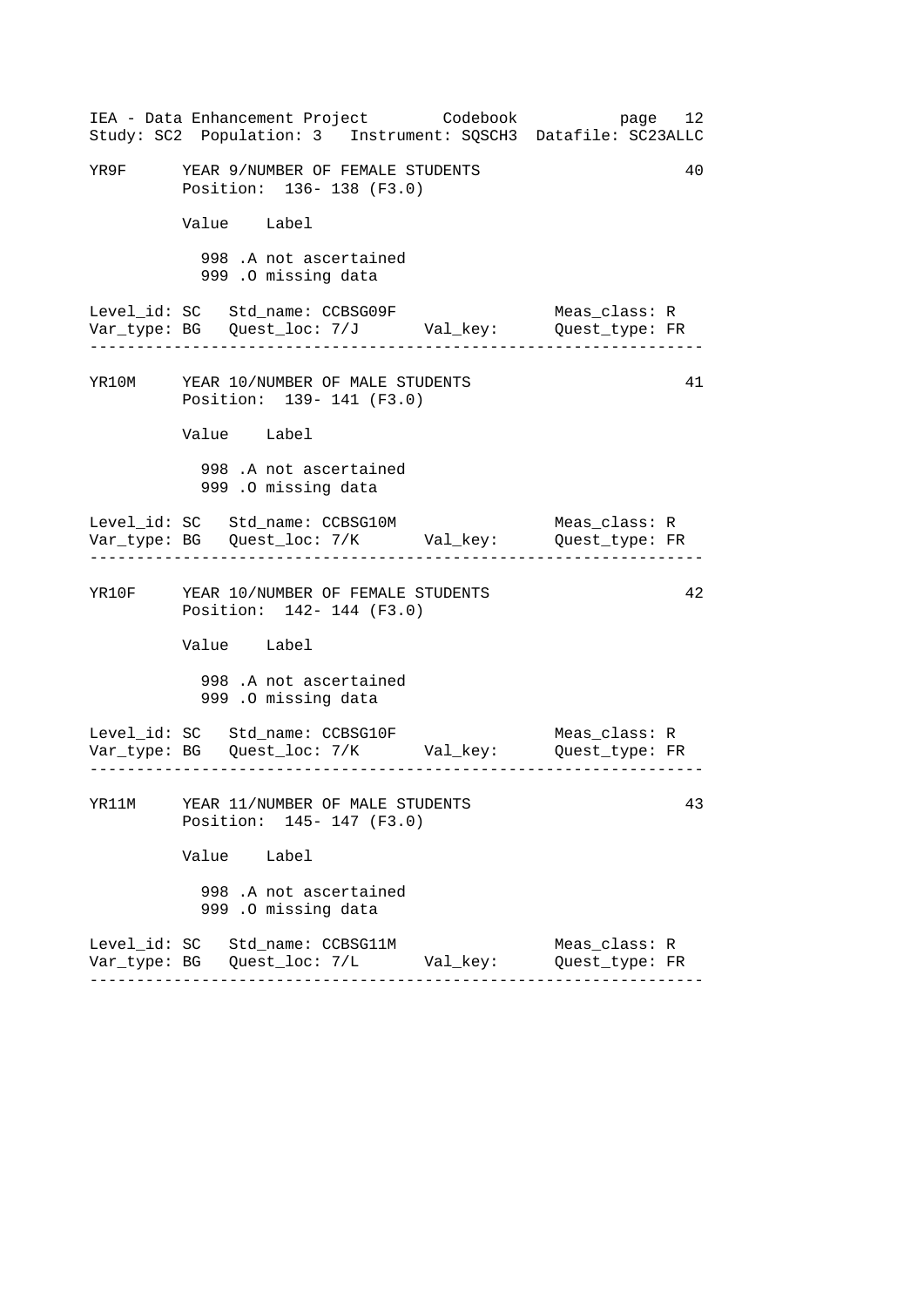|  |                                                                      | IEA - Data Enhancement Project Codebook | Study: SC2 Population: 3 Instrument: SQSCH3 Datafile: SC23ALLC | page 13 |
|--|----------------------------------------------------------------------|-----------------------------------------|----------------------------------------------------------------|---------|
|  | YR11F YEAR 11/NUMBER OF FEMALE STUDENTS<br>Position: 148- 150 (F3.0) |                                         |                                                                | 44      |
|  | Value Label                                                          |                                         |                                                                |         |
|  | 998 .A not ascertained<br>999 .O missing data                        |                                         |                                                                |         |
|  | Level_id: SC Std_name: CCBSG11F                                      |                                         | Meas_class: R                                                  |         |
|  | YR12M YEAR 12/NUMBER OF MALE STUDENTS<br>Position: 151- 153 (F3.0)   |                                         |                                                                | 45      |
|  | Value Label                                                          |                                         |                                                                |         |
|  | 998 .A not ascertained<br>999 .O missing data                        |                                         |                                                                |         |
|  |                                                                      |                                         | Meas_class: R                                                  |         |
|  | YR12F YEAR 12/NUMBER OF FEMALE STUDENTS<br>Position: 154- 156 (F3.0) |                                         |                                                                | 46      |
|  | Value Label                                                          |                                         |                                                                |         |
|  | 998 .A not ascertained<br>999 .O missing data                        |                                         |                                                                |         |
|  |                                                                      |                                         |                                                                |         |
|  | YR13M YEAR 13/NUMBER OF MALE STUDENTS<br>Position: 157- 159 (F3.0)   |                                         |                                                                | 47      |
|  | Value Label                                                          |                                         |                                                                |         |
|  | 998 .A not ascertained<br>999 .O missing data                        |                                         |                                                                |         |
|  | Level_id: SC Std_name: CCBSG13M                                      |                                         | Meas_class: R<br>Quest_type: FR                                |         |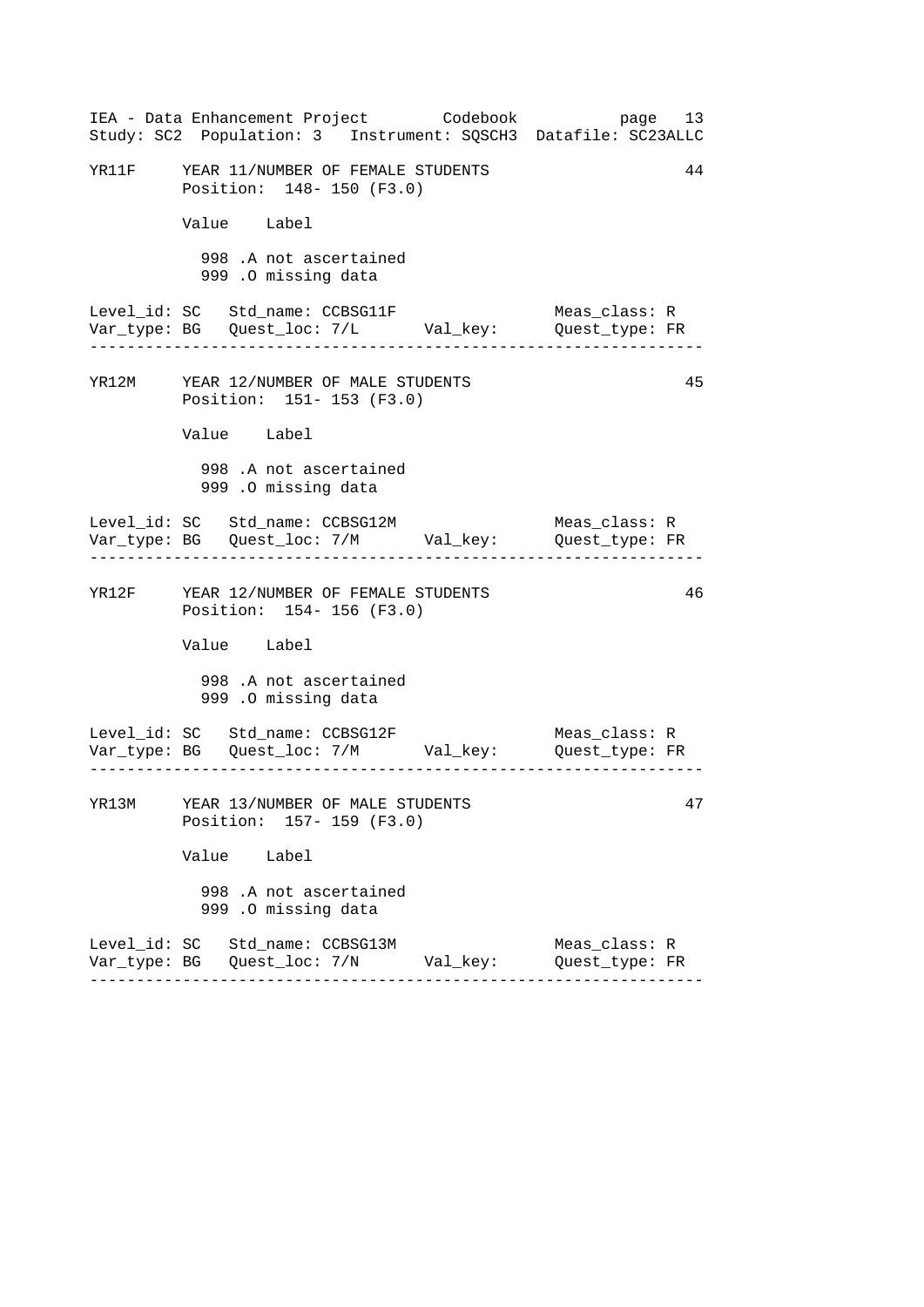| IEA - Data Enhancement Project Codebook<br>Study: SC2 Population: 3 Instrument: SQSCH3 Datafile: SC23ALLC                                              | page 14                         |
|--------------------------------------------------------------------------------------------------------------------------------------------------------|---------------------------------|
| YR13F YEAR 13/NUMBER OF FEMALE STUDENTS<br>Position: 160- 162 (F3.0)                                                                                   | 48                              |
| Value Label                                                                                                                                            |                                 |
| 998 .A not ascertained<br>999 .O missing data                                                                                                          |                                 |
| Level_id: SC Std_name: CCBSG13F<br>Var_type: BG    Quest_loc: 7/N    Val_key:    Quest_type: FR                                                        | Meas_class: R                   |
| LASTYRSC LAST YEAR SCIENCE COMPULSORY<br>Position: 163-164 (F2.0)                                                                                      | 49                              |
| Value Label                                                                                                                                            |                                 |
| 98.A not ascertained<br>99.0 missing data                                                                                                              |                                 |
|                                                                                                                                                        | Meas_class: O                   |
| LASTYRMA LAST YEAR MATHEMATICS COMPULSORY<br>Position: 165- 166 (F2.0)                                                                                 | 50                              |
| Value Label                                                                                                                                            |                                 |
| 98.A not ascertained<br>99.0 missing data                                                                                                              |                                 |
| Level_id: SC   Std_name: CCBLACOM                           Meas_class: O<br>Var_type: BG     Quest_loc: 9             Val_key:         Quest_type: FR |                                 |
| SECTCHM NUMBER OF SECONDARY TEACHERS/MALE<br>Position: 167- 169 (F3.0)                                                                                 | 51                              |
| Value Label                                                                                                                                            |                                 |
| 998 .A not ascertained<br>999 .O missing data                                                                                                          |                                 |
| Level_id: SC Std_name: CCBTEACM                                                                                                                        | Meas_class: R<br>Quest_type: FR |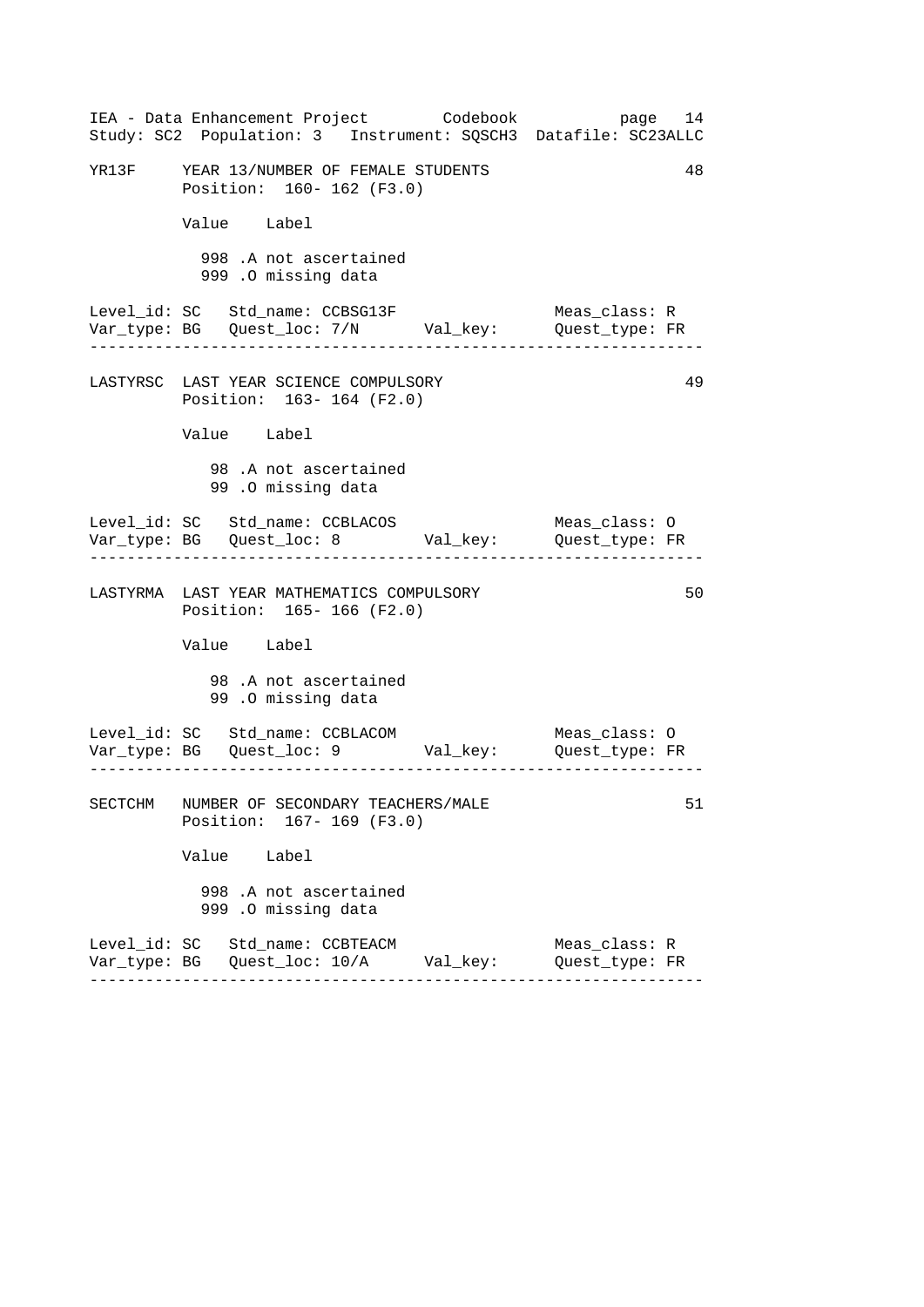| IEA - Data Enhancement Project Codebook bage 15<br>Study: SC2 Population: 3 Instrument: SQSCH3 Datafile: SC23ALLC |                                 |    |
|-------------------------------------------------------------------------------------------------------------------|---------------------------------|----|
| SECTCHF NUMBER OF SECONDARY TEACHERS/FEMALE<br>Position: 170- 172 (F3.0)                                          |                                 | 52 |
| Value Label                                                                                                       |                                 |    |
| 998 .A not ascertained<br>999 .0 missing data                                                                     |                                 |    |
| Level_id: SC Std_name: CCBTEACF<br>Var_type: BG    Quest_loc: 10/B    Val_key:    Quest_type: FR                  | Meas_class: R                   |    |
| SCITCHM NUMBER OF SCIENCE TEACHERS/MALE<br>Position: 173- 174 (F2.0)                                              |                                 | 53 |
| Value Label                                                                                                       |                                 |    |
| 98.A not ascertained<br>99.0 missing data                                                                         |                                 |    |
| Level_id: SC Std_name: CCBTSCIM<br>Var_type: BG    Quest_loc: 11/A    Val_key:    Quest_type: FR                  | Meas_class: R                   |    |
| SCITCHF NUMBER OF SCIENCE TEACHERS/FEMALE<br>Position: 175- 176 (F2.0)                                            |                                 | 54 |
| Value Label                                                                                                       |                                 |    |
| 98.A not ascertained<br>99.0 missing data                                                                         |                                 |    |
|                                                                                                                   |                                 |    |
| YR6HRSC YEAR 6/HOURS PER WEEK SCIENCE<br>Position: 177- 178 (F2.0)                                                |                                 | 55 |
| Value Label                                                                                                       |                                 |    |
| 98 .A not ascertained<br>99.0 missing data                                                                        |                                 |    |
| Level_id: SC Std_name: CCBHR06S                                                                                   | Meas_class: R<br>Quest_type: FR |    |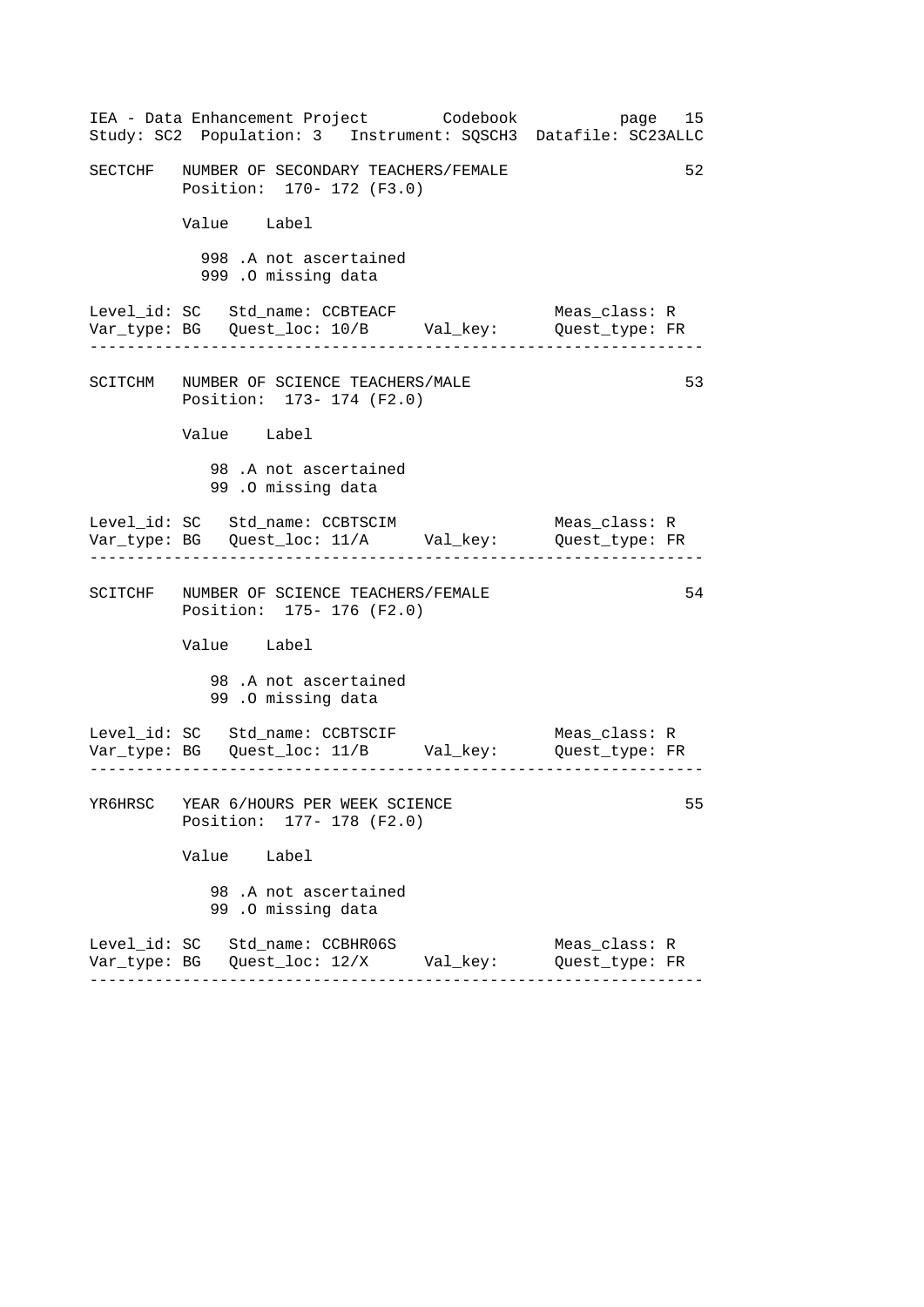| IEA - Data Enhancement Project Codebook<br>Study: SC2 Population: 3 Instrument: SQSCH3 Datafile: SC23ALLC | page 16                         |
|-----------------------------------------------------------------------------------------------------------|---------------------------------|
| YR6HRGE YEAR 6/HOURS PER WEEK EARTH SCIENCE<br>Position: 179- 180 (F2.0)                                  | 56                              |
| Value Label                                                                                               |                                 |
| 98.A not ascertained<br>99.0 missing data                                                                 |                                 |
| Level_id: SC Std_name: CCBHR06E                                                                           | Meas_class: R<br>Quest_type: FR |
| YR6HRBI YEAR 6/HOURS PER WEEK BIOLOGY<br>Position: 181- 182 (F2.0)                                        | 57                              |
| Value Label                                                                                               |                                 |
| 98.A not ascertained<br>99.0 missing data                                                                 |                                 |
| Level_id: SC Std_name: CCBHR06B<br>Var_type: BG    Quest_loc: 12/X    Val_key:    Quest_type: FR          | Meas_class: R                   |
| YR6HRCH YEAR 6/HOURS PER WEEK CHEMISTRY<br>Position: 183-184 (F2.0)                                       | 58                              |
| Value Label                                                                                               |                                 |
| 98.A not ascertained<br>99.0 missing data                                                                 |                                 |
| Level_id: SC Std_name: CCBHR06C<br>Var_type: BG Quest_loc: 12/X Val_key: Quest_type: FR                   | Meas_class: R                   |
| YR6HRPH YEAR 6/HOURS PER WEEK PHYSICS<br>Position: 185-186 (F2.0)                                         | 59                              |
| Value Label                                                                                               |                                 |
| 98.A not ascertained<br>99.0 missing data                                                                 |                                 |
| Level_id: SC Std_name: CCBHR06P                                                                           | Meas_class: R<br>Quest_type: FR |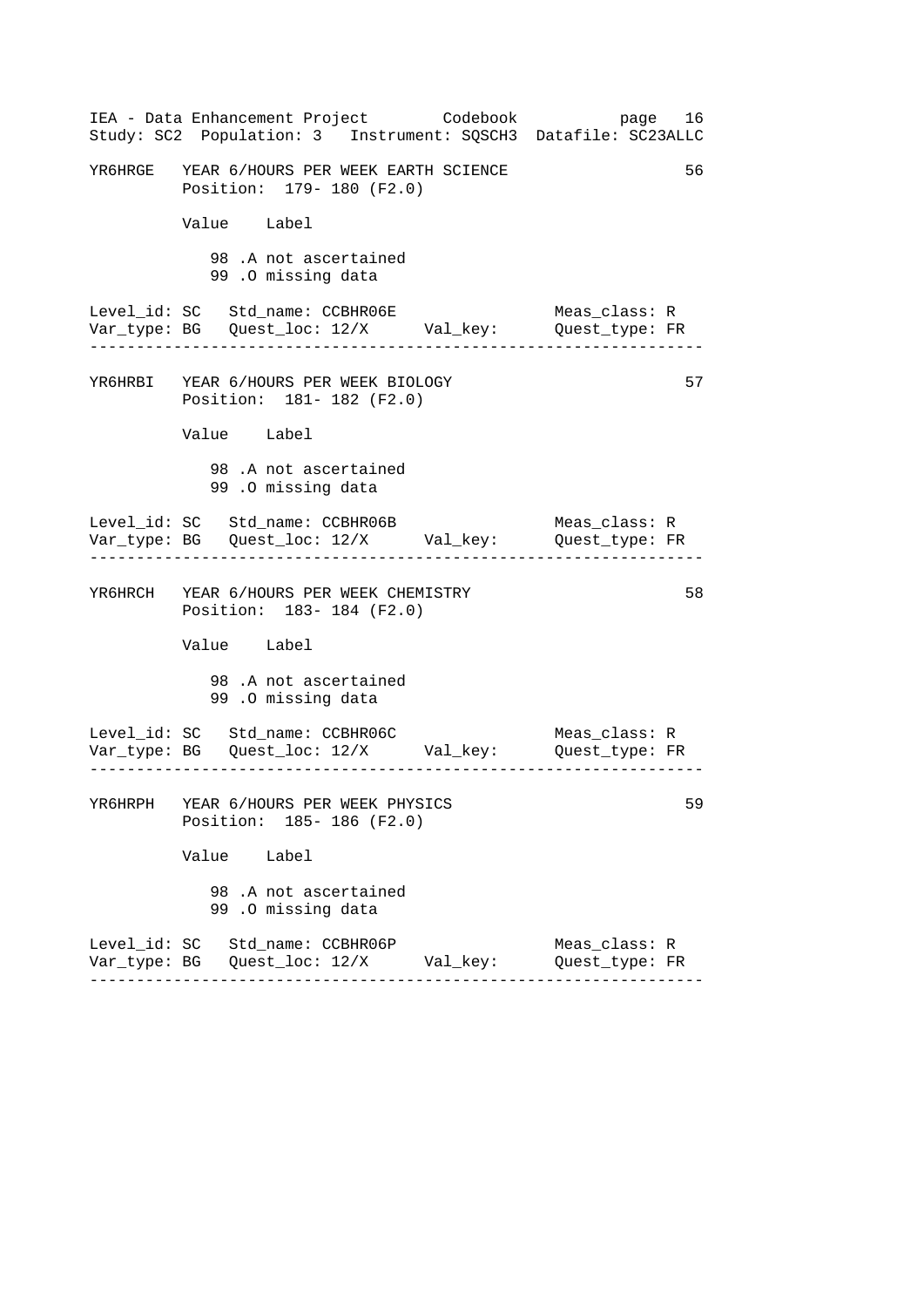| IEA - Data Enhancement Project Codebook<br>Study: SC2 Population: 3 Instrument: SQSCH3 Datafile: SC23ALLC | page 17                         |
|-----------------------------------------------------------------------------------------------------------|---------------------------------|
| YR7HRSC YEAR 7/HOURS PER WEEK SCIENCE<br>Position: 187- 188 (F2.0)                                        | 60                              |
| Value Label                                                                                               |                                 |
| 98 .A not ascertained<br>99.0 missing data                                                                |                                 |
| Level_id: SC Std_name: CCBHR07S<br>Var_type: BG    Quest_loc: 12/A    Val_key:    Quest_type: FR          | Meas class: R                   |
| YR7HRGE YEAR 7/HOURS PER WEEK EARTH SCIENCE<br>Position: 189- 190 (F2.0)                                  | 61                              |
| Value Label                                                                                               |                                 |
| 98.A not ascertained<br>99.0 missing data                                                                 |                                 |
| Level_id: SC Std_name: CCBHR07E<br>Var_type: BG    Quest_loc: 12/A    Val_key:    Quest_type: FR          | Meas_class: R                   |
| YR7HRBI YEAR 7/HOURS PER WEEK BIOLOGY<br>Position: 191- 192 (F2.0)                                        | 62                              |
| Value Label                                                                                               |                                 |
| 98.A not ascertained<br>99.0 missing data                                                                 |                                 |
| Level_id: SC Std_name: CCBHR07B<br>Var_type: BG    Quest_loc: 12/A    Val_key:    Quest_type: FR          | Meas_class: R                   |
| YR7HRCH YEAR 7/HOURS PER WEEK CHEMISTRY<br>Position: 193- 194 (F2.0)                                      | 63                              |
| Value Label                                                                                               |                                 |
| 98.A not ascertained<br>99.0 missing data                                                                 |                                 |
| Level_id: SC Std_name: CCBHR07C<br>Var_type: BG   Quest_loc: 12/A        Val_key:                         | Meas_class: R<br>Quest_type: FR |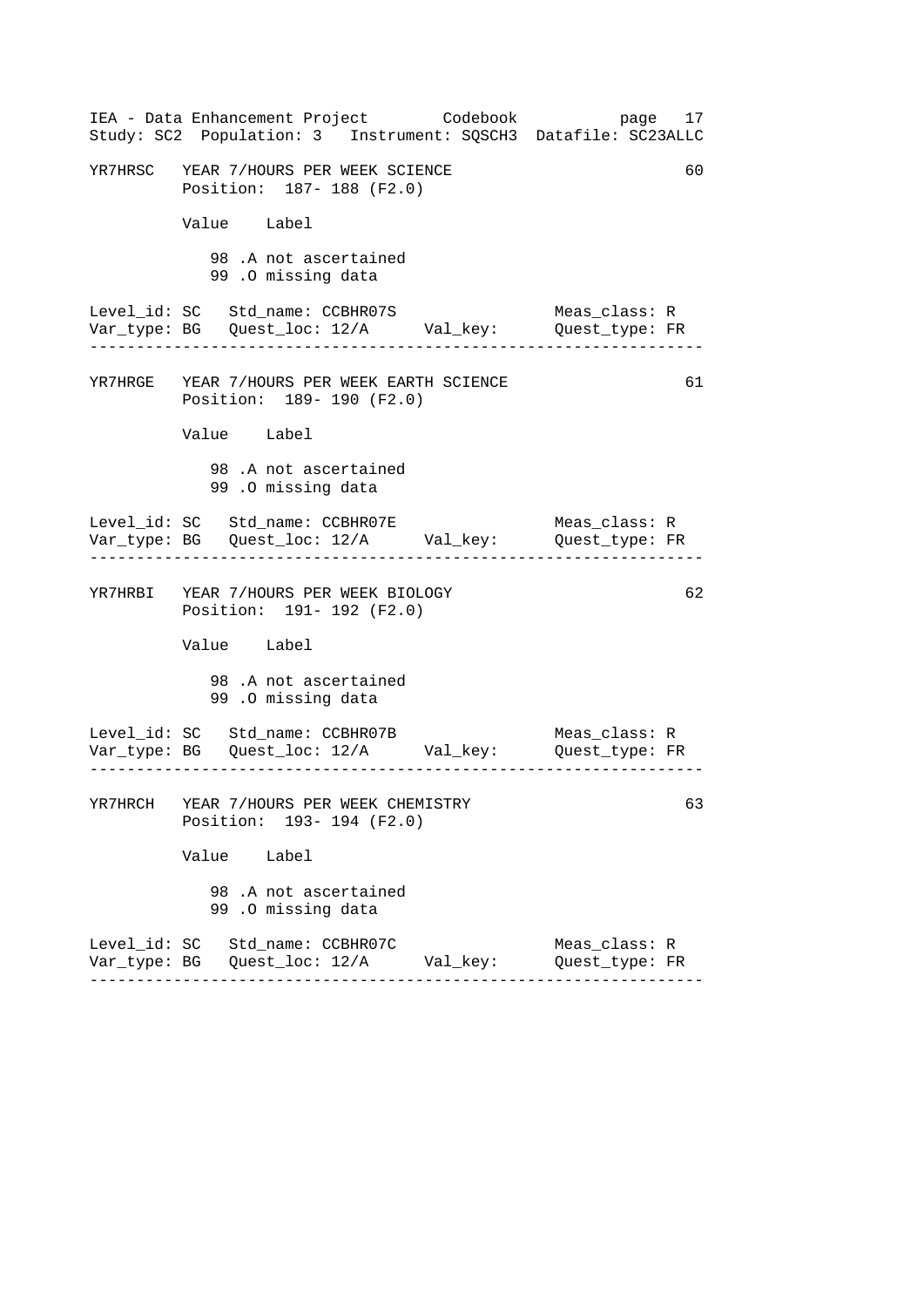| IEA - Data Enhancement Project Codebook<br>Study: SC2 Population: 3 Instrument: SQSCH3 Datafile: SC23ALLC | page 18                         |
|-----------------------------------------------------------------------------------------------------------|---------------------------------|
| YR7HRPH YEAR 7/HOURS PER WEEK PHYSICS<br>Position: 195- 196 (F2.0)                                        | 64                              |
| Value Label                                                                                               |                                 |
| 98.A not ascertained<br>99.0 missing data                                                                 |                                 |
| Level_id: SC Std_name: CCBHR07P<br>Var_type: BG    Quest_loc: 12/A    Val_key:    Quest_type: FR          | Meas_class: R                   |
| YR8HRSC YEAR 8/HOURS PER WEEK SCIENCE<br>Position: 197- 198 (F2.0)                                        | 65                              |
| Value Label                                                                                               |                                 |
| 98.A not ascertained<br>99.0 missing data                                                                 |                                 |
| Var_type: BG    Quest_loc: 12/B    Val_key:    Quest_type: FR                                             | Meas_class: R                   |
| YR8HRGE YEAR 8/HOURS PER WEEK EARTH SCIENCE<br>Position: 199- 200 (F2.0)                                  | 66                              |
| Value Label                                                                                               |                                 |
| 98.A not ascertained<br>99.0 missing data                                                                 |                                 |
| Level_id: SC Std_name: CCBHR08E<br>Var_type: BG    Quest_loc: 12/B    Val_key:    Quest_type: FR          | Meas_class: R                   |
| YR8HRBI YEAR 8/HOURS PER WEEK BIOLOGY<br>Position: 201- 202 (F2.0)                                        | 67                              |
| Value Label                                                                                               |                                 |
| 98.A not ascertained<br>99.0 missing data                                                                 |                                 |
| Level_id: SC Std_name: CCBHR08B                                                                           | Meas_class: R<br>Quest_type: FR |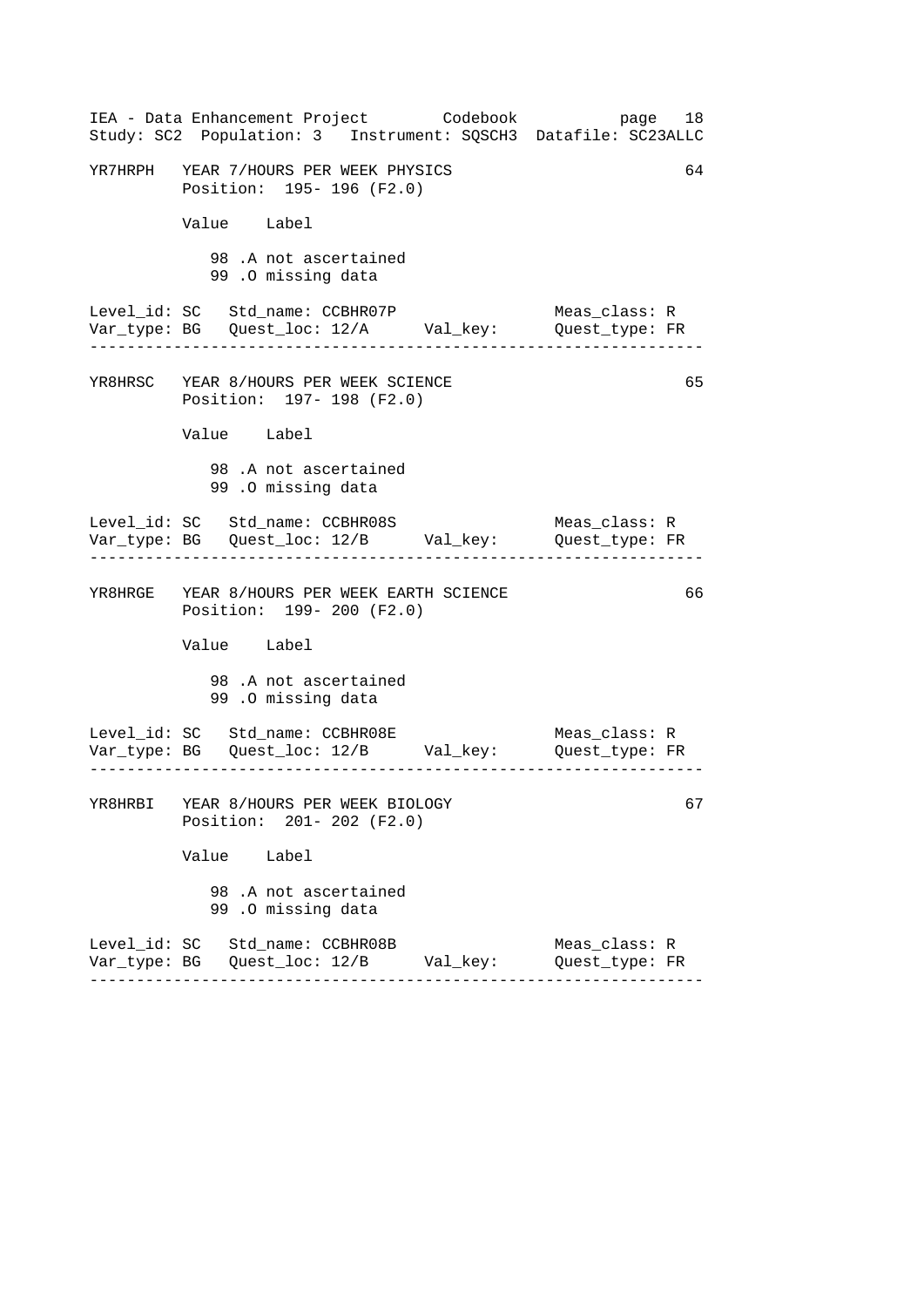| IEA - Data Enhancement Project Codebook<br>Study: SC2 Population: 3 Instrument: SQSCH3 Datafile: SC23ALLC                                                         | page 19                         |
|-------------------------------------------------------------------------------------------------------------------------------------------------------------------|---------------------------------|
| YR8HRCH YEAR 8/HOURS PER WEEK CHEMISTRY<br>Position: 203- 204 (F2.0)                                                                                              | 68                              |
| Value Label                                                                                                                                                       |                                 |
| 98.A not ascertained<br>99 .0 missing data                                                                                                                        |                                 |
| Level_id: SC Std_name: CCBHR08C                                                                                                                                   | Meas_class: R                   |
| YR8HRPH YEAR 8/HOURS PER WEEK PHYSICS<br>Position: 205-206 (F2.0)                                                                                                 | 69                              |
| Value Label                                                                                                                                                       |                                 |
| 98.A not ascertained<br>99.0 missing data                                                                                                                         |                                 |
| Level_id: SC Std_name: CCBHR08P                                                                                                                                   | Meas_class: R                   |
| YR9HRSC YEAR 9/HOURS PER WEEK SCIENCE<br>Position: 207- 208 (F2.0)                                                                                                | 70                              |
| Value Label                                                                                                                                                       |                                 |
| 98.A not ascertained<br>99.0 missing data                                                                                                                         |                                 |
| Level_id: SC     Std_name: CCBHR09S                                     Meas_class: R<br>Var_type: BG     Quest_loc: 12/C         Val_key:         Quest_type: FR |                                 |
| YR9HRGE YEAR 9/HOURS PER WEEK EARTH SCIENCE<br>Position: 209- 210 (F2.0)                                                                                          | 71                              |
| Value Label                                                                                                                                                       |                                 |
| 98.A not ascertained<br>99.0 missing data                                                                                                                         |                                 |
| Level_id: SC Std_name: CCBHR09E                                                                                                                                   | Meas_class: R<br>Quest type: FR |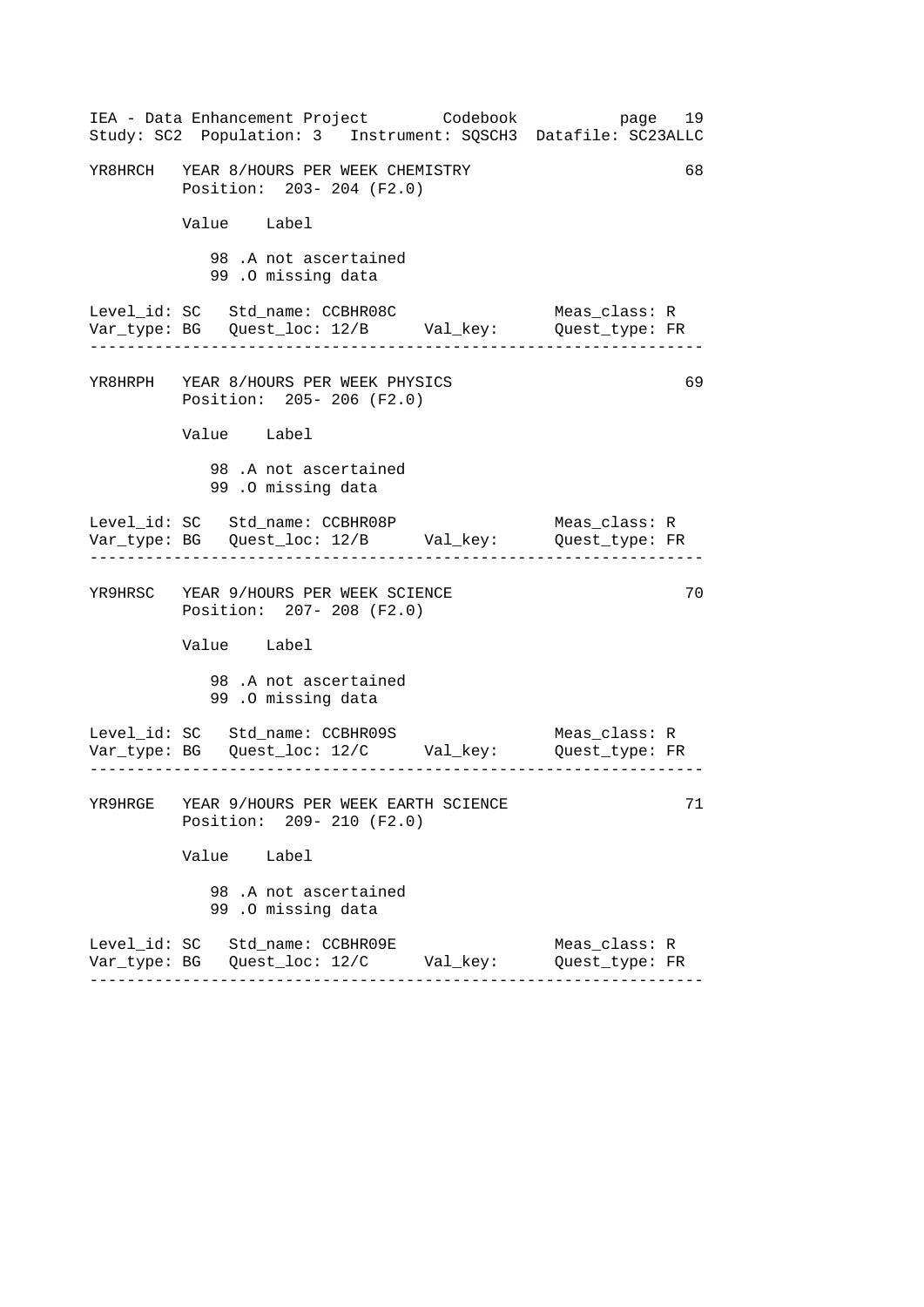|  |                                                                      | IEA - Data Enhancement Project Codebook        | Study: SC2 Population: 3 Instrument: SQSCH3 Datafile: SC23ALLC | page 20 |
|--|----------------------------------------------------------------------|------------------------------------------------|----------------------------------------------------------------|---------|
|  | YR9HRBI YEAR 9/HOURS PER WEEK BIOLOGY<br>Position: 211- 212 (F2.0)   |                                                |                                                                | 72      |
|  | Value Label                                                          |                                                |                                                                |         |
|  | 98.A not ascertained<br>99.0 missing data                            |                                                |                                                                |         |
|  | Level_id: SC Std_name: CCBHR09B                                      |                                                | Meas_class: R                                                  |         |
|  | YR9HRCH YEAR 9/HOURS PER WEEK CHEMISTRY<br>Position: 213- 214 (F2.0) |                                                |                                                                | 73      |
|  | Value Label                                                          |                                                |                                                                |         |
|  | 98.A not ascertained<br>99 .0 missing data                           |                                                |                                                                |         |
|  | Level_id: SC Std_name: CCBHR09C                                      |                                                | Meas_class: R                                                  |         |
|  | YR9HRPH YEAR 9/HOURS PER WEEK PHYSICS<br>Position: 215- 216 (F2.0)   |                                                |                                                                | 74      |
|  | Value Label                                                          |                                                |                                                                |         |
|  | 98.A not ascertained<br>99.0 missing data                            |                                                |                                                                |         |
|  | Level_id: SC Std_name: CCBHR09P                                      |                                                | Meas_class: R                                                  |         |
|  | YR10HRSC YEAR 10/HOURS PER WEEK SCIENCE<br>Position: 217- 218 (F2.0) |                                                |                                                                | 75      |
|  | Value Label                                                          |                                                |                                                                |         |
|  | 98.A not ascertained<br>99.0 missing data                            |                                                |                                                                |         |
|  | Level_id: SC Std_name: CCBHR10S                                      | Var_type: BG   Quest_loc: 12/D        Val_key: | Meas_class: R<br>Quest_type: FR                                |         |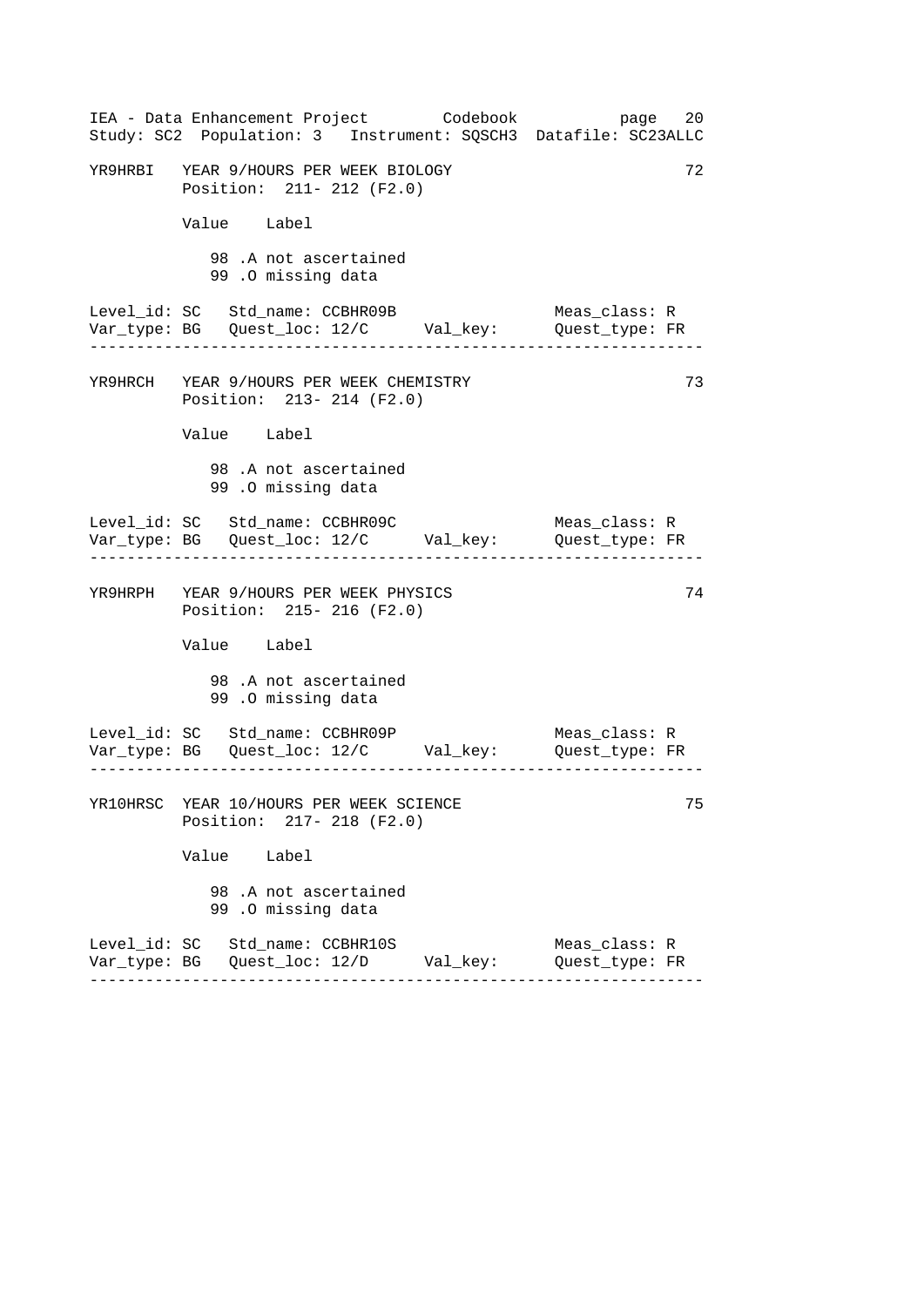| IEA - Data Enhancement Project Codebook<br>Study: SC2 Population: 3 Instrument: SQSCH3 Datafile: SC23ALLC | page 21                         |
|-----------------------------------------------------------------------------------------------------------|---------------------------------|
| YR10HRGE YEAR 10/HOURS PER WEEK EARTH SCIENCE<br>Position: 219- 220 (F2.0)                                | 76                              |
| Value Label                                                                                               |                                 |
| 98.A not ascertained<br>99.0 missing data                                                                 |                                 |
| Level_id: SC Std_name: CCBHR10E<br>Var_type: BG    Quest_loc: 12/D    Val_key:    Quest_type: FR          | Meas_class: R                   |
| YR10HRBI YEAR 10/HOURS PER WEEK BIOLOGY<br>Position: 221- 222 (F2.0)                                      | 77                              |
| Value Label                                                                                               |                                 |
| 98.A not ascertained<br>99.0 missing data                                                                 |                                 |
| Level_id: SC Std_name: CCBHR10B<br>Var_type: BG    Quest_loc: 12/D    Val_key:    Quest_type: FR          | Meas_class: R                   |
| YR10HRCH YEAR 10/HOURS PER WEEK CHEMISTRY<br>Position: 223- 224 (F2.0)                                    | 78                              |
| Value Label                                                                                               |                                 |
| 98.A not ascertained<br>99.0 missing data                                                                 |                                 |
|                                                                                                           |                                 |
| YR10HRPH YEAR 10/HOURS PER WEEK PHYSICS<br>Position: 225- 226 (F2.0)                                      | 79                              |
| Value Label                                                                                               |                                 |
| 98.A not ascertained<br>99.0 missing data                                                                 |                                 |
| Level_id: SC Std_name: CCBHR10P                                                                           | Meas_class: R<br>Quest_type: FR |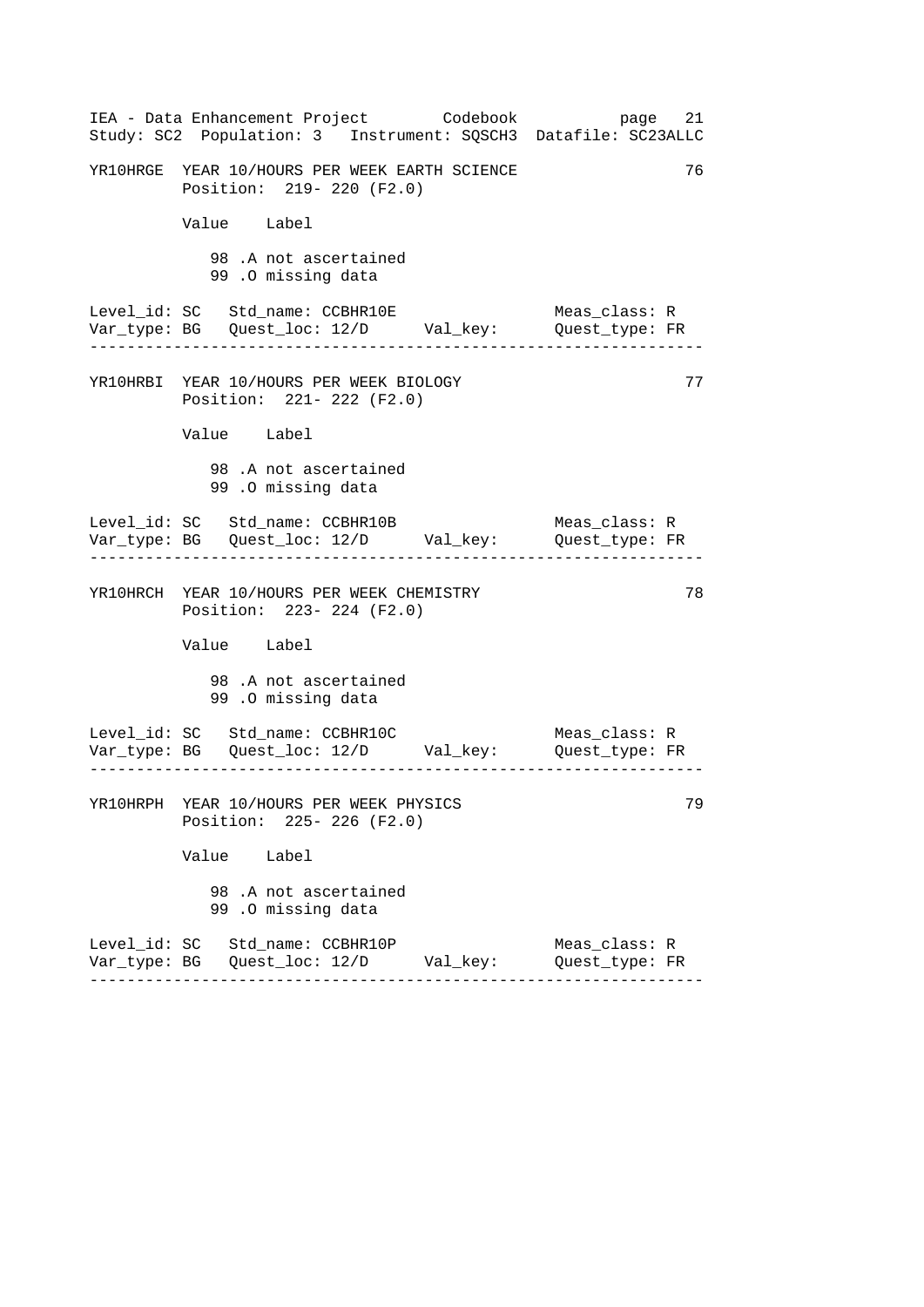|  |                                                                        | IEA - Data Enhancement Project Codebook       | Study: SC2 Population: 3 Instrument: SQSCH3 Datafile: SC23ALLC | page 22 |
|--|------------------------------------------------------------------------|-----------------------------------------------|----------------------------------------------------------------|---------|
|  | YR11HRSC YEAR 11/HOURS PER WEEK SCIENCE<br>Position: 227- 228 (F2.0)   |                                               |                                                                | 80      |
|  | Value Label                                                            |                                               |                                                                |         |
|  | 98.A not ascertained<br>99.0 missing data                              |                                               |                                                                |         |
|  |                                                                        |                                               | Meas_class: R                                                  |         |
|  | Position: 229- 230 (F2.0)                                              | YR11HRGE YEAR 11/HOURS PER WEEK EARTH SCIENCE |                                                                | 81      |
|  | Value Label                                                            |                                               |                                                                |         |
|  | 98.A not ascertained<br>99.0 missing data                              |                                               |                                                                |         |
|  | Level_id: SC Std_name: CCBHR11E                                        |                                               | Meas_class: R                                                  |         |
|  | YR11HRBI YEAR 11/HOURS PER WEEK BIOLOGY<br>Position: 231- 232 (F2.0)   |                                               |                                                                | 82      |
|  | Value Label                                                            |                                               |                                                                |         |
|  | 98.A not ascertained<br>99.0 missing data                              |                                               |                                                                |         |
|  | Level_id: SC Std_name: CCBHR11B                                        |                                               | Meas_class: R                                                  |         |
|  | YR11HRCH YEAR 11/HOURS PER WEEK CHEMISTRY<br>Position: 233- 234 (F2.0) |                                               |                                                                | 83      |
|  | Value Label                                                            |                                               |                                                                |         |
|  | 98.A not ascertained<br>99.0 missing data                              |                                               |                                                                |         |
|  | Level_id: SC Std_name: CCBHR11C                                        | Var_type: BG   Quest_loc: 12/E       Val_key: | Meas_class: R<br>Quest_type: FR                                |         |
|  |                                                                        |                                               |                                                                |         |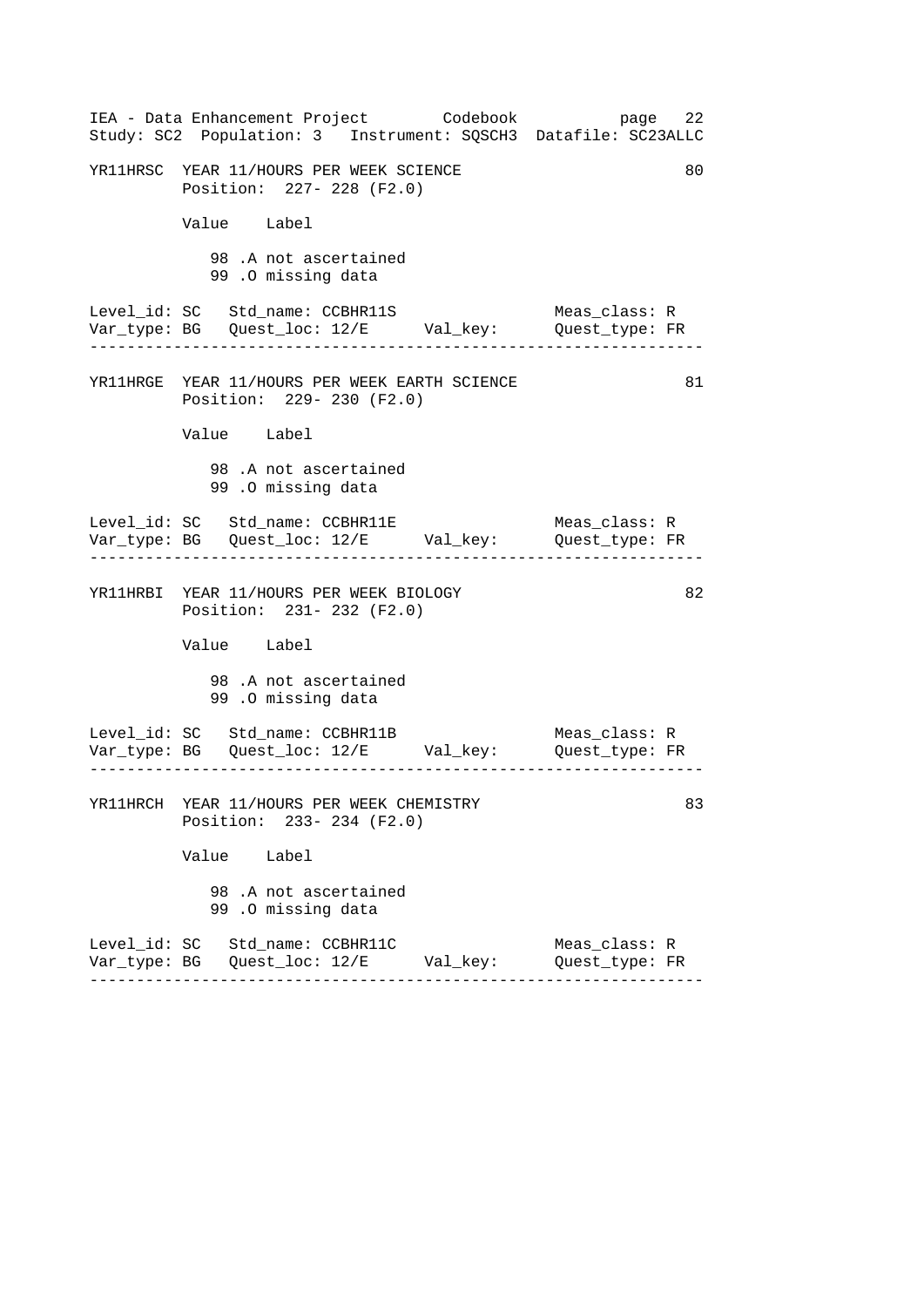| IEA - Data Enhancement Project Codebook<br>Study: SC2 Population: 3 Instrument: SQSCH3 Datafile: SC23ALLC | page 23                                            |
|-----------------------------------------------------------------------------------------------------------|----------------------------------------------------|
| YR11HRPH YEAR 11/HOURS PER WEEK PHYSICS<br>Position: 235- 236 (F2.0)                                      | 84                                                 |
| Value Label                                                                                               |                                                    |
| 98.A not ascertained<br>99.0 missing data                                                                 |                                                    |
| Level_id: SC Std_name: CCBHR11P<br>Var_type: BG    Quest_loc: 12/E    Val_key:    Quest_type: FR          | Meas_class: R                                      |
| YR12HRSC YEAR 12/HOURS PER WEEK SCIENCE<br>Position: 237- 238 (F2.0)                                      | 85                                                 |
| Value Label                                                                                               |                                                    |
| 98.A not ascertained<br>99.0 missing data                                                                 |                                                    |
| Var_type: BG    Quest_loc: 12/F    Val_key:    Quest_type: FR                                             | Meas_class: R<br>. _ _ _ _ _ _ _ _ _ _ _ _ _ _ _ _ |
| YR12HRGE YEAR 12/HOURS PER WEEK EARTH SCIENCE<br>Position: 239- 240 (F2.0)                                | 86                                                 |
| Value Label                                                                                               |                                                    |
| 98.A not ascertained<br>99.0 missing data                                                                 |                                                    |
| Level_id: SC Std_name: CCBHR12E<br>Var_type: BG    Quest_loc: 12/F    Val_key:    Quest_type: FR          | Meas_class: R                                      |
| YR12HRBI YEAR 12/HOURS PER WEEK BIOLOGY<br>Position: 241- 242 (F2.0)                                      | 87                                                 |
| Value Label                                                                                               |                                                    |
| 98.A not ascertained<br>99.0 missing data                                                                 |                                                    |
| Level_id: SC Std_name: CCBHR12B                                                                           | Meas_class: R<br>Quest_type: FR                    |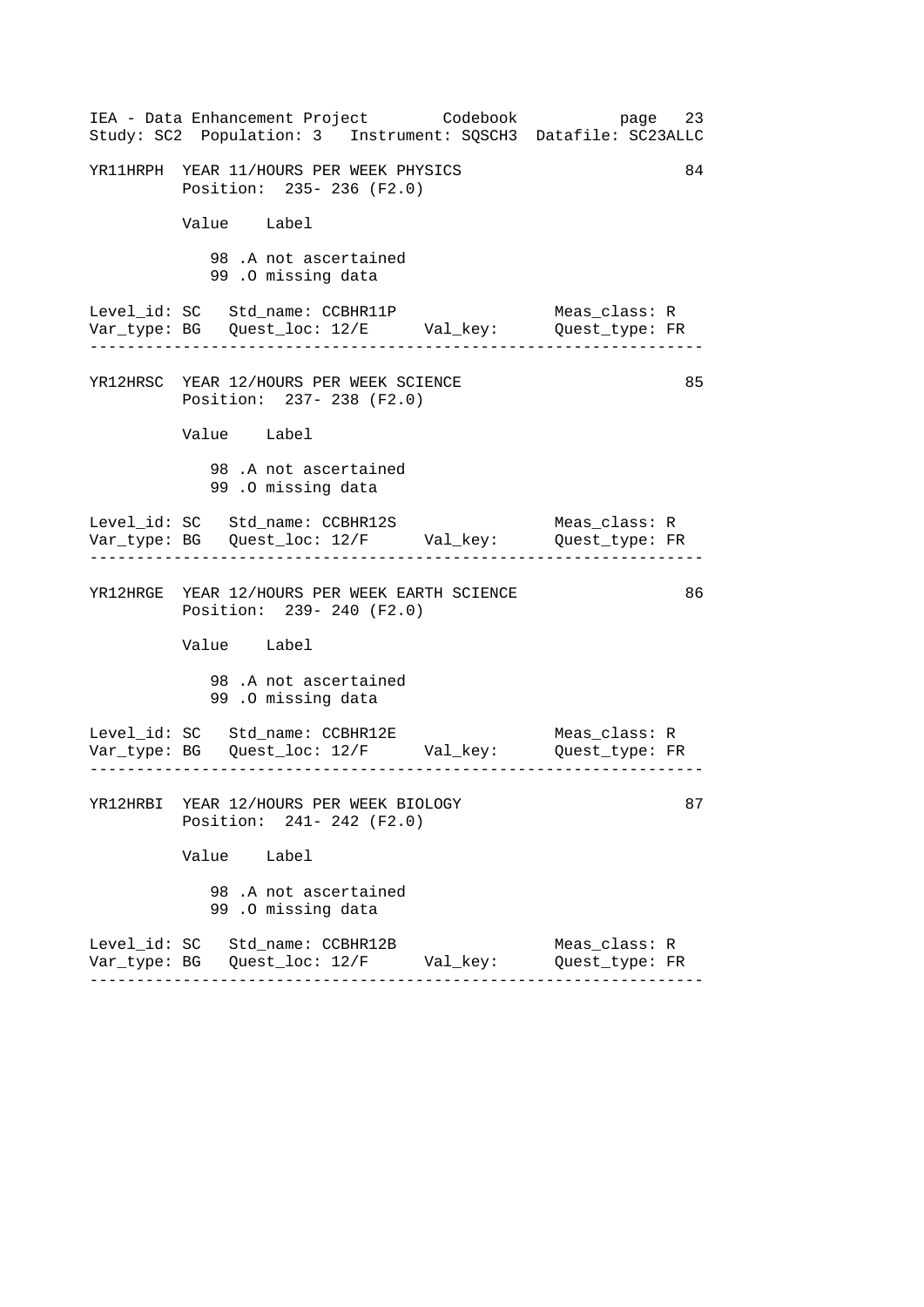| IEA - Data Enhancement Project Codebook<br>Study: SC2 Population: 3 Instrument: SQSCH3 Datafile: SC23ALLC | page 24                         |
|-----------------------------------------------------------------------------------------------------------|---------------------------------|
| YR12HRCH YEAR 12/HOURS PER WEEK CHEMISTRY<br>Position: 243- 244 (F2.0)                                    | 88                              |
| Value Label                                                                                               |                                 |
| 98.A not ascertained<br>99.0 missing data                                                                 |                                 |
| Level_id: SC Std_name: CCBHR12C<br>Var_type: BG    Quest_loc: 12/F    Val_key:    Quest_type: FR          | Meas_class: R                   |
| YR12HRPH YEAR 12/HOURS PER WEEK PHYSICS<br>Position: 245- 246 (F2.0)                                      | 89                              |
| Value Label                                                                                               |                                 |
| 98.A not ascertained<br>99.0 missing data                                                                 |                                 |
| Level_id: SC Std_name: CCBHR12P<br>Var_type: BG    Quest_loc: 12/F    Val_key:    Quest_type: FR          | Meas_class: R                   |
| YR13HRSC YEAR 13/HOURS PER WEEK SCIENCE<br>Position: 247- 248 (F2.0)                                      | 90                              |
| Value Label                                                                                               |                                 |
| 98.A not ascertained<br>99.0 missing data                                                                 |                                 |
| Level_id: SC Std_name: CCBHR13S Meas_class: R<br>Var_type: BG Quest_loc: 12/G Val_key: Quest_type: FR     |                                 |
| YR13HRGE YEAR 13/HOURS PER WEEK EARTH SCIENCE<br>Position: 249- 250 (F2.0)                                | 91                              |
| Value Label                                                                                               |                                 |
| 98.A not ascertained<br>99.0 missing data                                                                 |                                 |
| Level_id: SC Std_name: CCBHR13E                                                                           | Meas_class: R<br>Quest type: FR |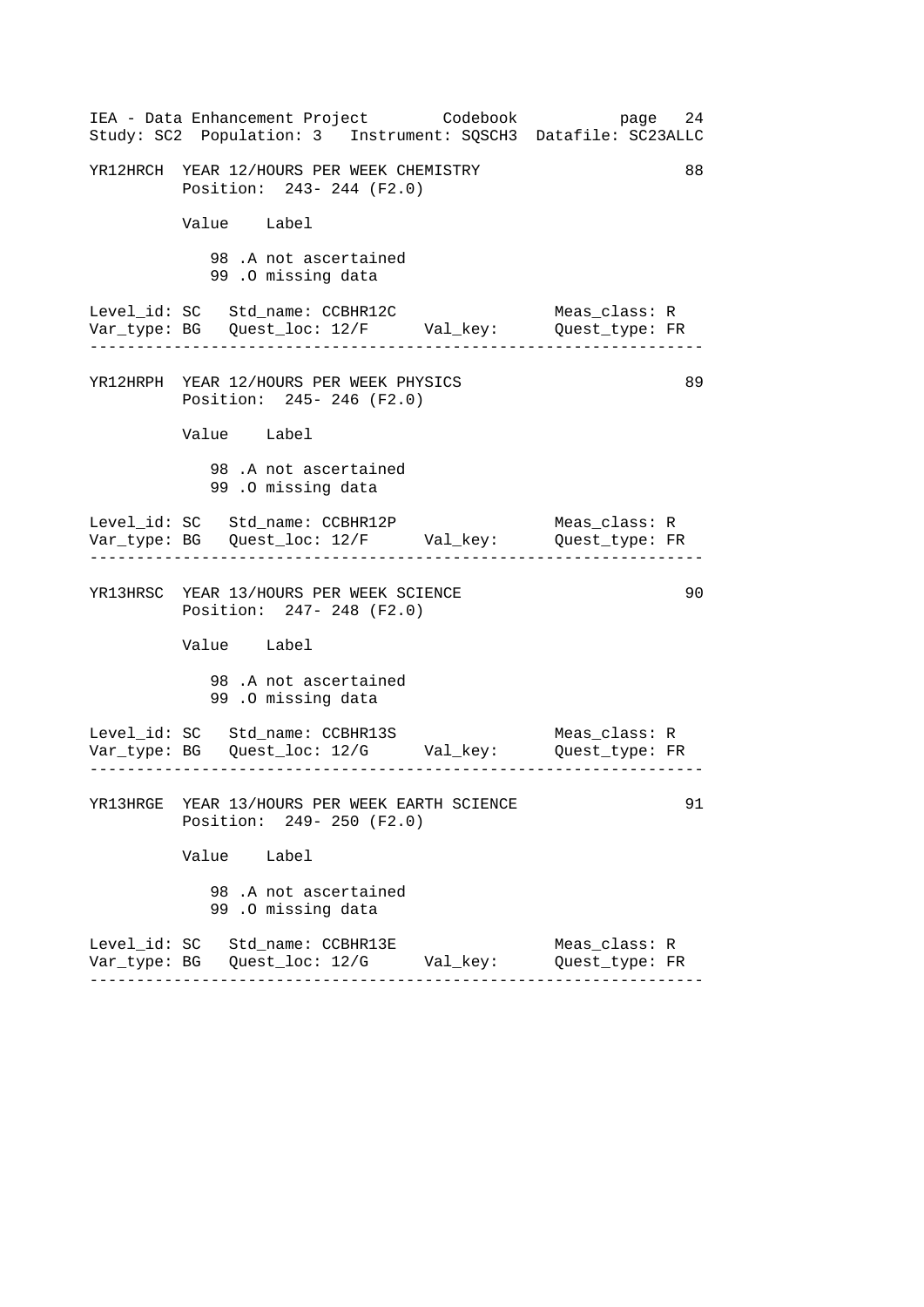| IEA - Data Enhancement Project Codebook<br>Study: SC2 Population: 3 Instrument: SQSCH3 Datafile: SC23ALLC               | 25<br>page                           |
|-------------------------------------------------------------------------------------------------------------------------|--------------------------------------|
| YR13HRBI YEAR 13/HOURS PER WEEK BIOLOGY<br>Position: 251- 252 (F2.0)                                                    | 92                                   |
| Value Label                                                                                                             |                                      |
| 98 .A not ascertained<br>99 .0 missing data                                                                             |                                      |
| Level_id: SC Std_name: CCBHR13B                                                                                         | Meas_class: R                        |
| YR13HRCH YEAR 13/HOURS PER WEEK CHEMISTRY<br>Position: 253- 254 (F2.0)                                                  | 93                                   |
| Value Label                                                                                                             |                                      |
| 98.A not ascertained<br>99 .0 missing data                                                                              |                                      |
|                                                                                                                         | Meas_class: R<br>------------------- |
| YR13HRPH YEAR 13/HOURS PER WEEK PHYSICS<br>Position: 255- 256 (F2.0)                                                    | 94                                   |
| Value Label                                                                                                             |                                      |
| 98.A not ascertained<br>99 .0 missing data                                                                              |                                      |
| Level_id: SC Std_name: CCBHR13P<br>__ __ __ __<br>Var_type: BG    Quest_loc: 12/G        Val_key:        Quest_type: FR | Meas_class: R                        |
| YR6SCM YEAR 6 N MALE STUDENTS/SCIENCE<br>Position: 257- 259 (F3.0)                                                      | 95                                   |
| Value Label                                                                                                             |                                      |
| 998 .A not ascertained<br>999 .O missing data                                                                           |                                      |
| Level_id: SC Std_name: CCBS06MS<br>Var_type: BG    Quest_loc: 13/X        Val_key:                                      | Meas_class: R<br>Quest type: FR      |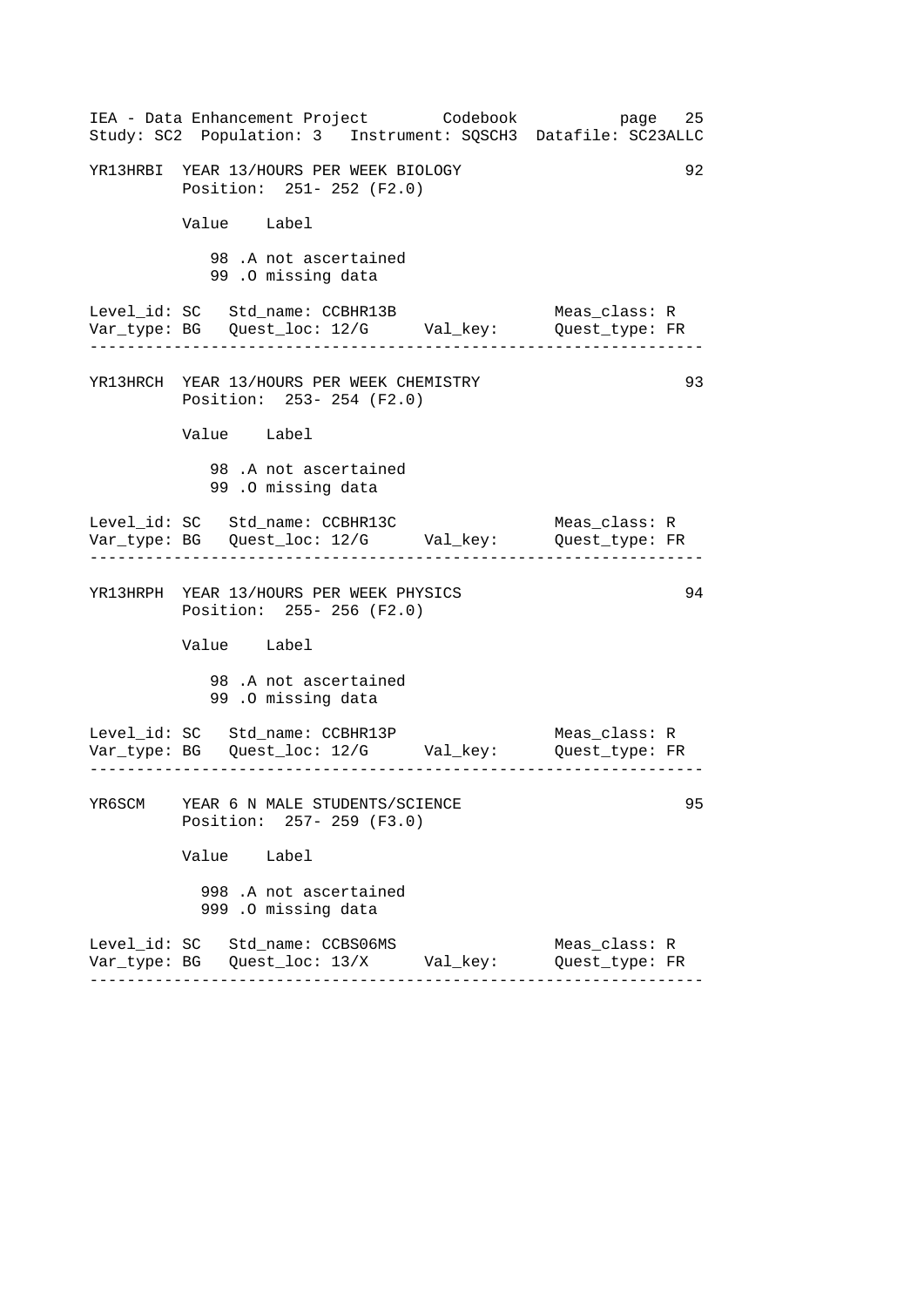|        | IEA - Data Enhancement Project Codebook<br>Study: SC2 Population: 3 Instrument: SQSCH3 Datafile: SC23ALLC | page 26                         |
|--------|-----------------------------------------------------------------------------------------------------------|---------------------------------|
|        | YR6GEM YEAR 6 N MALE STUDENTS/EARTH SCIENCE<br>Position: 260- 262 (F3.0)                                  | 96                              |
|        | Value Label                                                                                               |                                 |
|        | 998 .A not ascertained<br>999 .O missing data                                                             |                                 |
|        | Level_id: SC Std_name: CCBS06ME<br>Var_type: BG    Quest_loc: 13/X    Val_key:    Quest_type: FR          | Meas_class: R                   |
|        | YR6BIM YEAR 6 N MALE STUDENTS/BIOLOGY<br>Position: 263- 265 (F3.0)                                        | 97                              |
|        | Value Label                                                                                               |                                 |
|        | 998 .A not ascertained<br>999 .O missing data                                                             |                                 |
|        | Level_id: SC Std_name: CCBS06MB<br>Var_type: BG    Quest_loc: 13/X    Val_key:    Quest_type: FR          | Meas_class: R                   |
|        | YR6CHM YEAR 6 N MALE STUDENTS/CHEMISTRY<br>Position: 266-268 (F3.0)                                       | 98                              |
|        | Value Label                                                                                               |                                 |
|        | 998 .A not ascertained<br>999 .O missing data                                                             |                                 |
|        | Level_id: SC Std_name: CCBS06MC<br>Var_type: BG    Quest_loc: 13/X    Val_key:    Quest_type: FR          | Meas_class: R                   |
| YR6PHM | YEAR 6 N MALE STUDENTS/PHYSICS<br>Position: 269- 271 (F3.0)                                               | 99                              |
|        | Value Label                                                                                               |                                 |
|        | 998 .A not ascertained<br>999 .O missing data                                                             |                                 |
|        | Level_id: SC Std_name: CCBS06MP<br>Var_type: BG   Quest_loc: 13/X      Val_key:                           | Meas_class: R<br>Quest_type: FR |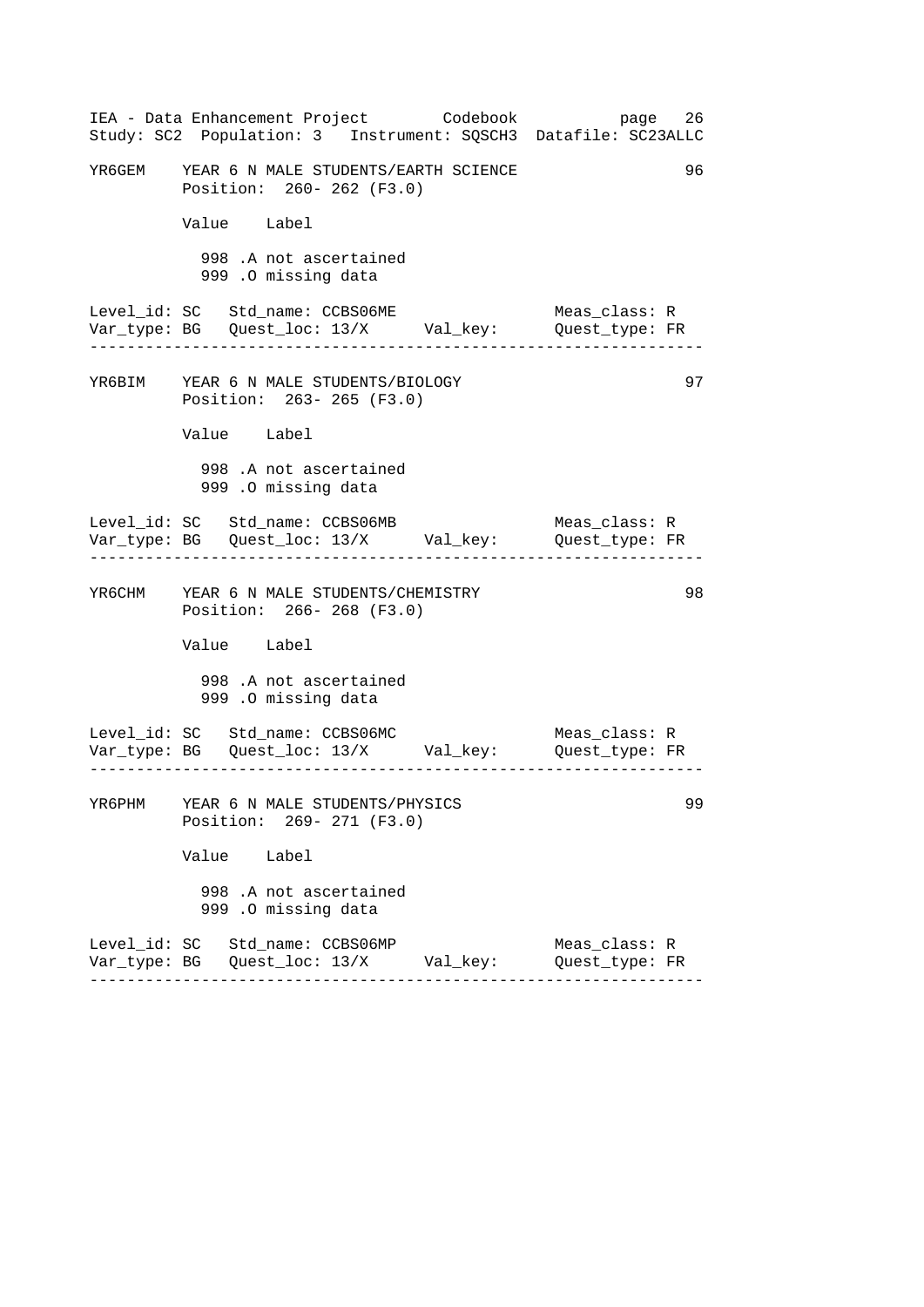|                                 |             |                     |                                                                      | IEA - Data Enhancement Project Codebook<br>Study: SC2 Population: 3 Instrument: SQSCH3 Datafile: SC23ALLC |                                 | page 27 |
|---------------------------------|-------------|---------------------|----------------------------------------------------------------------|-----------------------------------------------------------------------------------------------------------|---------------------------------|---------|
|                                 |             |                     | YR6SCF YEAR 6 N FEMALE STUDENTS/SCIENCE<br>Position: 272- 274 (F3.0) |                                                                                                           |                                 | 100     |
|                                 | Value Label |                     |                                                                      |                                                                                                           |                                 |         |
|                                 |             | 999 .O missing data | 998 .A not ascertained                                               |                                                                                                           |                                 |         |
| Level_id: SC Std_name: CCBS06FS |             |                     |                                                                      | Var_type: BG    Quest_loc: 13/Y    Val_key:    Quest_type: FR                                             | Meas_class: R                   |         |
|                                 |             |                     | Position: 275- 277 (F3.0)                                            | YR6GEF YEAR 6 N FEMALE STUDENTS/EARTH SCIENCE                                                             |                                 | 101     |
|                                 | Value Label |                     |                                                                      |                                                                                                           |                                 |         |
|                                 |             | 999 .O missing data | 998 .A not ascertained                                               |                                                                                                           |                                 |         |
| Level_id: SC Std_name: CCBS06FE |             |                     |                                                                      |                                                                                                           | Meas_class: R                   |         |
|                                 |             |                     | YR6BIF YEAR 6 N FEMALE STUDENTS/BIOLOGY<br>Position: 278- 280 (F3.0) |                                                                                                           |                                 | 102     |
|                                 | Value Label |                     |                                                                      |                                                                                                           |                                 |         |
|                                 |             | 999 .O missing data | 998 .A not ascertained                                               |                                                                                                           |                                 |         |
| Level_id: SC Std_name: CCBS06FB |             |                     |                                                                      |                                                                                                           | Meas_class: R                   |         |
| YR6CHF                          |             |                     | YEAR 6 N FEMALE STUDENTS/CHEMISTRY<br>Position: 281- 283 (F3.0)      |                                                                                                           |                                 | 103     |
|                                 | Value Label |                     |                                                                      |                                                                                                           |                                 |         |
|                                 |             | 999 .O missing data | 998 .A not ascertained                                               |                                                                                                           |                                 |         |
| Level_id: SC Std_name: CCBS06FC |             |                     |                                                                      | Var_type: BG   Quest_loc: 13/Y        Val_key:                                                            | Meas_class: R<br>Quest_type: FR |         |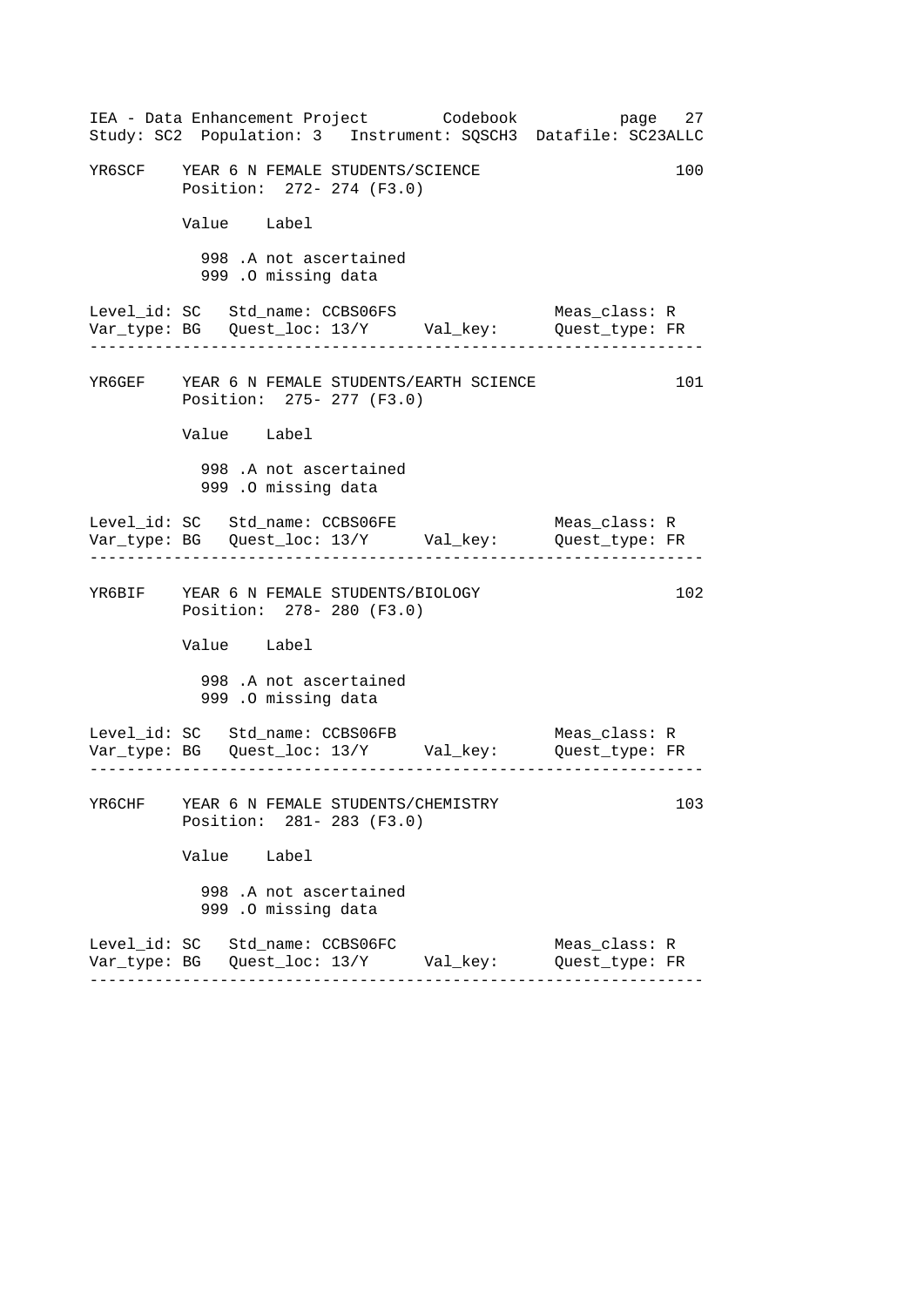|                                         |                                               | IEA - Data Enhancement Project Codebook     | page 28<br>Study: SC2 Population: 3 Instrument: SQSCH3 Datafile: SC23ALLC      |     |
|-----------------------------------------|-----------------------------------------------|---------------------------------------------|--------------------------------------------------------------------------------|-----|
| YR6PHF YEAR 6 N FEMALE STUDENTS/PHYSICS | Position: 284- 286 (F3.0)                     |                                             |                                                                                | 104 |
|                                         | Value Label                                   |                                             |                                                                                |     |
|                                         | 998 .A not ascertained<br>999.0 missing data  |                                             |                                                                                |     |
| Level_id: SC Std_name: CCBS06FP         |                                               |                                             | Meas class: R<br>Var_type: BG    Quest_loc: 13/Y    Val_key:    Quest_type: FR |     |
| YR7SCM YEAR 7 N MALE STUDENTS/SCIENCE   | Position: 287- 289 (F3.0)                     |                                             |                                                                                | 105 |
|                                         | Value Label                                   |                                             |                                                                                |     |
|                                         | 998 .A not ascertained<br>999 .O missing data |                                             |                                                                                |     |
| Level_id: SC Std_name: CCBS07MS         |                                               |                                             | Meas_class: R<br>Var_type: BG    Quest_loc: 13/A    Val_key:    Quest_type: FR |     |
|                                         | Position: 290- 292 (F3.0)                     | YR7GEM YEAR 7 N MALE STUDENTS/EARTH SCIENCE |                                                                                | 106 |
|                                         | Value Label                                   |                                             |                                                                                |     |
|                                         | 998 .A not ascertained<br>999 .O missing data |                                             |                                                                                |     |
| Level_id: SC Std_name: CCBS07ME         |                                               |                                             | Meas_class: R<br>Var_type: BG    Quest_loc: 13/A    Val_key:    Quest_type: FR |     |
| YR7BIM YEAR 7 N MALE STUDENTS/BIOLOGY   | Position: 293- 295 (F3.0)                     |                                             |                                                                                | 107 |
|                                         | Value Label                                   |                                             |                                                                                |     |
|                                         | 998 .A not ascertained<br>999 .O missing data |                                             |                                                                                |     |
| Level_id: SC Std_name: CCBS07MB         |                                               |                                             | Meas_class: R<br>Quest_type: FR                                                |     |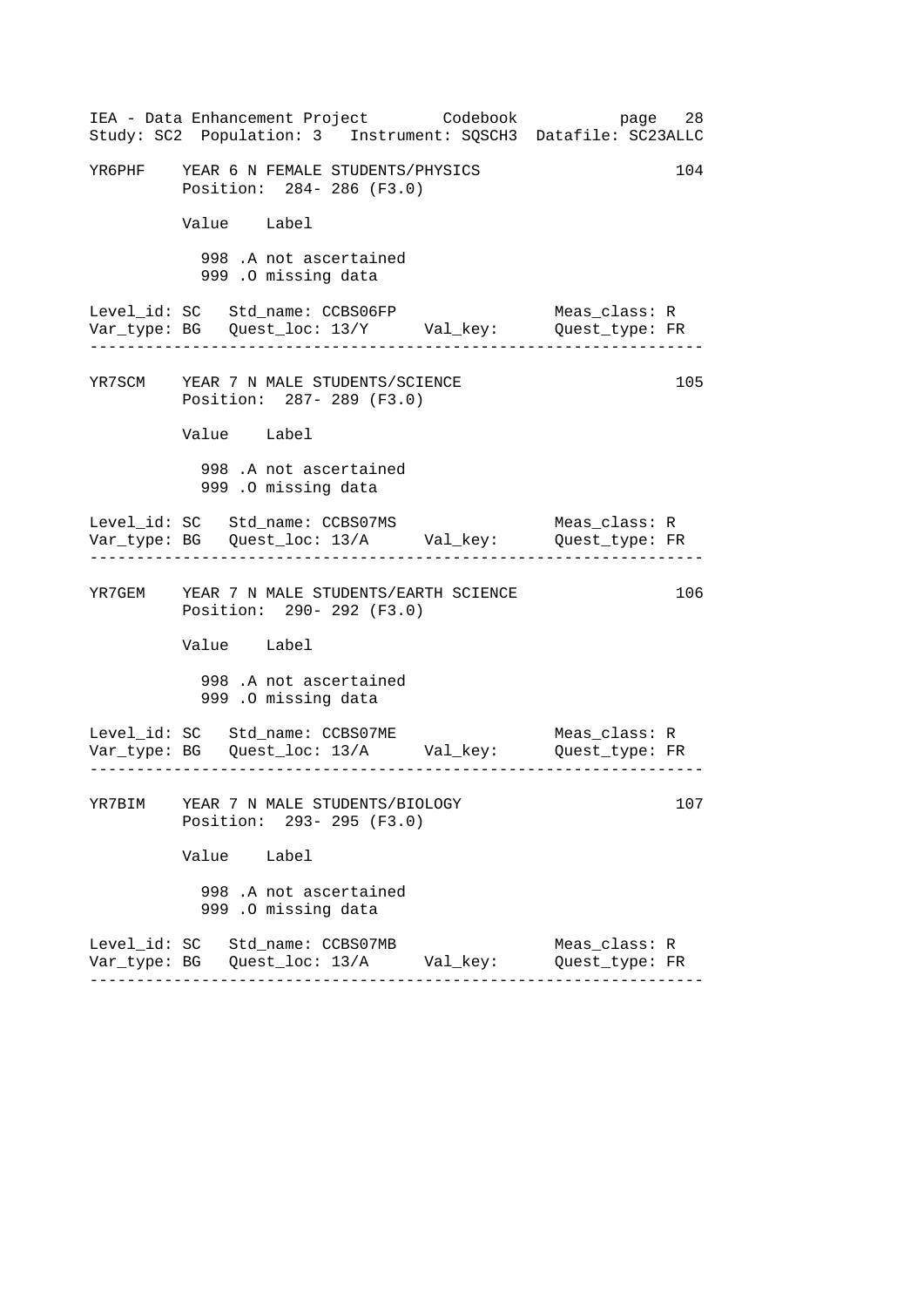|                                         |             |                                               |                           | IEA - Data Enhancement Project Codebook<br>Study: SC2 Population: 3 Instrument: SQSCH3 Datafile: SC23ALLC | page 29                            |     |
|-----------------------------------------|-------------|-----------------------------------------------|---------------------------|-----------------------------------------------------------------------------------------------------------|------------------------------------|-----|
| YR7CHM YEAR 7 N MALE STUDENTS/CHEMISTRY |             |                                               | Position: 296-298 (F3.0)  |                                                                                                           |                                    | 108 |
|                                         | Value Label |                                               |                           |                                                                                                           |                                    |     |
|                                         |             | 998 .A not ascertained<br>999.0 missing data  |                           |                                                                                                           |                                    |     |
| Level_id: SC Std_name: CCBS07MC         |             |                                               |                           | Var_type: BG    Quest_loc: 13/A    Val_key:    Quest_type: FR                                             | Meas_class: R                      |     |
| YR7PHM YEAR 7 N MALE STUDENTS/PHYSICS   |             |                                               | Position: 299- 301 (F3.0) |                                                                                                           |                                    | 109 |
|                                         | Value Label |                                               |                           |                                                                                                           |                                    |     |
|                                         |             | 998 .A not ascertained<br>999 .O missing data |                           |                                                                                                           |                                    |     |
| Level_id: SC Std_name: CCBS07MP         |             |                                               |                           | Var_type: BG    Quest_loc: 13/A    Val_key:    Quest_type: FR                                             | Meas_class: R<br>----------------- |     |
| YR7SCF YEAR 7 N FEMALE STUDENTS/SCIENCE |             |                                               | Position: 302- 304 (F3.0) |                                                                                                           |                                    | 110 |
|                                         | Value Label |                                               |                           |                                                                                                           |                                    |     |
|                                         |             | 998 .A not ascertained<br>999 .O missing data |                           |                                                                                                           |                                    |     |
| Level_id: SC Std_name: CCBS07FS         |             |                                               |                           |                                                                                                           | Meas_class: R                      |     |
|                                         |             |                                               | Position: 305-307 (F3.0)  | YR7GEF YEAR 7 N FEMALE STUDENTS/EARTH SCIENCE                                                             |                                    | 111 |
|                                         | Value Label |                                               |                           |                                                                                                           |                                    |     |
|                                         |             | 998 .A not ascertained<br>999 .O missing data |                           |                                                                                                           |                                    |     |
| Level_id: SC Std_name: CCBS07FE         |             |                                               |                           |                                                                                                           | Meas_class: R<br>Quest_type: FR    |     |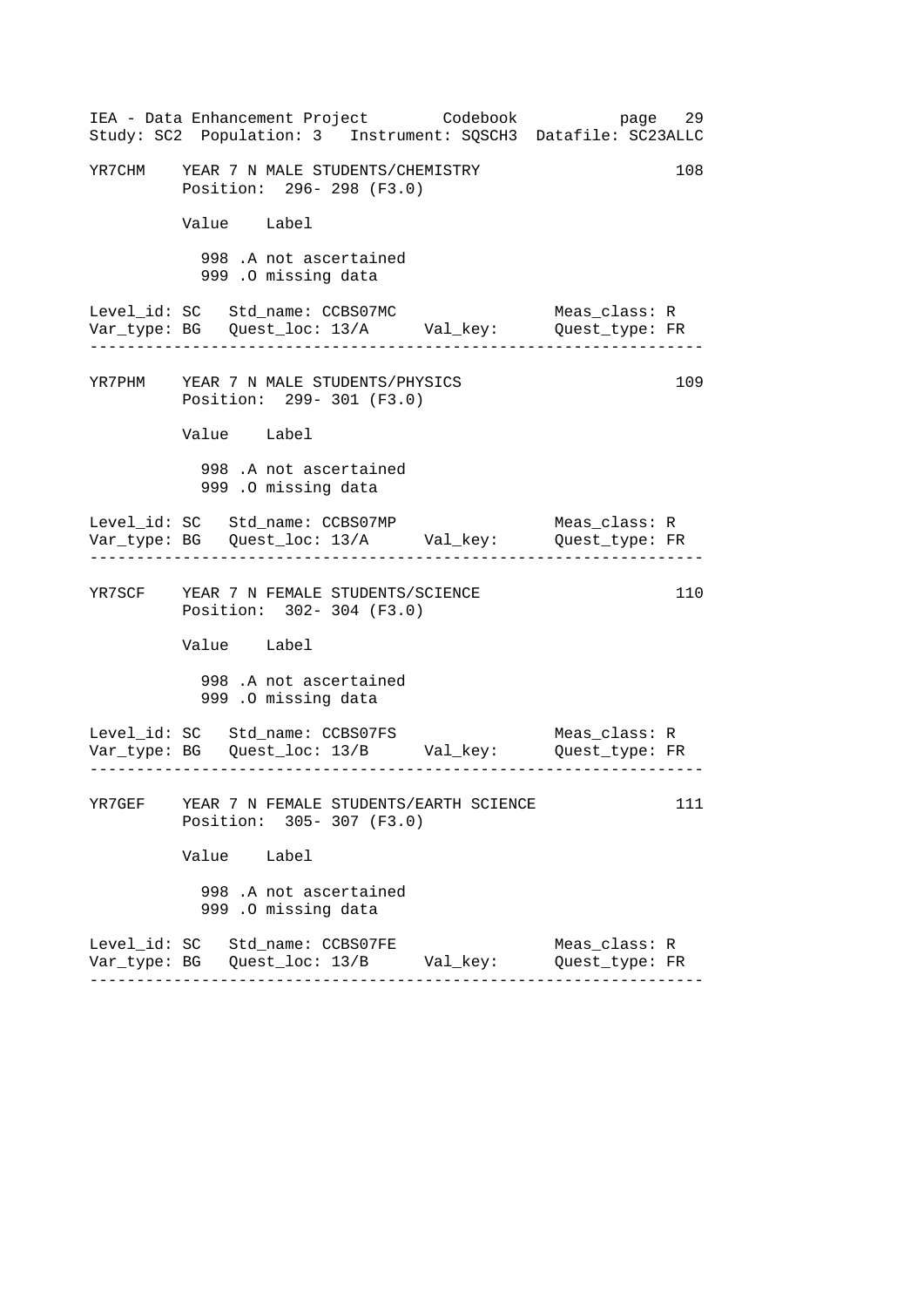| IEA - Data Enhancement Project Codebook<br>Study: SC2 Population: 3 Instrument: SQSCH3 Datafile: SC23ALLC | page 30                         |
|-----------------------------------------------------------------------------------------------------------|---------------------------------|
| YR7BIF YEAR 7 N FEMALE STUDENTS/BIOLOGY<br>Position: 308- 310 (F3.0)                                      | 112                             |
| Value Label                                                                                               |                                 |
| 998 .A not ascertained<br>999 .O missing data                                                             |                                 |
| Level_id: SC Std_name: CCBS07FB<br>Var_type: BG    Quest_loc: 13/B    Val_key:    Quest_type: FR          | Meas_class: R                   |
| YR7CHF YEAR 7 N FEMALE STUDENTS/CHEMISTRY<br>Position: 311- 313 (F3.0)                                    | 113                             |
| Value Label                                                                                               |                                 |
| 998 .A not ascertained<br>999 .0 missing data                                                             |                                 |
| Level_id: SC Std_name: CCBS07FC<br>Var_type: BG    Quest_loc: 13/B    Val_key:    Quest_type: FR          | Meas_class: R                   |
| YR7PHF YEAR 7 N FEMALE STUDENTS/PHYSICS<br>Position: 314- 316 (F3.0)                                      | 114                             |
| Value Label                                                                                               |                                 |
| 998 .A not ascertained<br>999 .O missing data                                                             |                                 |
| Level_id: SC Std_name: CCBS07FP<br>Var_type: BG    Quest_loc: 13/B    Val_key:    Quest_type: FR          | Meas_class: R                   |
| YR8SCM YEAR 8 N MALE STUDENTS/SCIENCE<br>Position: 317- 319 (F3.0)                                        | 115                             |
| Value Label                                                                                               |                                 |
| 998 .A not ascertained<br>999 .O missing data                                                             |                                 |
| Level_id: SC Std_name: CCBS08MS                                                                           | Meas_class: R<br>Quest_type: FR |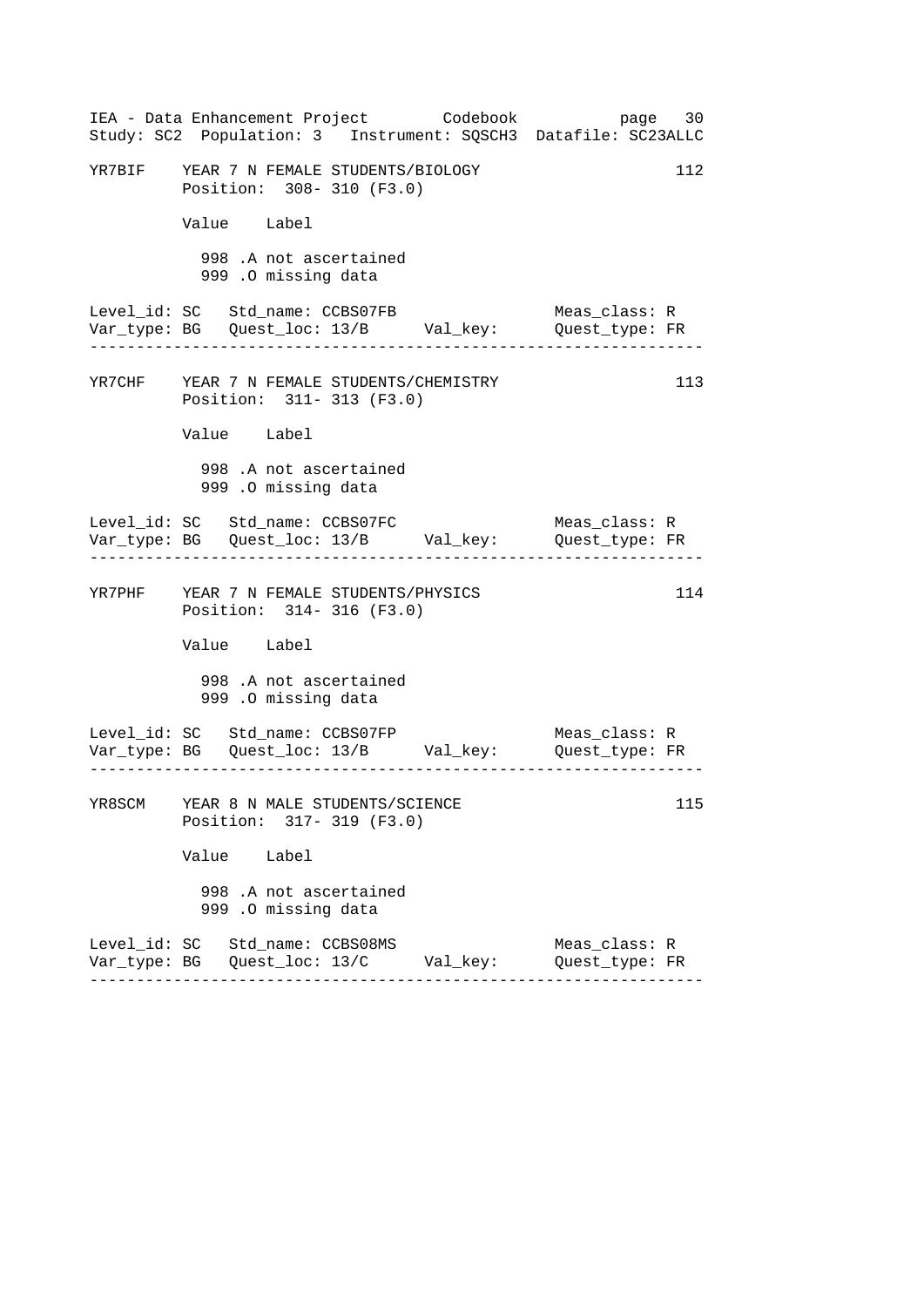|        | IEA - Data Enhancement Project Codebook<br>Study: SC2 Population: 3 Instrument: SQSCH3 Datafile: SC23ALLC | page 31                         |
|--------|-----------------------------------------------------------------------------------------------------------|---------------------------------|
|        | YR8GEM YEAR 8 N MALE STUDENTS/EARTH SCIENCE<br>Position: 320-322 (F3.0)                                   | 116                             |
|        | Value Label                                                                                               |                                 |
|        | 998 .A not ascertained<br>999 .O missing data                                                             |                                 |
|        | Level_id: SC Std_name: CCBS08ME<br>Var_type: BG    Quest_loc: 13/C    Val_key:    Quest_type: FR          | Meas_class: R                   |
|        | YR8BIM YEAR 8 N MALE STUDENTS/BIOLOGY<br>Position: 323- 325 (F3.0)                                        | 117                             |
|        | Value Label                                                                                               |                                 |
|        | 998 .A not ascertained<br>999 .0 missing data                                                             |                                 |
|        | Level_id: SC Std_name: CCBS08MB<br>Var_type: BG    Quest_loc: 13/C    Val_key:    Quest_type: FR          | Meas_class: R                   |
|        | YR8CHM YEAR 8 N MALE STUDENTS/CHEMISTRY<br>Position: 326-328 (F3.0)                                       | 118                             |
|        | Value Label                                                                                               |                                 |
|        | 998 .A not ascertained<br>999 .O missing data                                                             |                                 |
|        | Level_id: SC Std_name: CCBS08MC<br>Var_type: BG    Quest_loc: 13/C    Val_key:    Quest_type: FR          | Meas_class: R                   |
| YR8PHM | YEAR 8 N MALE STUDENTS/PHYSICS<br>Position: 329- 331 (F3.0)                                               | 119                             |
|        | Value Label                                                                                               |                                 |
|        | 998 .A not ascertained<br>999 .O missing data                                                             |                                 |
|        | Level_id: SC Std_name: CCBS08MP                                                                           | Meas_class: R<br>Quest_type: FR |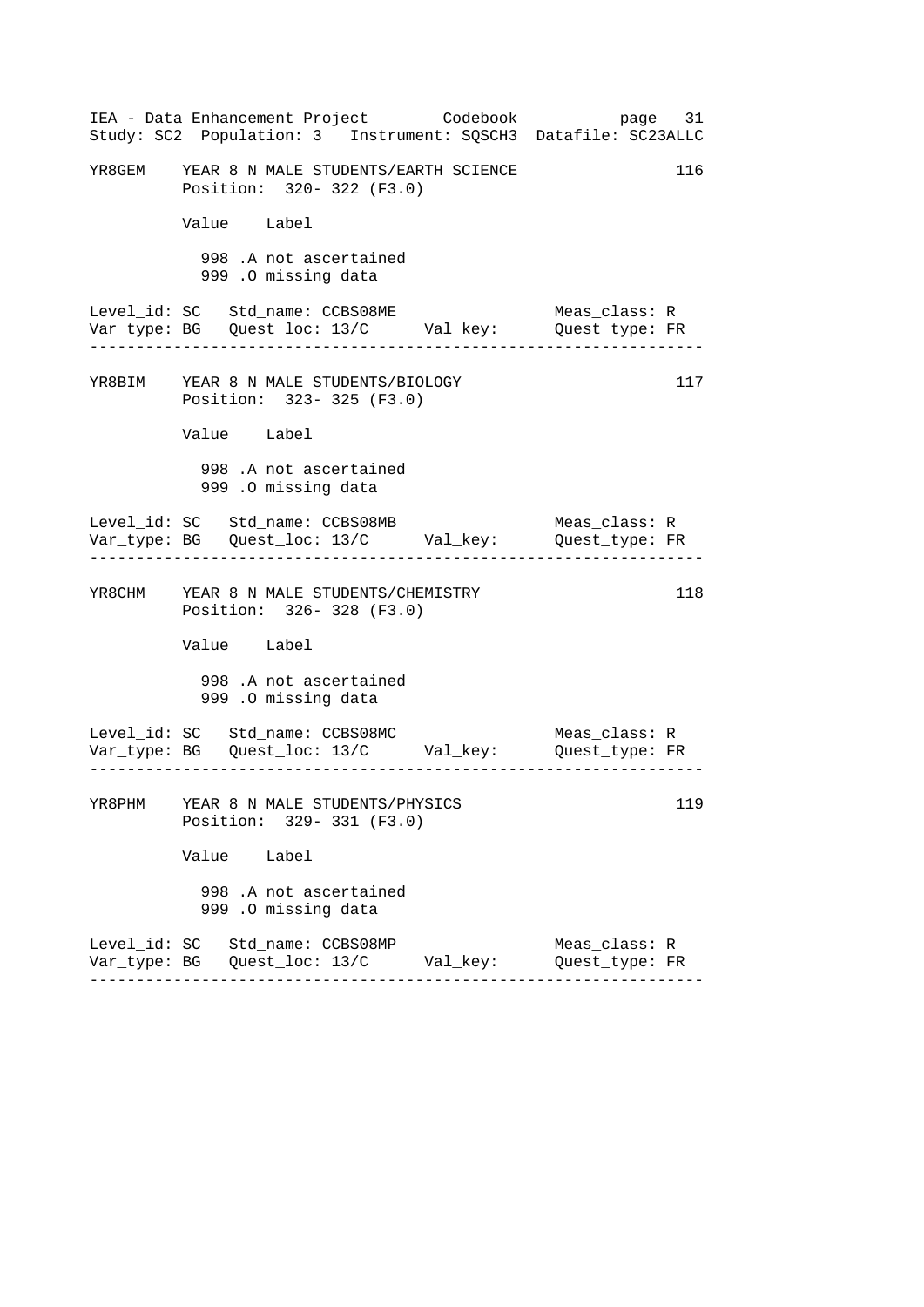|                                         |             |                     |                                                                 | IEA - Data Enhancement Project Codebook<br>Study: SC2 Population: 3 Instrument: SQSCH3 Datafile: SC23ALLC | page 32                         |     |
|-----------------------------------------|-------------|---------------------|-----------------------------------------------------------------|-----------------------------------------------------------------------------------------------------------|---------------------------------|-----|
| YR8SCF YEAR 8 N FEMALE STUDENTS/SCIENCE |             |                     | Position: 332-334 (F3.0)                                        |                                                                                                           |                                 | 120 |
|                                         | Value Label |                     |                                                                 |                                                                                                           |                                 |     |
|                                         |             | 999 .O missing data | 998 .A not ascertained                                          |                                                                                                           |                                 |     |
| Level_id: SC Std_name: CCBS08FS         |             |                     |                                                                 |                                                                                                           | Meas_class: R                   |     |
|                                         |             |                     | Position: 335-337 (F3.0)                                        | YR8GEF YEAR 8 N FEMALE STUDENTS/EARTH SCIENCE                                                             |                                 | 121 |
|                                         | Value Label |                     |                                                                 |                                                                                                           |                                 |     |
|                                         |             | 999 .O missing data | 998 .A not ascertained                                          |                                                                                                           |                                 |     |
| Level_id: SC Std_name: CCBS08FE         |             |                     |                                                                 |                                                                                                           | Meas_class: R                   |     |
| YR8BIF YEAR 8 N FEMALE STUDENTS/BIOLOGY |             |                     | Position: 338-340 (F3.0)                                        |                                                                                                           |                                 | 122 |
|                                         | Value Label |                     |                                                                 |                                                                                                           |                                 |     |
|                                         |             | 999 .O missing data | 998 .A not ascertained                                          |                                                                                                           |                                 |     |
| Level_id: SC Std_name: CCBS08FB         |             |                     |                                                                 | Var_type: BG Quest_loc: 13/D    Val_key:    Quest_type: FR                                                | Meas_class: R                   |     |
| YR8CHF                                  |             |                     | YEAR 8 N FEMALE STUDENTS/CHEMISTRY<br>Position: 341- 343 (F3.0) |                                                                                                           |                                 | 123 |
|                                         | Value Label |                     |                                                                 |                                                                                                           |                                 |     |
|                                         |             | 999 .O missing data | 998 .A not ascertained                                          |                                                                                                           |                                 |     |
| Level_id: SC Std_name: CCBS08FC         |             |                     |                                                                 | Var_type: BG   Quest_loc: 13/D        Val_key:                                                            | Meas_class: R<br>Quest_type: FR |     |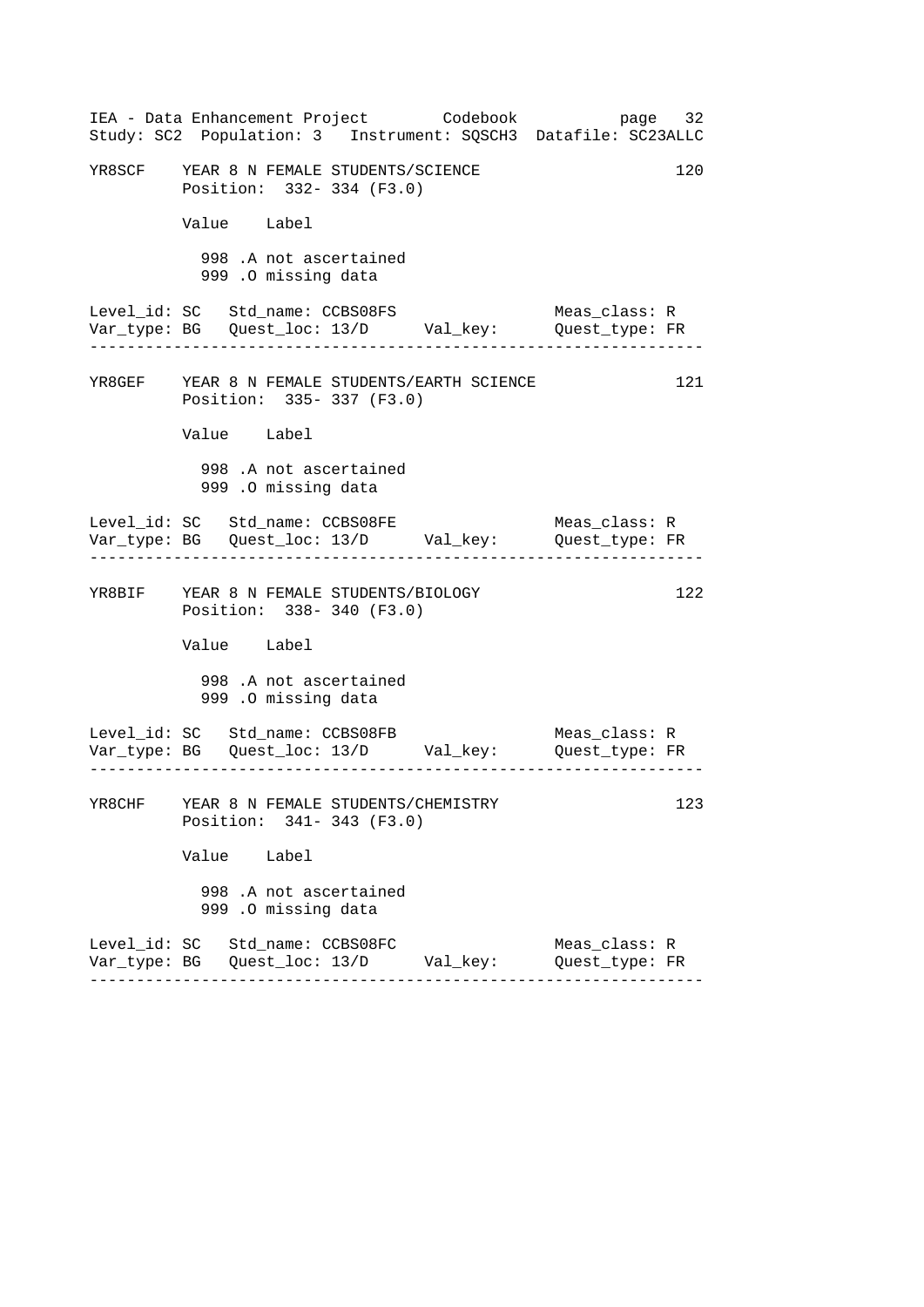| IEA - Data Enhancement Project Codebook<br>Study: SC2 Population: 3 Instrument: SQSCH3 Datafile: SC23ALLC |  | page 33                         |     |
|-----------------------------------------------------------------------------------------------------------|--|---------------------------------|-----|
| YR8PHF YEAR 8 N FEMALE STUDENTS/PHYSICS<br>Position: 344-346 (F3.0)                                       |  |                                 | 124 |
| Value Label                                                                                               |  |                                 |     |
| 998 .A not ascertained<br>999 .O missing data                                                             |  |                                 |     |
| Level_id: SC Std_name: CCBS08FP<br>Var_type: BG    Quest_loc: 13/D    Val_key:    Quest_type: FR          |  | Meas_class: R                   |     |
| YR9SCM YEAR 9 N MALE STUDENTS/SCIENCE<br>Position: 347- 349 (F3.0)                                        |  |                                 | 125 |
| Value Label                                                                                               |  |                                 |     |
| 998 .A not ascertained<br>999 .O missing data                                                             |  |                                 |     |
| Level_id: SC Std_name: CCBS09MS<br>Var_type: BG    Quest_loc: 13/E    Val_key:    Quest_type: FR          |  | Meas_class: R                   |     |
| YR9GEM YEAR 9 N MALE STUDENTS/EARTH SCIENCE<br>Position: 350-352 (F3.0)                                   |  |                                 | 126 |
| Value Label                                                                                               |  |                                 |     |
| 998 .A not ascertained<br>999 .O missing data                                                             |  |                                 |     |
| Level_id: SC Std_name: CCBS09ME<br>Var_type: BG Quest_loc: 13/E    Val_key:    Quest_type: FR             |  | Meas_class: R                   |     |
| YR9BIM YEAR 9 N MALE STUDENTS/BIOLOGY<br>Position: 353-355 (F3.0)                                         |  |                                 | 127 |
| Value Label                                                                                               |  |                                 |     |
| 998 .A not ascertained<br>999 .O missing data                                                             |  |                                 |     |
| Level_id: SC Std_name: CCBS09MB<br>Var_type: BG    Quest_loc: 13/E        Val_key:                        |  | Meas_class: R<br>Quest_type: FR |     |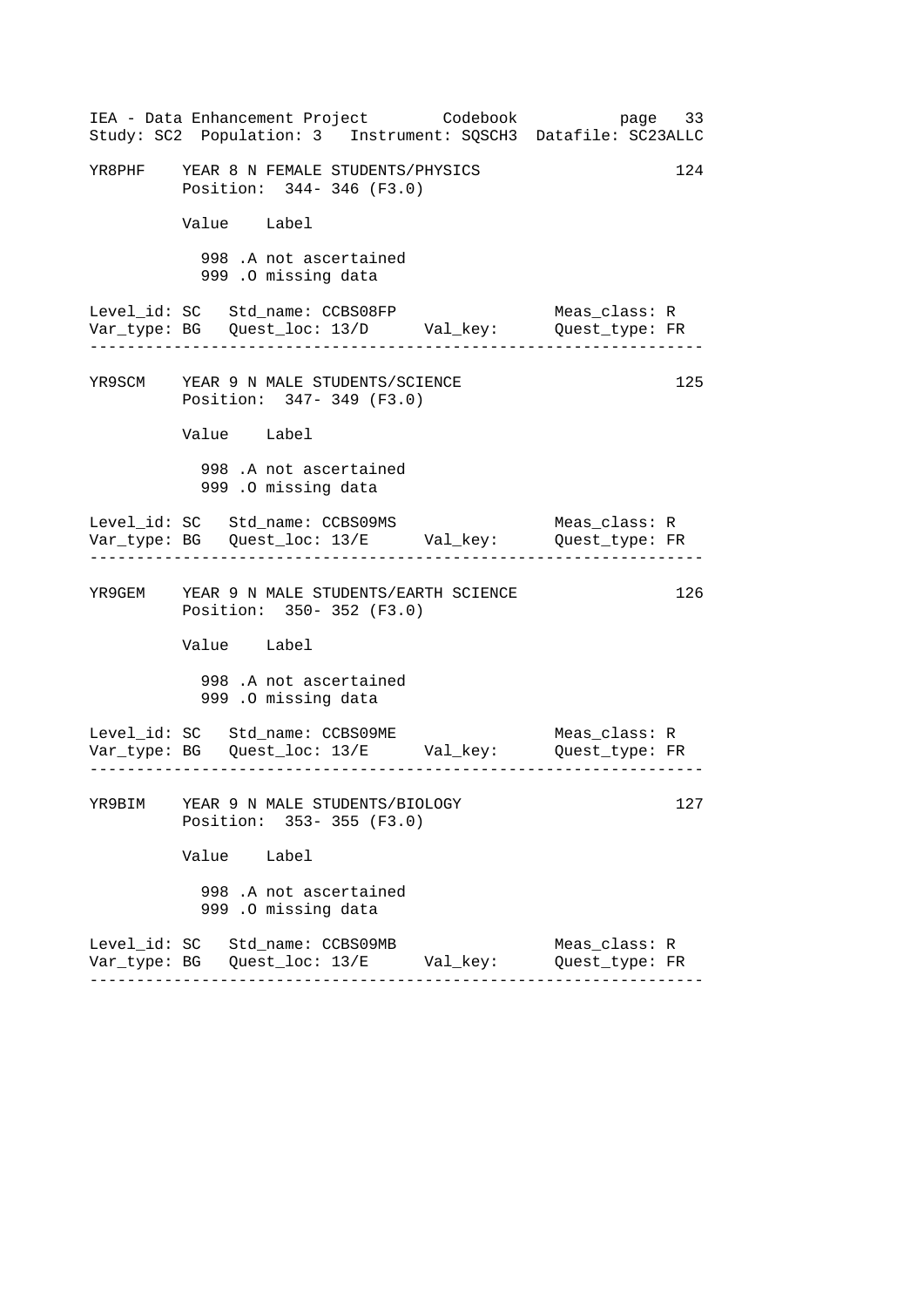|                                         |             |                                               |                          | IEA - Data Enhancement Project Codebook<br>Study: SC2 Population: 3 Instrument: SQSCH3 Datafile: SC23ALLC | page 34                         |     |
|-----------------------------------------|-------------|-----------------------------------------------|--------------------------|-----------------------------------------------------------------------------------------------------------|---------------------------------|-----|
| YR9CHM YEAR 9 N MALE STUDENTS/CHEMISTRY |             |                                               | Position: 356-358 (F3.0) |                                                                                                           |                                 | 128 |
|                                         | Value Label |                                               |                          |                                                                                                           |                                 |     |
|                                         |             | 998 .A not ascertained<br>999 .O missing data |                          |                                                                                                           |                                 |     |
| Level_id: SC Std_name: CCBS09MC         |             |                                               |                          | Var_type: BG    Quest_loc: 13/E    Val_key:    Quest_type: FR                                             | Meas_class: R                   |     |
| YR9PHM YEAR 9 N MALE STUDENTS/PHYSICS   |             |                                               | Position: 359-361 (F3.0) |                                                                                                           |                                 | 129 |
|                                         | Value Label |                                               |                          |                                                                                                           |                                 |     |
|                                         |             | 998 .A not ascertained<br>999 .O missing data |                          |                                                                                                           |                                 |     |
| Level_id: SC Std_name: CCBS09MP         |             |                                               |                          | Var_type: BG    Quest_loc: 13/E    Val_key:    Quest_type: FR                                             | Meas_class: R<br>.              |     |
| YR9SCF YEAR 9 N FEMALE STUDENTS/SCIENCE |             |                                               | Position: 362-364 (F3.0) |                                                                                                           |                                 | 130 |
|                                         | Value Label |                                               |                          |                                                                                                           |                                 |     |
|                                         |             | 998 .A not ascertained<br>999 .O missing data |                          |                                                                                                           |                                 |     |
| Level_id: SC Std_name: CCBS09FS         |             |                                               |                          | Var_type: BG    Quest_loc: 13/F    Val_key:    Quest_type: FR                                             | Meas_class: R                   |     |
|                                         |             |                                               | Position: 365-367 (F3.0) | YR9GEF YEAR 9 N FEMALE STUDENTS/EARTH SCIENCE                                                             |                                 | 131 |
|                                         | Value Label |                                               |                          |                                                                                                           |                                 |     |
|                                         |             | 998 .A not ascertained<br>999 .O missing data |                          |                                                                                                           |                                 |     |
| Level_id: SC Std_name: CCBS09FE         |             |                                               |                          |                                                                                                           | Meas_class: R<br>Quest_type: FR |     |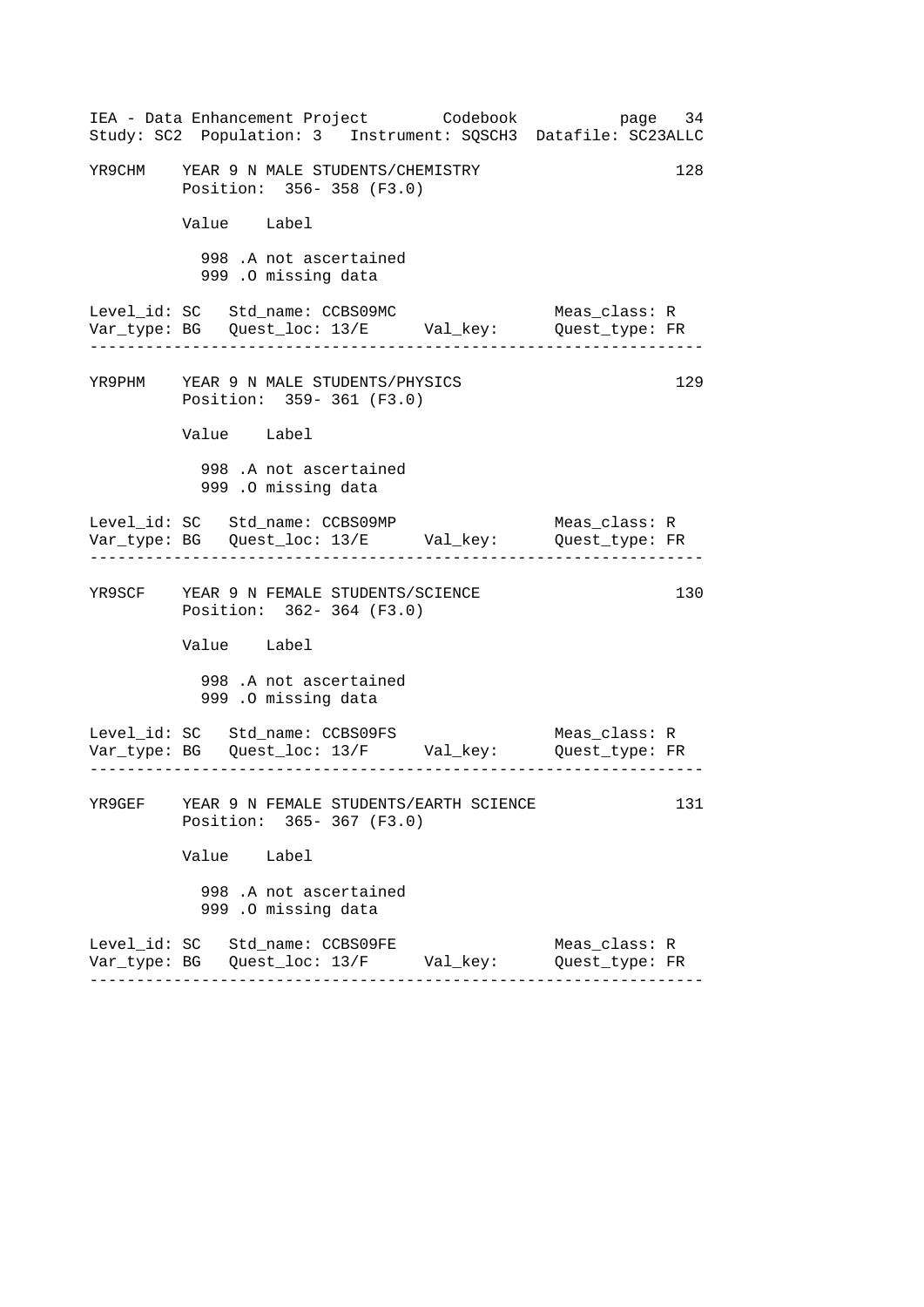|                                 |                                               |                                                                        | IEA - Data Enhancement Project Codebook      | Study: SC2 Population: 3 Instrument: SQSCH3 Datafile: SC23ALLC                 | page 35 |
|---------------------------------|-----------------------------------------------|------------------------------------------------------------------------|----------------------------------------------|--------------------------------------------------------------------------------|---------|
|                                 |                                               | YR9BIF YEAR 9 N FEMALE STUDENTS/BIOLOGY<br>Position: 368- 370 (F3.0)   |                                              |                                                                                | 132     |
|                                 | Value Label                                   |                                                                        |                                              |                                                                                |         |
|                                 | 998 .A not ascertained<br>999 .O missing data |                                                                        |                                              |                                                                                |         |
| Level_id: SC Std_name: CCBS09FB |                                               |                                                                        |                                              | Meas_class: R<br>Var_type: BG    Quest_loc: 13/F    Val_key:    Quest_type: FR |         |
|                                 |                                               | YR9CHF YEAR 9 N FEMALE STUDENTS/CHEMISTRY<br>Position: 371- 373 (F3.0) |                                              |                                                                                | 133     |
|                                 | Value Label                                   |                                                                        |                                              |                                                                                |         |
|                                 | 998 .A not ascertained<br>999 .O missing data |                                                                        |                                              |                                                                                |         |
|                                 |                                               | Level_id: SC Std_name: CCBS09FC                                        |                                              | Meas_class: R                                                                  |         |
|                                 |                                               | YR9PHF YEAR 9 N FEMALE STUDENTS/PHYSICS<br>Position: 374- 376 (F3.0)   |                                              |                                                                                | 134     |
|                                 | Value Label                                   |                                                                        |                                              |                                                                                |         |
|                                 | 998 .A not ascertained<br>999 .O missing data |                                                                        |                                              |                                                                                |         |
| Level_id: SC Std_name: CCBS09FP |                                               |                                                                        |                                              | Meas_class: R                                                                  |         |
|                                 |                                               | YR10SCM YEAR 10 N MALE STUDENTS/SCIENCE<br>Position: 377- 379 (F3.0)   |                                              |                                                                                | 135     |
|                                 | Value Label                                   |                                                                        |                                              |                                                                                |         |
|                                 | 998 .A not ascertained<br>999 .O missing data |                                                                        |                                              |                                                                                |         |
| Level_id: SC Std_name: CCBS10MS |                                               |                                                                        | Var_type: BG   Quest_loc: 13/G      Val_key: | Meas_class: R<br>Quest_type: FR                                                |         |
|                                 |                                               |                                                                        |                                              |                                                                                |         |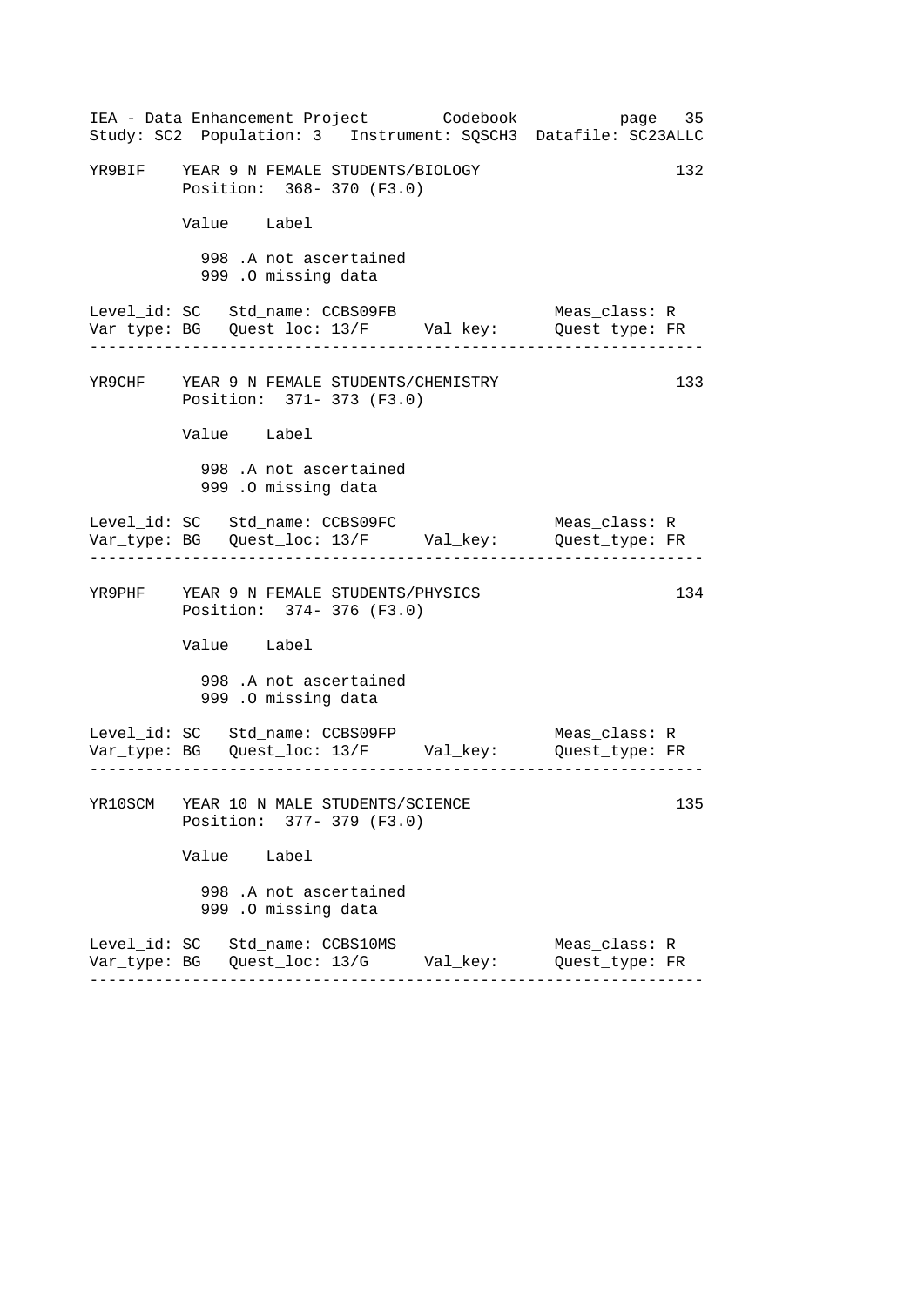|  | IEA - Data Enhancement Project Codebook<br>Study: SC2 Population: 3 Instrument: SQSCH3 Datafile: SC23ALLC |  |                                 | page 36 |
|--|-----------------------------------------------------------------------------------------------------------|--|---------------------------------|---------|
|  | YR10GEM YEAR 10 N MALE STUDENTS/EARTH SCIENCE<br>Position: 380- 382 (F3.0)                                |  |                                 | 136     |
|  | Value Label                                                                                               |  |                                 |         |
|  | 998 .A not ascertained<br>999 .O missing data                                                             |  |                                 |         |
|  | Level_id: SC Std_name: CCBS10ME<br>Var_type: BG    Quest_loc: 13/G    Val_key:    Quest_type: FR          |  | Meas_class: R                   |         |
|  | YR10BIM YEAR 10 N MALE STUDENTS/BIOLOGY<br>Position: 383-385 (F3.0)                                       |  |                                 | 137     |
|  | Value Label                                                                                               |  |                                 |         |
|  | 998 .A not ascertained<br>999 .0 missing data                                                             |  |                                 |         |
|  | Level_id: SC Std_name: CCBS10MB                                                                           |  | Meas_class: R                   |         |
|  | YR10CHM YEAR 10 N MALE STUDENTS/CHEMISTRY<br>Position: 386-388 (F3.0)                                     |  |                                 | 138     |
|  | Value Label                                                                                               |  |                                 |         |
|  | 998 .A not ascertained<br>999 .O missing data                                                             |  |                                 |         |
|  | Level_id: SC Std_name: CCBS10MC                                                                           |  | Meas_class: R                   |         |
|  | YR10PHM YEAR 10 N MALE STUDENTS/PHYSICS<br>Position: 389-391 (F3.0)                                       |  |                                 | 139     |
|  | Value Label                                                                                               |  |                                 |         |
|  | 998 .A not ascertained<br>999 .O missing data                                                             |  |                                 |         |
|  | Level_id: SC Std_name: CCBS10MP<br>Var_type: BG   Quest_loc: 13/G        Val_key:                         |  | Meas_class: R<br>Quest_type: FR |         |
|  |                                                                                                           |  |                                 |         |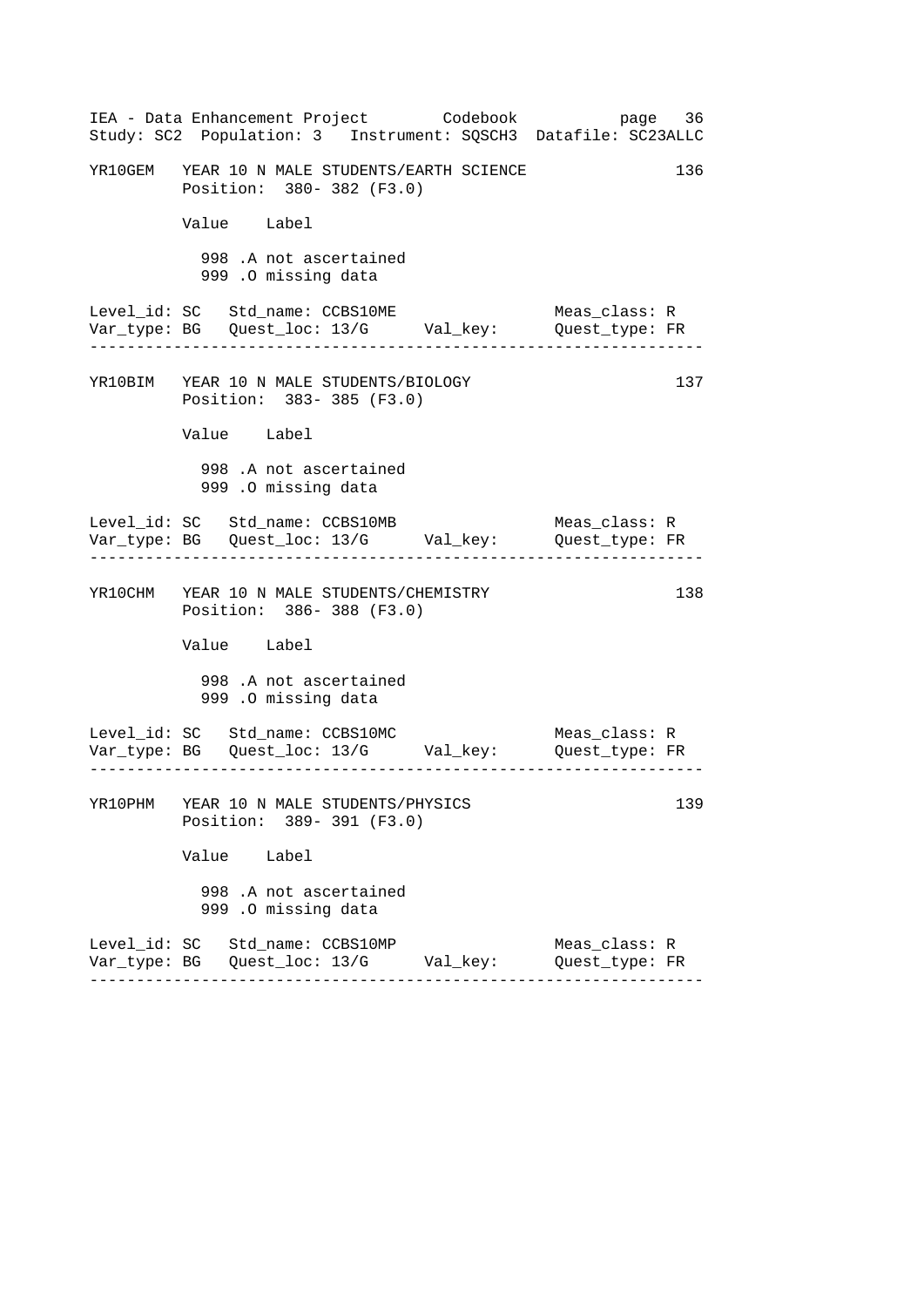|  |                                                                          | IEA - Data Enhancement Project Codebook<br>Study: SC2 Population: 3 Instrument: SQSCH3 Datafile: SC23ALLC |                                 | page 37 |
|--|--------------------------------------------------------------------------|-----------------------------------------------------------------------------------------------------------|---------------------------------|---------|
|  | YR10SCF YEAR 10 N FEMALE STUDENTS/SCIENCE<br>Position: 392- 394 (F3.0)   |                                                                                                           |                                 | 140     |
|  | Value Label                                                              |                                                                                                           |                                 |         |
|  | 998 .A not ascertained<br>999 .O missing data                            |                                                                                                           |                                 |         |
|  | Level_id: SC Std_name: CCBS10FS                                          |                                                                                                           | Meas_class: R                   |         |
|  | Position: 395- 397 (F3.0)                                                | YR10GEF YEAR 10 N FEMALE STUDENTS/EARTH SCIENCE                                                           |                                 | 141     |
|  | Value Label                                                              |                                                                                                           |                                 |         |
|  | 998 .A not ascertained<br>999 .O missing data                            |                                                                                                           |                                 |         |
|  | Level_id: SC Std_name: CCBS10FE                                          |                                                                                                           | Meas_class: R                   |         |
|  | YR10BIF YEAR 10 N FEMALE STUDENTS/BIOLOGY<br>Position: 398- 400 (F3.0)   |                                                                                                           |                                 | 142     |
|  | Value Label                                                              |                                                                                                           |                                 |         |
|  | 998 .A not ascertained<br>999 .O missing data                            |                                                                                                           |                                 |         |
|  | Level_id: SC Std_name: CCBS10FB                                          |                                                                                                           | Meas_class: R                   |         |
|  | YR10CHF YEAR 10 N FEMALE STUDENTS/CHEMISTRY<br>Position: 401- 403 (F3.0) |                                                                                                           |                                 | 143     |
|  | Value Label                                                              |                                                                                                           |                                 |         |
|  | 998 .A not ascertained<br>999 .O missing data                            |                                                                                                           |                                 |         |
|  | Level_id: SC Std_name: CCBS10FC                                          | Var_type: BG   Quest_loc: 13/H       Val_key:                                                             | Meas_class: R<br>Quest_type: FR |         |
|  |                                                                          |                                                                                                           |                                 |         |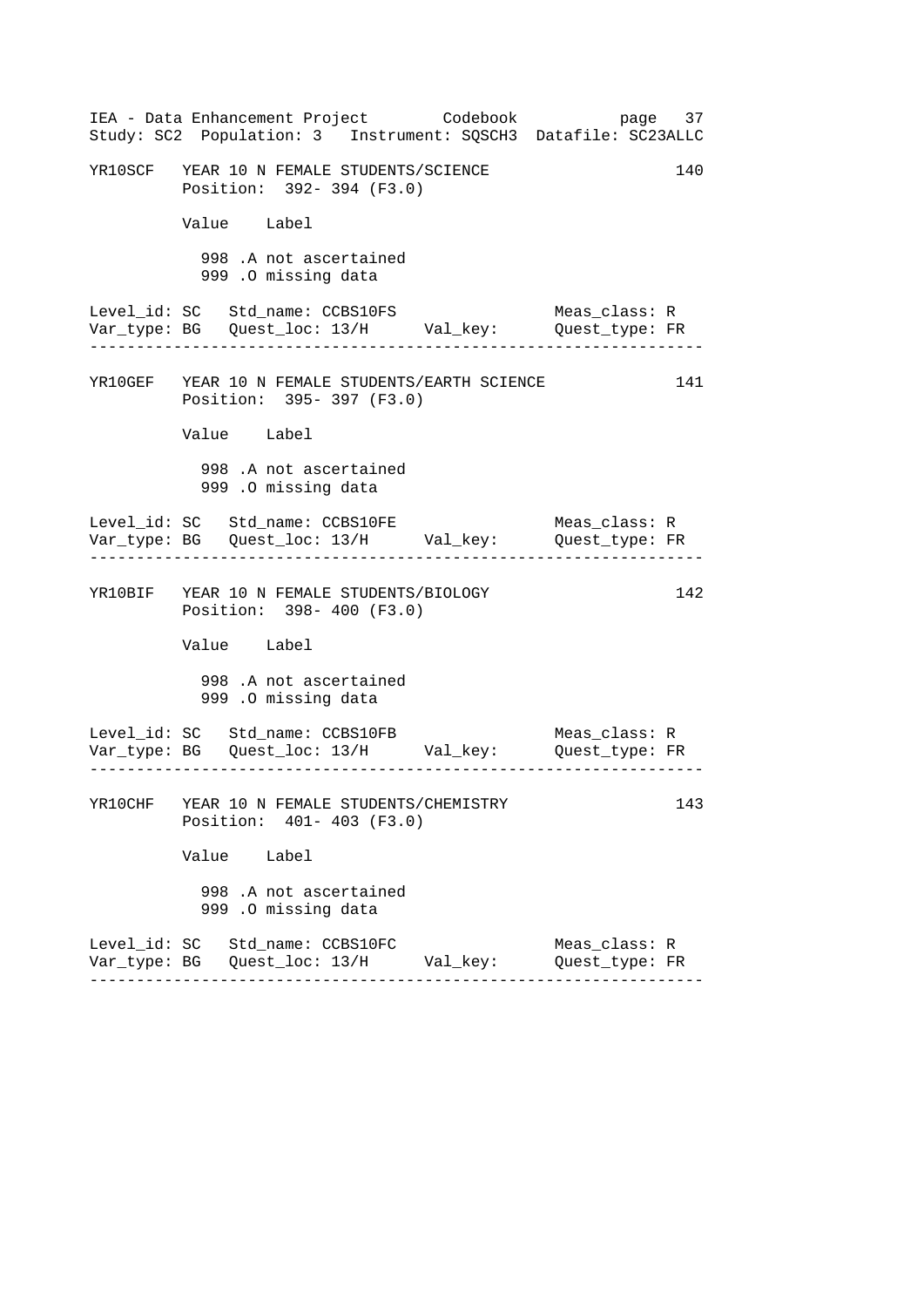|  |                                                                        | IEA - Data Enhancement Project Codebook         | page 38<br>Study: SC2 Population: 3 Instrument: SQSCH3 Datafile: SC23ALLC      |     |
|--|------------------------------------------------------------------------|-------------------------------------------------|--------------------------------------------------------------------------------|-----|
|  | YR10PHF YEAR 10 N FEMALE STUDENTS/PHYSICS<br>Position: 404- 406 (F3.0) |                                                 |                                                                                | 144 |
|  | Value Label                                                            |                                                 |                                                                                |     |
|  | 998 .A not ascertained<br>999 .O missing data                          |                                                 |                                                                                |     |
|  | Level_id: SC Std_name: CCBS10FP                                        |                                                 | Meas_class: R<br>Var_type: BG    Quest_loc: 13/H    Val_key:    Quest_type: FR |     |
|  | YR11SCM YEAR 11 N MALE STUDENTS/SCIENCE<br>Position: 407- 409 (F3.0)   |                                                 |                                                                                | 145 |
|  | Value Label                                                            |                                                 |                                                                                |     |
|  | 998 .A not ascertained<br>999 .O missing data                          |                                                 |                                                                                |     |
|  |                                                                        |                                                 | Meas_class: R<br>Var_type: BG    Quest_loc: 13/I    Val_key:    Quest_type: FR |     |
|  | Position: 410- 412 (F3.0)                                              | YR11GEM YEAR 11 N MALE STUDENTS/EARTH SCIENCE   |                                                                                | 146 |
|  | Value Label                                                            |                                                 |                                                                                |     |
|  | 998 .A not ascertained<br>999 .O missing data                          |                                                 |                                                                                |     |
|  | Level_id: SC Std_name: CCBS11ME                                        |                                                 | Meas_class: R<br>Var_type: BG    Quest_loc: 13/I    Val_key:    Quest_type: FR |     |
|  | YR11BIM YEAR 11 N MALE STUDENTS/BIOLOGY<br>Position: 413- 415 (F3.0)   |                                                 |                                                                                | 147 |
|  | Value Label                                                            |                                                 |                                                                                |     |
|  | 998 .A not ascertained<br>999 .O missing data                          |                                                 |                                                                                |     |
|  | Level_id: SC Std_name: CCBS11MB                                        | Var_type: BG    Quest_loc: 13/I        Val_key: | Meas_class: R<br>Quest_type: FR                                                |     |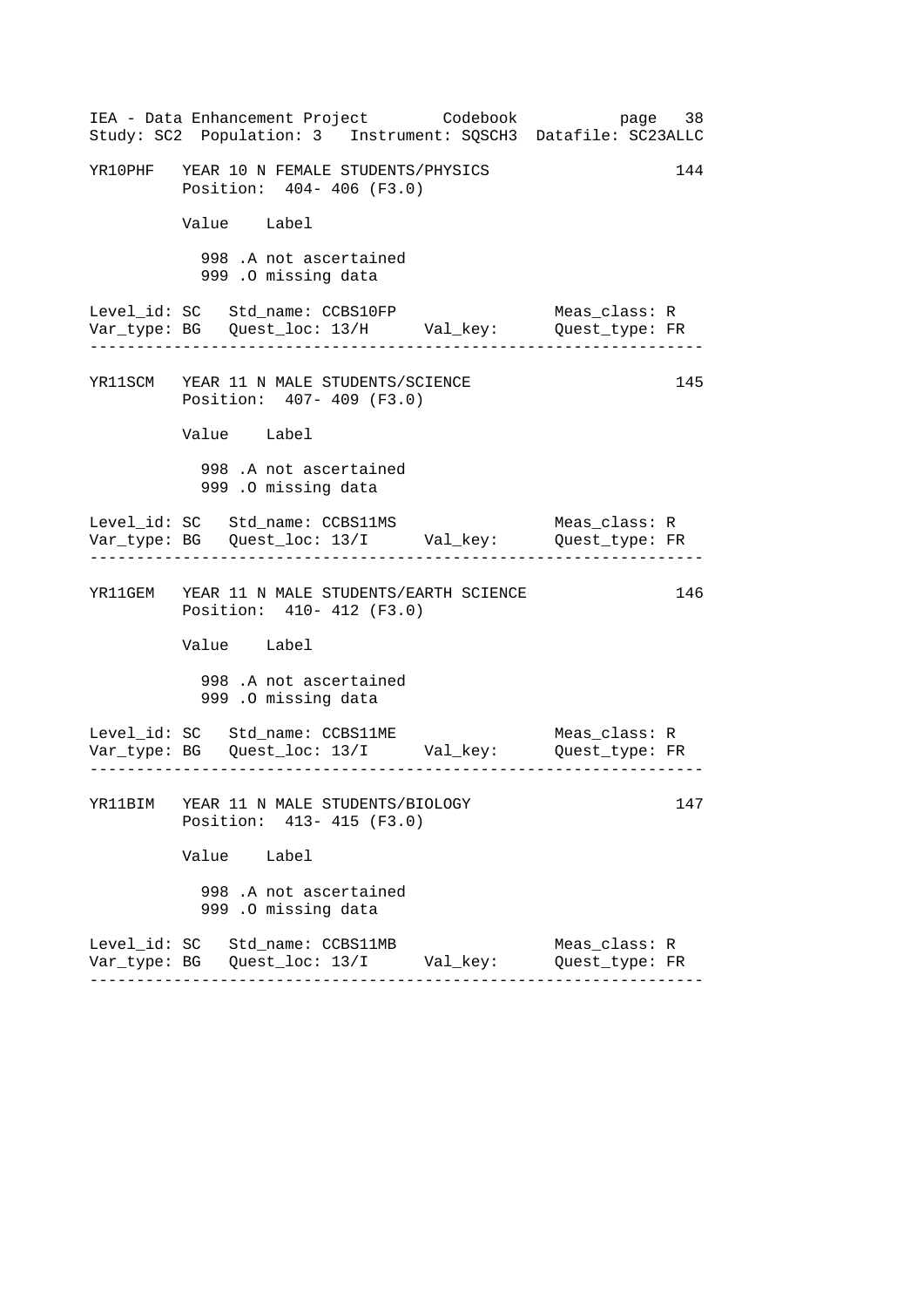|  |                                                                        | IEA - Data Enhancement Project Codebook<br>Study: SC2 Population: 3 Instrument: SQSCH3 Datafile: SC23ALLC | page 39                         |     |
|--|------------------------------------------------------------------------|-----------------------------------------------------------------------------------------------------------|---------------------------------|-----|
|  | YR11CHM YEAR 11 N MALE STUDENTS/CHEMISTRY<br>Position: 416- 418 (F3.0) |                                                                                                           |                                 | 148 |
|  | Value Label                                                            |                                                                                                           |                                 |     |
|  | 998 .A not ascertained<br>999 .O missing data                          |                                                                                                           |                                 |     |
|  | Level_id: SC Std_name: CCBS11MC                                        | Var_type: BG    Quest_loc: 13/I    Val_key:    Quest_type: FR                                             | Meas_class: R                   |     |
|  | YR11PHM YEAR 11 N MALE STUDENTS/PHYSICS<br>Position: 419- 421 (F3.0)   |                                                                                                           |                                 | 149 |
|  | Value Label                                                            |                                                                                                           |                                 |     |
|  | 998 .A not ascertained<br>999 .O missing data                          |                                                                                                           |                                 |     |
|  |                                                                        | Var_type: BG    Quest_loc: 13/I    Val_key:    Quest_type: FR                                             | Meas_class: R                   |     |
|  | YR11SCF YEAR 11 N FEMALE STUDENTS/SCIENCE<br>Position: 422- 424 (F3.0) |                                                                                                           |                                 | 150 |
|  | Value Label                                                            |                                                                                                           |                                 |     |
|  | 998 .A not ascertained<br>999 .O missing data                          |                                                                                                           |                                 |     |
|  | Level_id: SC Std_name: CCBS11FS                                        | Var_type: BG    Quest_loc: 13/J    Val_key:    Quest_type: FR                                             | Meas_class: R                   |     |
|  | Position: 425- 427 (F3.0)                                              | YR11GEF YEAR 11 N FEMALE STUDENTS/EARTH SCIENCE                                                           |                                 | 151 |
|  | Value Label                                                            |                                                                                                           |                                 |     |
|  | 998 .A not ascertained<br>999 .O missing data                          |                                                                                                           |                                 |     |
|  | Level_id: SC Std_name: CCBS11FE                                        | Var_type: BG    Quest_loc: 13/J         Val_key:                                                          | Meas_class: R<br>Quest_type: FR |     |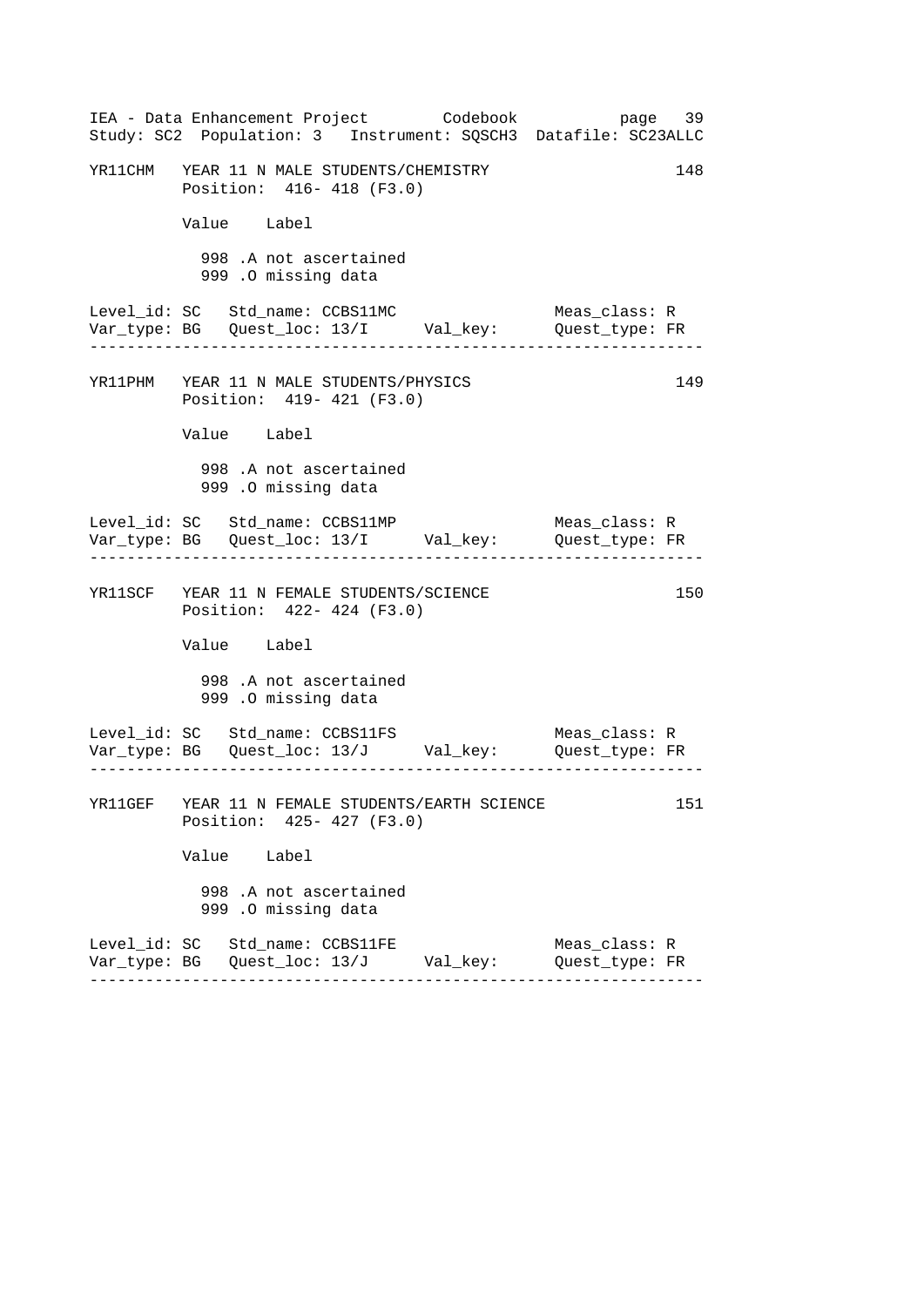|  | IEA - Data Enhancement Project Codebook                                         |  | Study: SC2 Population: 3 Instrument: SQSCH3 Datafile: SC23ALLC                 | page 40 |
|--|---------------------------------------------------------------------------------|--|--------------------------------------------------------------------------------|---------|
|  | YR11BIF YEAR 11 N FEMALE STUDENTS/BIOLOGY<br>Position: 428- 430 (F3.0)          |  |                                                                                | 152     |
|  | Value Label                                                                     |  |                                                                                |         |
|  | 998 .A not ascertained<br>999 .O missing data                                   |  |                                                                                |         |
|  | Level_id: SC Std_name: CCBS11FB                                                 |  | Meas_class: R<br>Var_type: BG    Quest_loc: 13/J    Val_key:    Quest_type: FR |         |
|  | YR11CHF YEAR 11 N FEMALE STUDENTS/CHEMISTRY<br>Position: 431- 433 (F3.0)        |  |                                                                                | 153     |
|  | Value Label                                                                     |  |                                                                                |         |
|  | 998 .A not ascertained<br>999 .O missing data                                   |  |                                                                                |         |
|  |                                                                                 |  | Meas_class: R                                                                  |         |
|  | YR11PHF YEAR 11 N FEMALE STUDENTS/PHYSICS<br>Position: 434- 436 (F3.0)          |  |                                                                                | 154     |
|  | Value Label                                                                     |  |                                                                                |         |
|  | 998 .A not ascertained<br>999 .O missing data                                   |  |                                                                                |         |
|  | Level_id: SC Std_name: CCBS11FP                                                 |  | Meas_class: R                                                                  |         |
|  | YR12SCM YEAR 12 N MALE STUDENTS/SCIENCE<br>Position: 437- 439 (F3.0)            |  |                                                                                | 155     |
|  | Value Label                                                                     |  |                                                                                |         |
|  | 998 .A not ascertained<br>999 .O missing data                                   |  |                                                                                |         |
|  | Level_id: SC Std_name: CCBS12MS<br>Var_type: BG   Quest_loc: 13/K      Val_key: |  | Meas class: R<br>Quest_type: FR                                                |         |
|  |                                                                                 |  |                                                                                |         |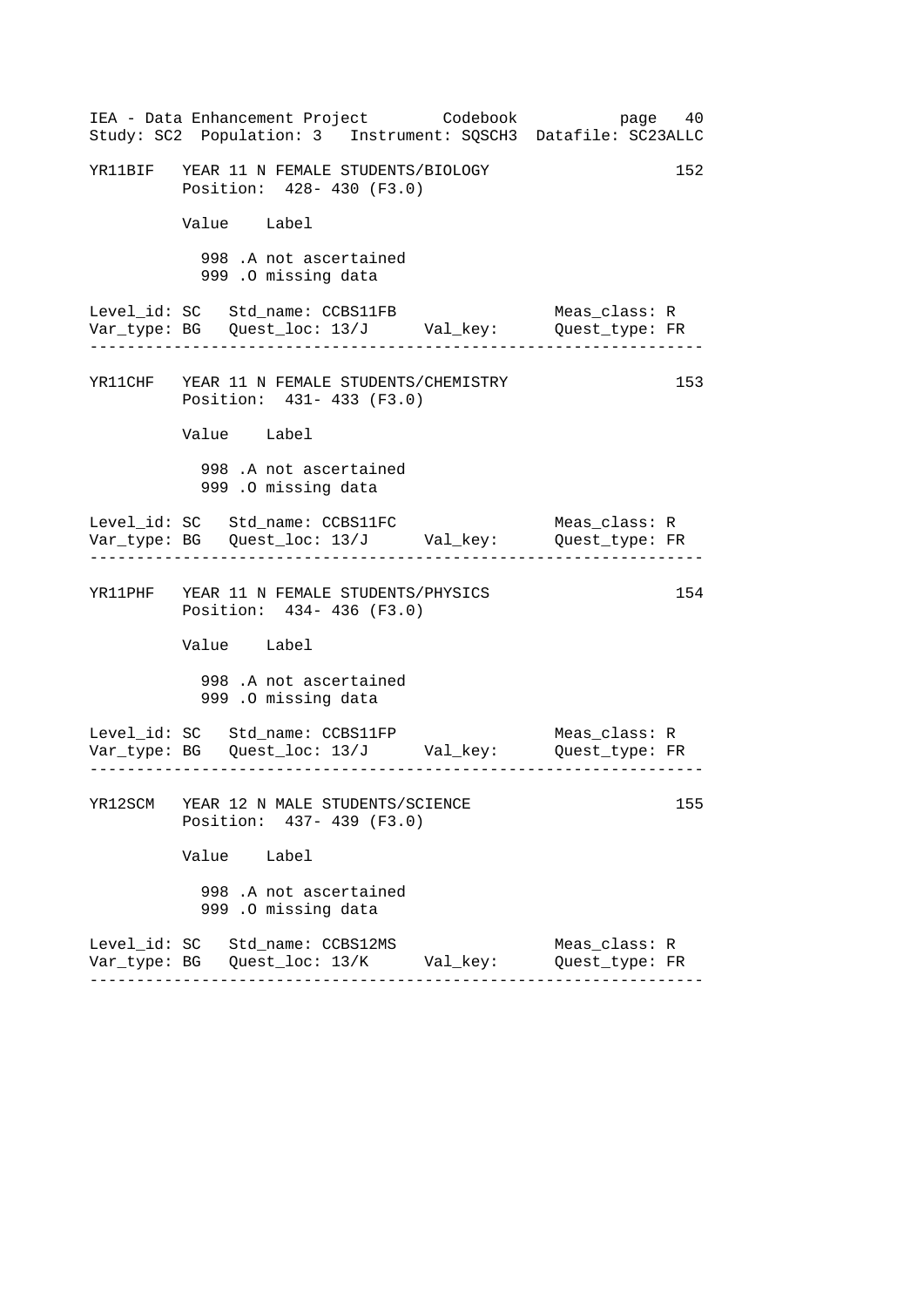|  | IEA - Data Enhancement Project Codebook<br>Study: SC2 Population: 3 Instrument: SQSCH3 Datafile: SC23ALLC |  |                                 | page 41 |
|--|-----------------------------------------------------------------------------------------------------------|--|---------------------------------|---------|
|  | YR12GEM YEAR 12 N MALE STUDENTS/EARTH SCIENCE<br>Position: 440- 442 (F3.0)                                |  |                                 | 156     |
|  | Value Label                                                                                               |  |                                 |         |
|  | 998 .A not ascertained<br>999 .O missing data                                                             |  |                                 |         |
|  | Level_id: SC Std_name: CCBS12ME                                                                           |  | Meas class: R                   |         |
|  | YR12BIM YEAR 12 N MALE STUDENTS/BIOLOGY<br>Position: 443- 445 (F3.0)                                      |  |                                 | 157     |
|  | Value Label                                                                                               |  |                                 |         |
|  | 998 .A not ascertained<br>999 .O missing data                                                             |  |                                 |         |
|  | Level_id: SC Std_name: CCBS12MB                                                                           |  | Meas_class: R                   |         |
|  | YR12CHM YEAR 12 N MALE STUDENTS/CHEMISTRY<br>Position: 446- 448 (F3.0)                                    |  |                                 | 158     |
|  | Value Label                                                                                               |  |                                 |         |
|  | 998 .A not ascertained<br>999 .O missing data                                                             |  |                                 |         |
|  | Level_id: SC Std_name: CCBS12MC                                                                           |  | Meas_class: R                   |         |
|  | YR12PHM YEAR 12 N MALE STUDENTS/PHYSICS<br>Position: 449- 451 (F3.0)                                      |  |                                 | 159     |
|  | Value Label                                                                                               |  |                                 |         |
|  | 998 .A not ascertained<br>999 .O missing data                                                             |  |                                 |         |
|  | Level_id: SC Std_name: CCBS12MP<br>Var_type: BG   Quest_loc: 13/K       Val_key:                          |  | Meas class: R<br>Quest_type: FR |         |
|  |                                                                                                           |  |                                 |         |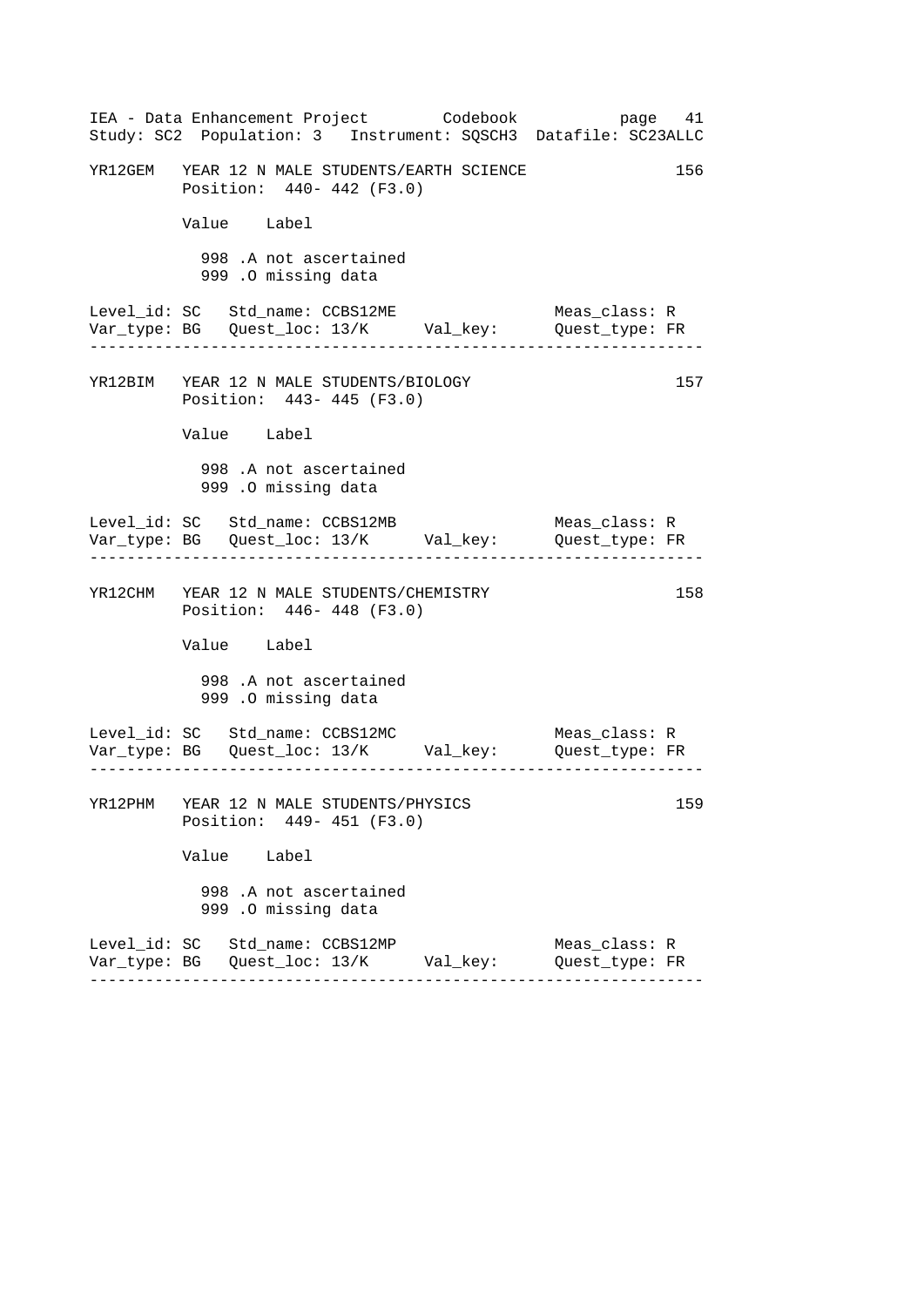|  |                                                                         | IEA - Data Enhancement Project Codebook<br>Study: SC2 Population: 3 Instrument: SQSCH3 Datafile: SC23ALLC |                                 | page 42 |
|--|-------------------------------------------------------------------------|-----------------------------------------------------------------------------------------------------------|---------------------------------|---------|
|  | YR12SCF YEAR 12 N FEMALE STUDENTS/SCIENCE<br>Position: 452- 454 (F3.0)  |                                                                                                           |                                 | 160     |
|  | Value Label                                                             |                                                                                                           |                                 |         |
|  | 998 .A not ascertained<br>999 .O missing data                           |                                                                                                           |                                 |         |
|  | Level_id: SC Std_name: CCBS12FS                                         |                                                                                                           | Meas_class: R                   |         |
|  | Position: 455- 457 (F3.0)                                               | YR12GEF YEAR 12 N FEMALE STUDENTS/EARTH SCIENCE                                                           |                                 | 161     |
|  | Value Label                                                             |                                                                                                           |                                 |         |
|  | 998 .A not ascertained<br>999 .O missing data                           |                                                                                                           |                                 |         |
|  | Level_id: SC Std_name: CCBS12FE                                         |                                                                                                           | Meas_class: R                   |         |
|  | YR12BIF YEAR 12 N FEMALE STUDENTS/BIOLOGY<br>Position: 458- 460 (F3.0)  |                                                                                                           |                                 | 162     |
|  | Value Label                                                             |                                                                                                           |                                 |         |
|  | 998 .A not ascertained<br>999 .O missing data                           |                                                                                                           |                                 |         |
|  | Level_id: SC Std_name: CCBS12FB                                         |                                                                                                           | Meas_class: R                   |         |
|  | YR12CHF YEAR 12 N FEMALE STUDENTS/CHEMISTRY<br>Position: 461-463 (F3.0) |                                                                                                           |                                 | 163     |
|  | Value Label                                                             |                                                                                                           |                                 |         |
|  | 998 .A not ascertained<br>999 .O missing data                           |                                                                                                           |                                 |         |
|  | Level_id: SC Std_name: CCBS12FC                                         | Var_type: BG   Quest_loc: 13/L        Val_key:                                                            | Meas_class: R<br>Quest_type: FR |         |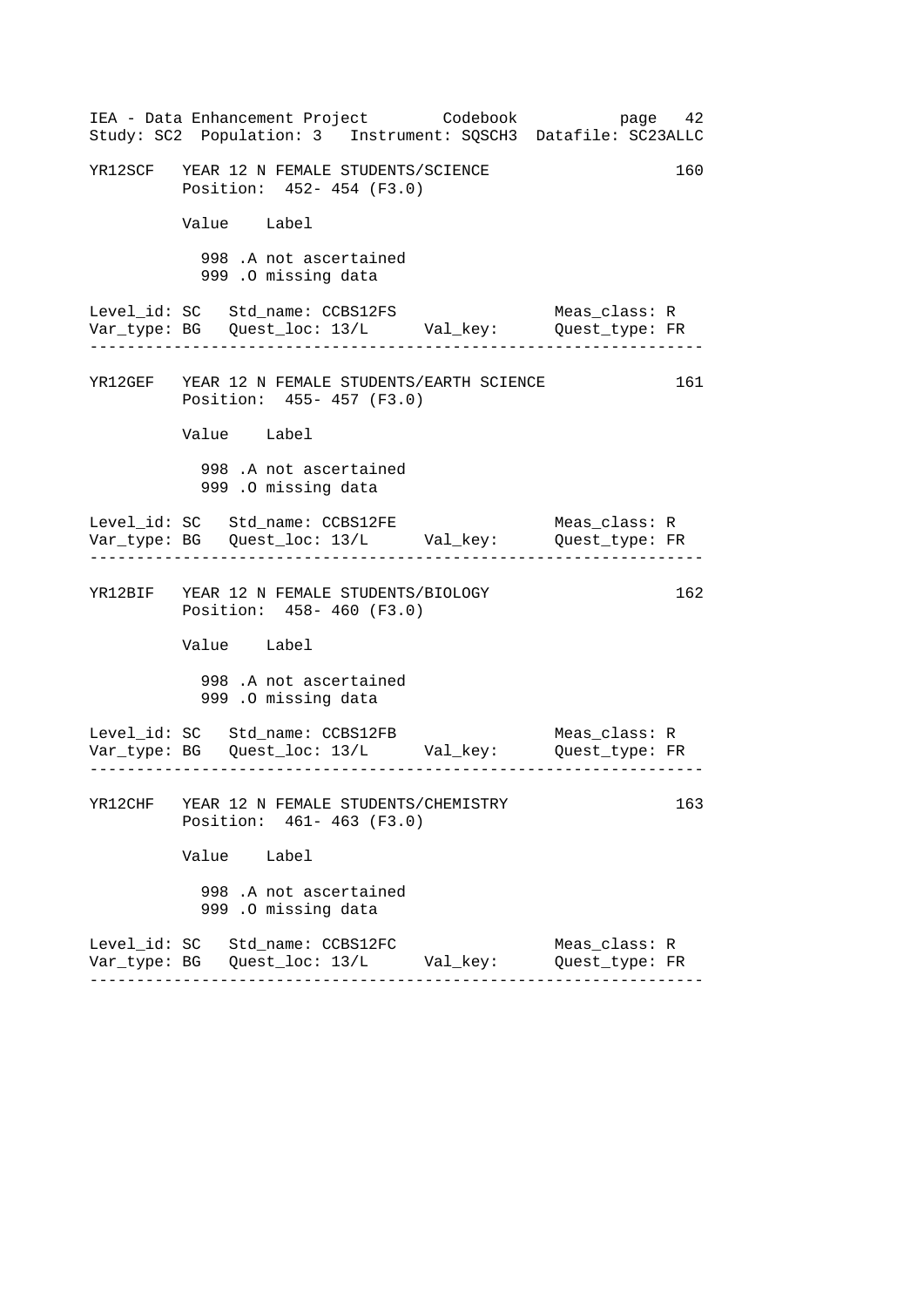|  | IEA - Data Enhancement Project Codebook<br>Study: SC2 Population: 3 Instrument: SQSCH3 Datafile: SC23ALLC |  |                                 | page 43 |
|--|-----------------------------------------------------------------------------------------------------------|--|---------------------------------|---------|
|  | YR12PHF YEAR 12 N FEMALE STUDENTS/PHYSICS<br>Position: 464-466 (F3.0)                                     |  |                                 | 164     |
|  | Value Label                                                                                               |  |                                 |         |
|  | 998 .A not ascertained<br>999 .O missing data                                                             |  |                                 |         |
|  | Level_id: SC Std_name: CCBS12FP<br>Var_type: BG    Quest_loc: 13/L    Val_key:    Quest_type: FR          |  | Meas_class: R                   |         |
|  | YR13SCM YEAR 13 N MALE STUDENTS/SCIENCE<br>Position: 467- 469 (F3.0)                                      |  |                                 | 165     |
|  | Value Label                                                                                               |  |                                 |         |
|  | 998 .A not ascertained<br>999 .0 missing data                                                             |  |                                 |         |
|  | Var_type: BG    Quest_loc: 13/M    Val_key:    Quest_type: FR                                             |  | Meas_class: R                   |         |
|  | YR13GEM YEAR 13 N MALE STUDENTS/EARTH SCIENCE<br>Position: 470- 472 (F3.0)                                |  |                                 | 166     |
|  | Value Label                                                                                               |  |                                 |         |
|  | 998 .A not ascertained<br>999 .O missing data                                                             |  |                                 |         |
|  | Level_id: SC Std_name: CCBS13ME<br>Var_type: BG    Quest_loc: 13/M    Val_key:    Quest_type: FR          |  | Meas_class: R                   |         |
|  | YR13BIM YEAR 13 N MALE STUDENTS/BIOLOGY<br>Position: 473- 475 (F3.0)                                      |  |                                 | 167     |
|  | Value Label                                                                                               |  |                                 |         |
|  | 998 .A not ascertained<br>999 .O missing data                                                             |  |                                 |         |
|  | Level_id: SC Std_name: CCBS13MB<br>Var_type: BG   Quest_loc: 13/M       Val_key:                          |  | Meas_class: R<br>Quest_type: FR |         |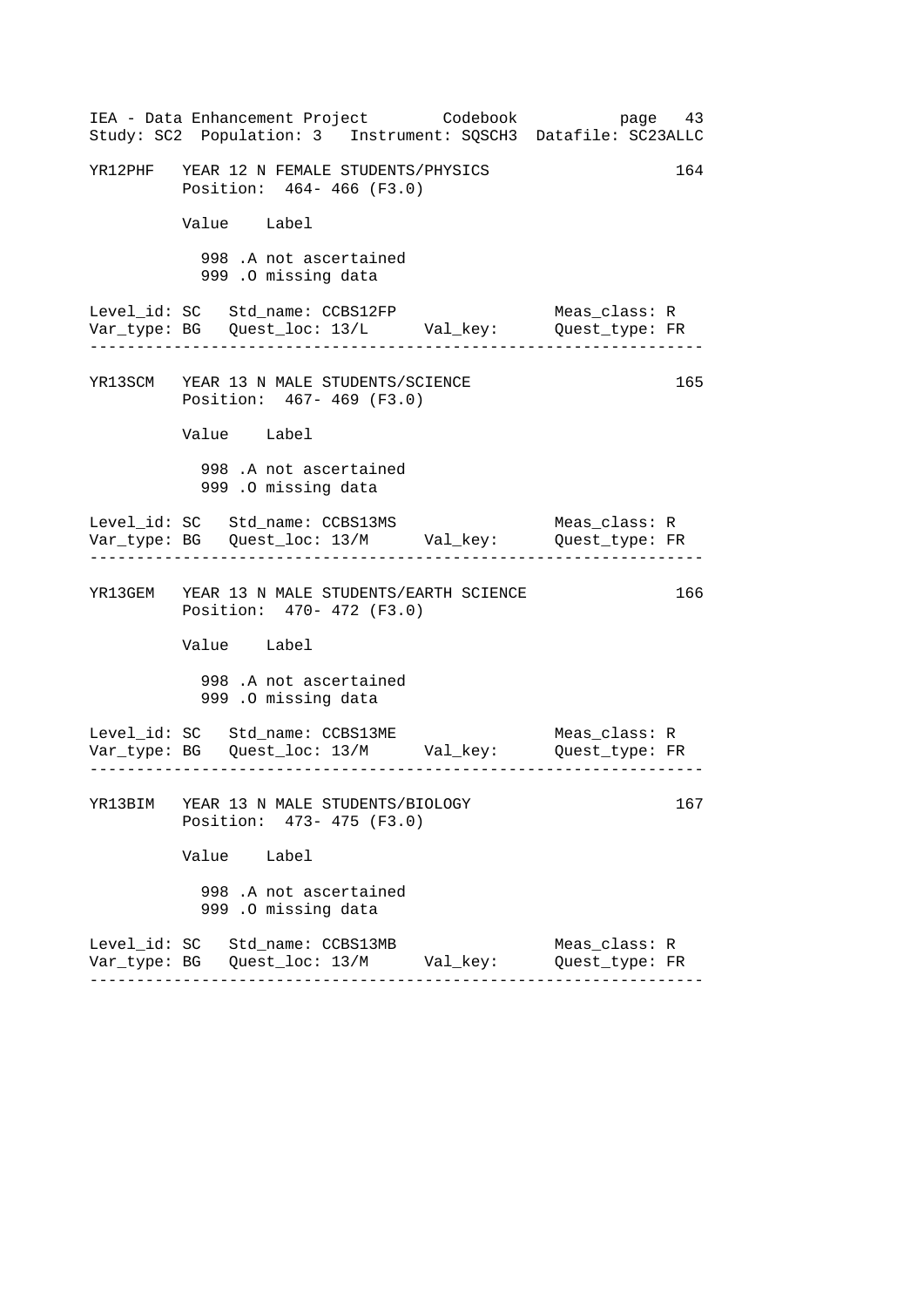|  |                                                                        | IEA - Data Enhancement Project Codebook<br>Study: SC2 Population: 3 Instrument: SQSCH3 Datafile: SC23ALLC |                                 | page 44 |
|--|------------------------------------------------------------------------|-----------------------------------------------------------------------------------------------------------|---------------------------------|---------|
|  | YR13CHM YEAR 13 N MALE STUDENTS/CHEMISTRY<br>Position: 476- 478 (F3.0) |                                                                                                           |                                 | 168     |
|  | Value Label                                                            |                                                                                                           |                                 |         |
|  | 998 .A not ascertained<br>999 .0 missing data                          |                                                                                                           |                                 |         |
|  | Level_id: SC Std_name: CCBS13MC                                        | Var_type: BG    Quest_loc: 13/M    Val_key:    Quest_type: FR                                             | Meas_class: R                   |         |
|  | YR13PHM YEAR 13 N MALE STUDENTS/PHYSICS<br>Position: 479- 481 (F3.0)   |                                                                                                           |                                 | 169     |
|  | Value Label                                                            |                                                                                                           |                                 |         |
|  | 998 .A not ascertained<br>999 .O missing data                          |                                                                                                           |                                 |         |
|  | Level_id: SC Std_name: CCBS13MP                                        | Var_type: BG    Quest_loc: 13/M    Val_key:    Quest_type: FR                                             | Meas_class: R                   |         |
|  | YR13SCF YEAR 13 N FEMALE STUDENTS/SCIENCE<br>Position: 482- 484 (F3.0) |                                                                                                           |                                 | 170     |
|  | Value Label                                                            |                                                                                                           |                                 |         |
|  | 998 .A not ascertained<br>999 .O missing data                          |                                                                                                           |                                 |         |
|  |                                                                        | Level_id: SC Std_name: CCBS13FS Meas_class: R<br>Var_type: BG Quest_loc: 13/N Val_key: Quest_type: FR     |                                 |         |
|  | Position: 485- 487 (F3.0)                                              | YR13GEF YEAR 13 N FEMALE STUDENTS/EARTH SCIENCE                                                           |                                 | 171     |
|  | Value Label                                                            |                                                                                                           |                                 |         |
|  | 998 .A not ascertained<br>999 .O missing data                          |                                                                                                           |                                 |         |
|  | Level_id: SC Std_name: CCBS13FE                                        |                                                                                                           | Meas_class: R<br>Quest_type: FR |         |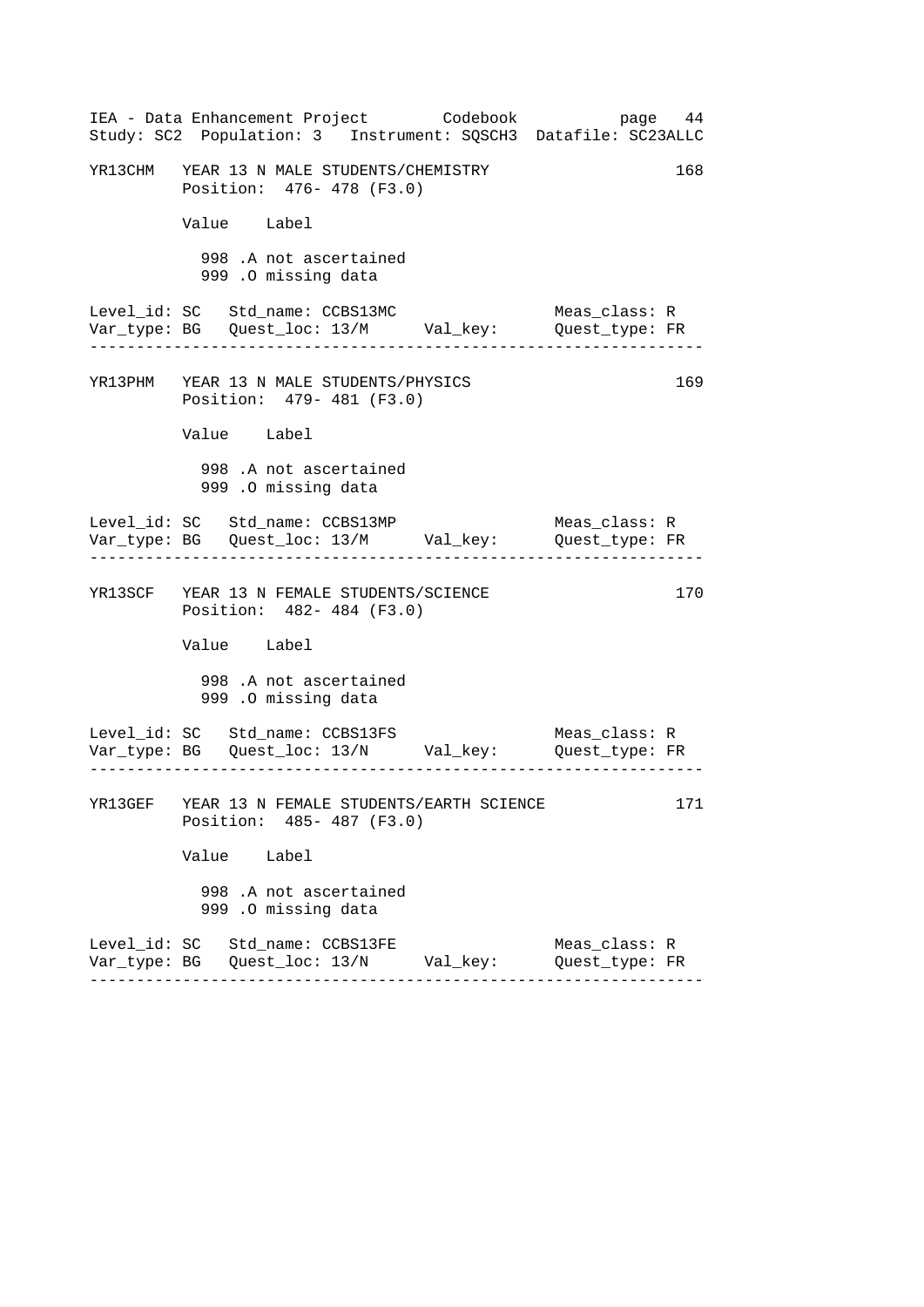|      | IEA - Data Enhancement Project Codebook<br>Study: SC2 Population: 3 Instrument: SQSCH3 Datafile: SC23ALLC |  | page 45                                  |     |
|------|-----------------------------------------------------------------------------------------------------------|--|------------------------------------------|-----|
|      | YR13BIF YEAR 13 N FEMALE STUDENTS/BIOLOGY<br>Position: 488- 490 (F3.0)                                    |  |                                          | 172 |
|      | Value Label                                                                                               |  |                                          |     |
|      | 998 .A not ascertained<br>999 .O missing data                                                             |  |                                          |     |
|      | Level_id: SC Std_name: CCBS13FB<br>Var_type: BG    Quest_loc: 13/N    Val_key:    Quest_type: FR          |  | Meas_class: R                            |     |
|      | YR13CHF YEAR 13 N FEMALE STUDENTS/CHEMISTRY<br>Position: 491- 493 (F3.0)                                  |  |                                          | 173 |
|      | Value Label                                                                                               |  |                                          |     |
|      | 998 .A not ascertained<br>999 .0 missing data                                                             |  |                                          |     |
|      | Level_id: SC Std_name: CCBS13FC                                                                           |  | Meas_class: R<br>. 2020 2020 2020 2020 2 |     |
|      | YR13PHF YEAR 13 N FEMALE STUDENTS/PHYSICS<br>Position: 494- 496 (F3.0)                                    |  |                                          | 174 |
|      | Value Label                                                                                               |  |                                          |     |
|      | 998 .A not ascertained<br>999 .O missing data                                                             |  |                                          |     |
|      | Level_id: SC Std_name: CCBS13FP                                                                           |  | Meas_class: R                            |     |
| LABS | NUMBER OF LABORATORIES<br>Position: 497- 498 (F2.0)                                                       |  |                                          | 175 |
|      | Value Label                                                                                               |  |                                          |     |
|      | 98.A not ascertained<br>99.0 missing data                                                                 |  |                                          |     |
|      | Level_id: SC Std_name: CCBLABOR<br>Var_type: BG    Quest_loc: 14           Val_key:                       |  | Meas_class: R<br>Quest_type: FR          |     |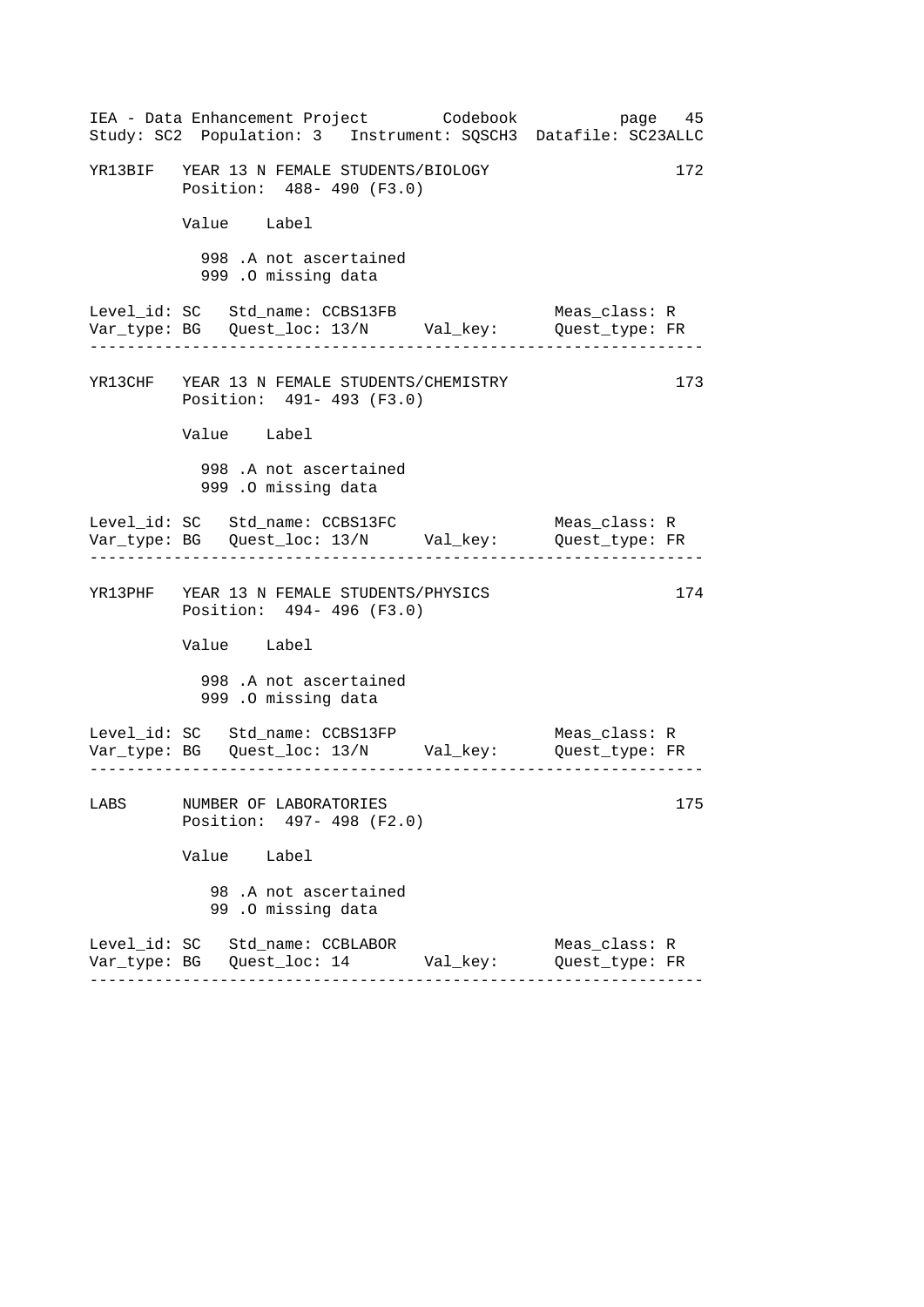|       | IEA - Data Enhancement Project Codebook page 46<br>Study: SC2 Population: 3 Instrument: SQSCH3 Datafile: SC23ALLC                                                   |                                 |
|-------|---------------------------------------------------------------------------------------------------------------------------------------------------------------------|---------------------------------|
|       | LABUSE PERCENT OF WEEK LABS USED<br>Position: 499- 499 (F1.0)                                                                                                       | 176                             |
|       | Value Label                                                                                                                                                         |                                 |
|       | $1 \times 40$ % of the week<br>$40 - 60$ %<br>$2^{\circ}$<br>$3 60 - 80$<br>$4$ > 80% of the week<br>5 no science rooms<br>8.A not ascertained<br>9.0 missing data  |                                 |
|       | Level_id: SC Std_name: CCBLABUS<br>Var_type: BG    Quest_loc: 15    Val_key:    Quest_type: MC                                                                      | Meas_class: N                   |
|       | LABASST NUMBER OF LAB ASSISTANTS<br>Position: 500- 501 (F2.0)                                                                                                       | 177                             |
|       | Value Label                                                                                                                                                         |                                 |
|       | 98.A not ascertained<br>99.0 missing data                                                                                                                           |                                 |
|       | Level_id: SC Std_name: CCBLABAS<br>Var_type: BG    Quest_loc: 16    Val_key:    Quest_type: FR                                                                      | Meas_class: R                   |
| RANGE | DECISIONS/RANGE SCIENCE<br>Position: 502- 502 (F1.0)                                                                                                                | 178                             |
|       | Value Label                                                                                                                                                         |                                 |
|       | 1 central authority<br>2 school council<br>3 school principal<br>4<br>teachers<br>5<br>others<br>6<br>does not apply<br>8.A not ascertained<br>9<br>.O missing data |                                 |
|       | Level_id: SC Std_name: CCBAUT01<br>Var_type: BG    Quest_loc: 17/A    Val_key:                                                                                      | Meas_class: N<br>Quest_type: MC |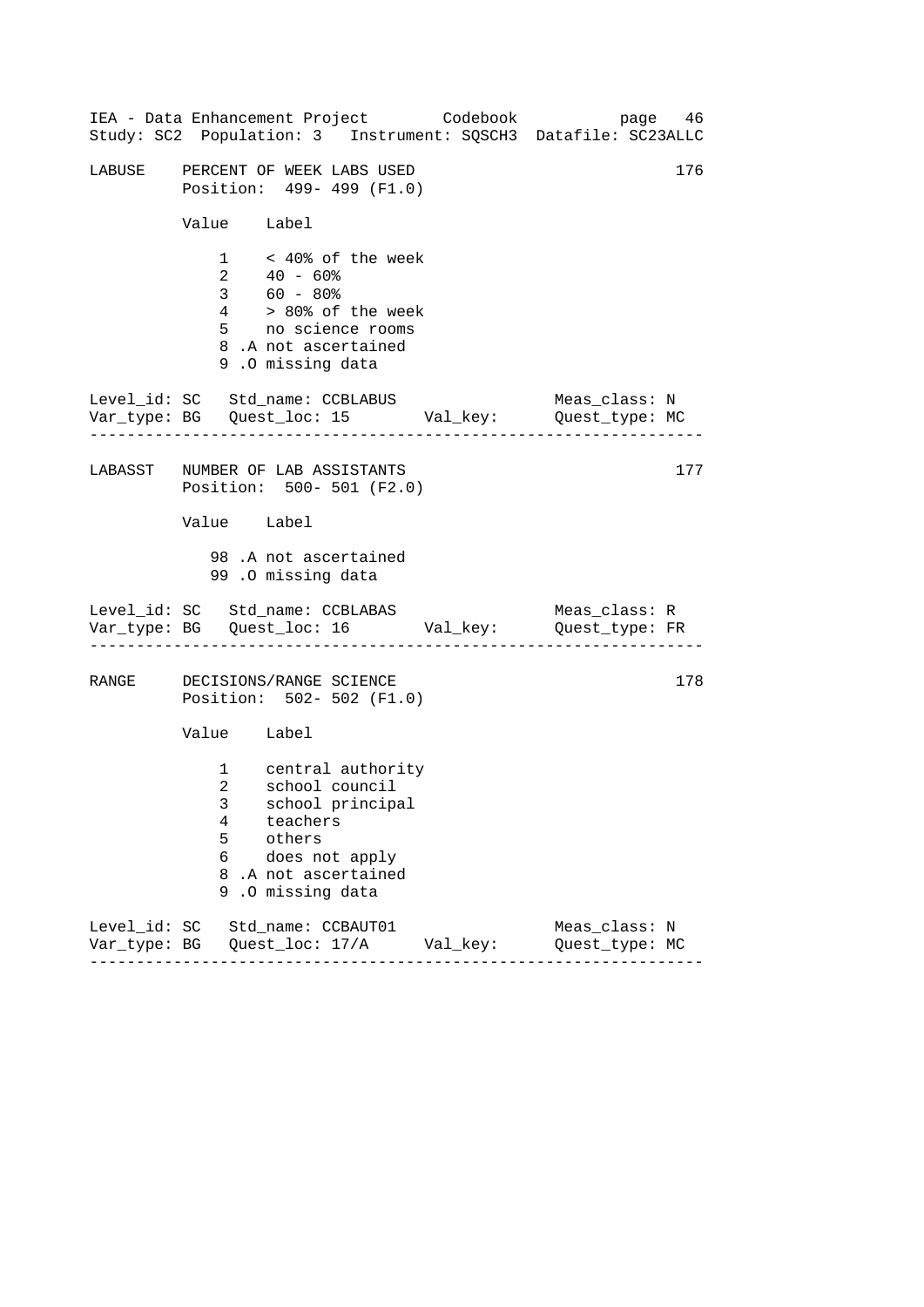| IEA - Data Enhancement Project  |                                                                                         |                                                                                                                                            |  | Codebook | Study: SC2 Population: 3 Instrument: SQSCH3 Datafile: SC23ALLC                 | 47<br>page |
|---------------------------------|-----------------------------------------------------------------------------------------|--------------------------------------------------------------------------------------------------------------------------------------------|--|----------|--------------------------------------------------------------------------------|------------|
| CONTENT                         |                                                                                         | DECISIONS/CONTENT SCIENCE<br>Position: 503-503 (F1.0)                                                                                      |  |          |                                                                                | 179        |
|                                 | Value Label                                                                             |                                                                                                                                            |  |          |                                                                                |            |
|                                 | $\mathbf{1}$<br>$\overline{a}$<br>3 <sup>7</sup><br>$4\overline{ }$<br>5<br>6           | central authority<br>school council<br>school principal<br>teachers<br>others<br>does not apply<br>8.A not ascertained<br>9.0 missing data |  |          |                                                                                |            |
| Level_id: SC Std_name: CCBAUT02 |                                                                                         |                                                                                                                                            |  |          | Meas class: N<br>Quest_type: MC                                                |            |
| TEXTS                           |                                                                                         | DECISIONS/TEXTBOOKS SCIENCE<br>Position: 504-504 (F1.0)                                                                                    |  |          |                                                                                | 180        |
|                                 | Value Label                                                                             |                                                                                                                                            |  |          |                                                                                |            |
|                                 | $1 \quad \blacksquare$<br>$\overline{a}$<br>3 <sup>7</sup><br>$4\overline{ }$<br>5<br>6 | central authority<br>school council<br>school principal<br>teachers<br>others<br>does not apply<br>8.A not ascertained<br>9.0 missing data |  |          |                                                                                |            |
| Level_id: SC Std_name: CCBAUT03 |                                                                                         |                                                                                                                                            |  |          | Meas_class: N<br>Quest_type: MC                                                |            |
| EQPT                            |                                                                                         | DECISIONS/SCIENCE EQUIPMENT<br>Position: 505- 505 (F1.0)                                                                                   |  |          |                                                                                | 181        |
|                                 | Value Label                                                                             |                                                                                                                                            |  |          |                                                                                |            |
|                                 | $1 \quad \blacksquare$<br>$\overline{a}$<br>3 <sup>7</sup><br>$4\overline{ }$<br>5<br>6 | central authority<br>school council<br>school principal<br>teachers<br>others<br>does not apply<br>8.A not ascertained<br>9.0 missing data |  |          |                                                                                |            |
| Level_id: SC Std_name: CCBAUT04 |                                                                                         |                                                                                                                                            |  |          | Meas_class: N<br>Var_type: BG    Quest_loc: 17/D    Val_key:    Quest_type: MC |            |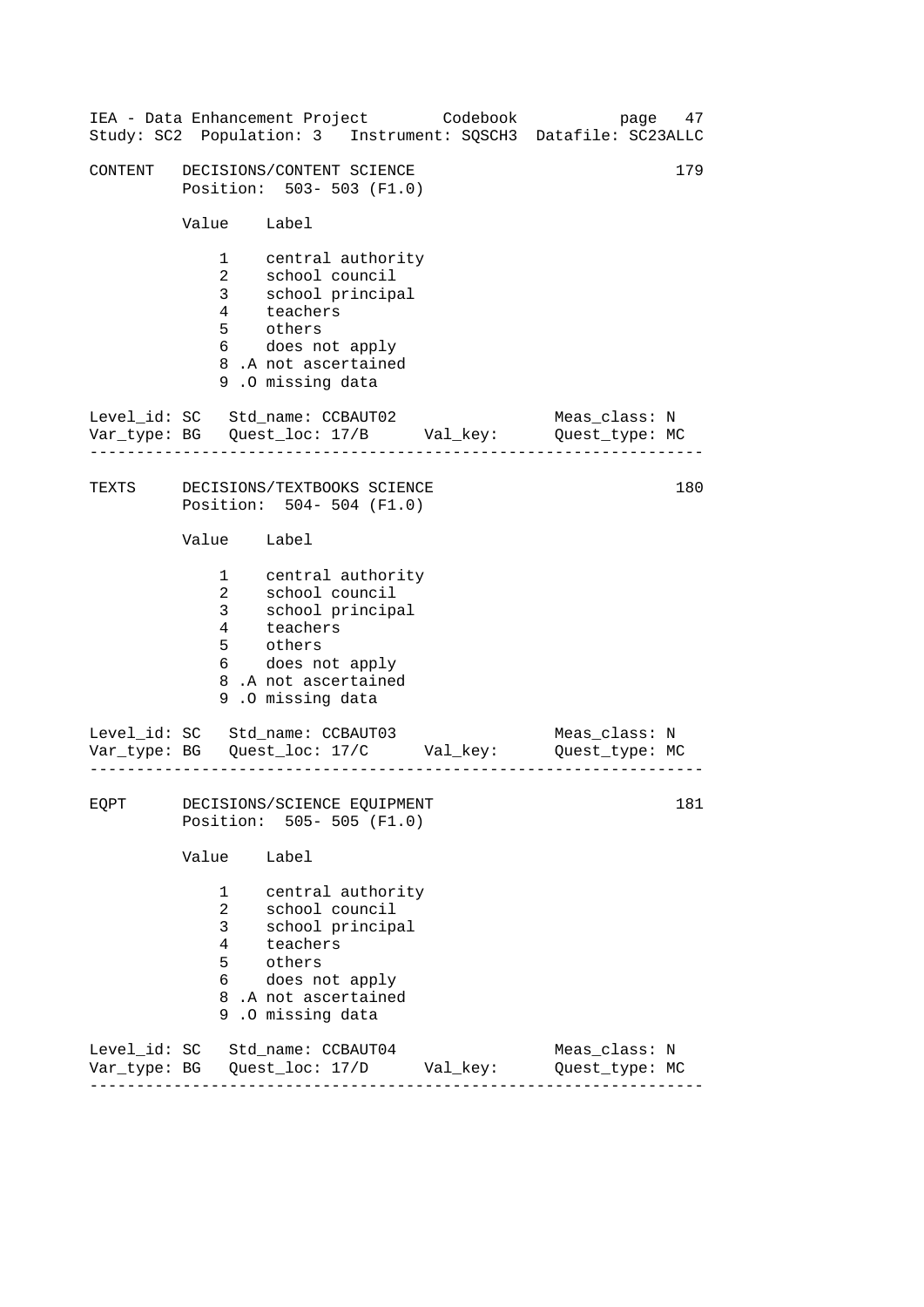|               |                                                                                         | IEA - Data Enhancement Project Codebook                                                                                                    |  | Study: SC2 Population: 3 Instrument: SQSCH3 Datafile: SC23ALLC                 | 48<br>page |
|---------------|-----------------------------------------------------------------------------------------|--------------------------------------------------------------------------------------------------------------------------------------------|--|--------------------------------------------------------------------------------|------------|
|               |                                                                                         | ENTRANCE DECISIONS/STUDENT ENTRANCE<br>Position: 506- 506 (F1.0)                                                                           |  |                                                                                | 182        |
|               | Value Label                                                                             |                                                                                                                                            |  |                                                                                |            |
|               | $\mathbf{1}$<br>$\overline{a}$<br>3 <sup>7</sup><br>$4\overline{ }$<br>5<br>6           | central authority<br>school council<br>school principal<br>teachers<br>others<br>does not apply<br>8.A not ascertained<br>9.0 missing data |  |                                                                                |            |
|               |                                                                                         | Level_id: SC Std_name: CCBAUT05                                                                                                            |  | Meas_class: N<br>Quest_type: MC                                                |            |
| FEES          |                                                                                         | DECISIONS/STUDENT FEES<br>Position: 507- 507 (F1.0)                                                                                        |  |                                                                                | 183        |
|               | Value Label                                                                             |                                                                                                                                            |  |                                                                                |            |
|               | $1 \quad \blacksquare$<br>$\overline{a}$<br>3 <sup>7</sup><br>4<br>5<br>6               | central authority<br>school council<br>school principal<br>teachers<br>others<br>does not apply<br>8.A not ascertained<br>9.0 missing data |  |                                                                                |            |
|               |                                                                                         | Level_id: SC Std_name: CCBAUT06                                                                                                            |  | Meas_class: N<br>Quest_type: MC                                                |            |
| <b>EXPEND</b> |                                                                                         | DECISIONS/MAJOR EXPENDITURE<br>Position: 508- 508 (F1.0)                                                                                   |  |                                                                                | 184        |
|               | Value Label                                                                             |                                                                                                                                            |  |                                                                                |            |
|               | $1 \quad \blacksquare$<br>$\overline{a}$<br>3 <sup>7</sup><br>$4\overline{ }$<br>5<br>6 | central authority<br>school council<br>school principal<br>teachers<br>others<br>does not apply<br>8.A not ascertained<br>9.0 missing data |  |                                                                                |            |
|               |                                                                                         | Level_id: SC Std_name: CCBAUT07                                                                                                            |  | Meas_class: N<br>Var_type: BG    Quest_loc: 17/G    Val_key:    Quest_type: MC |            |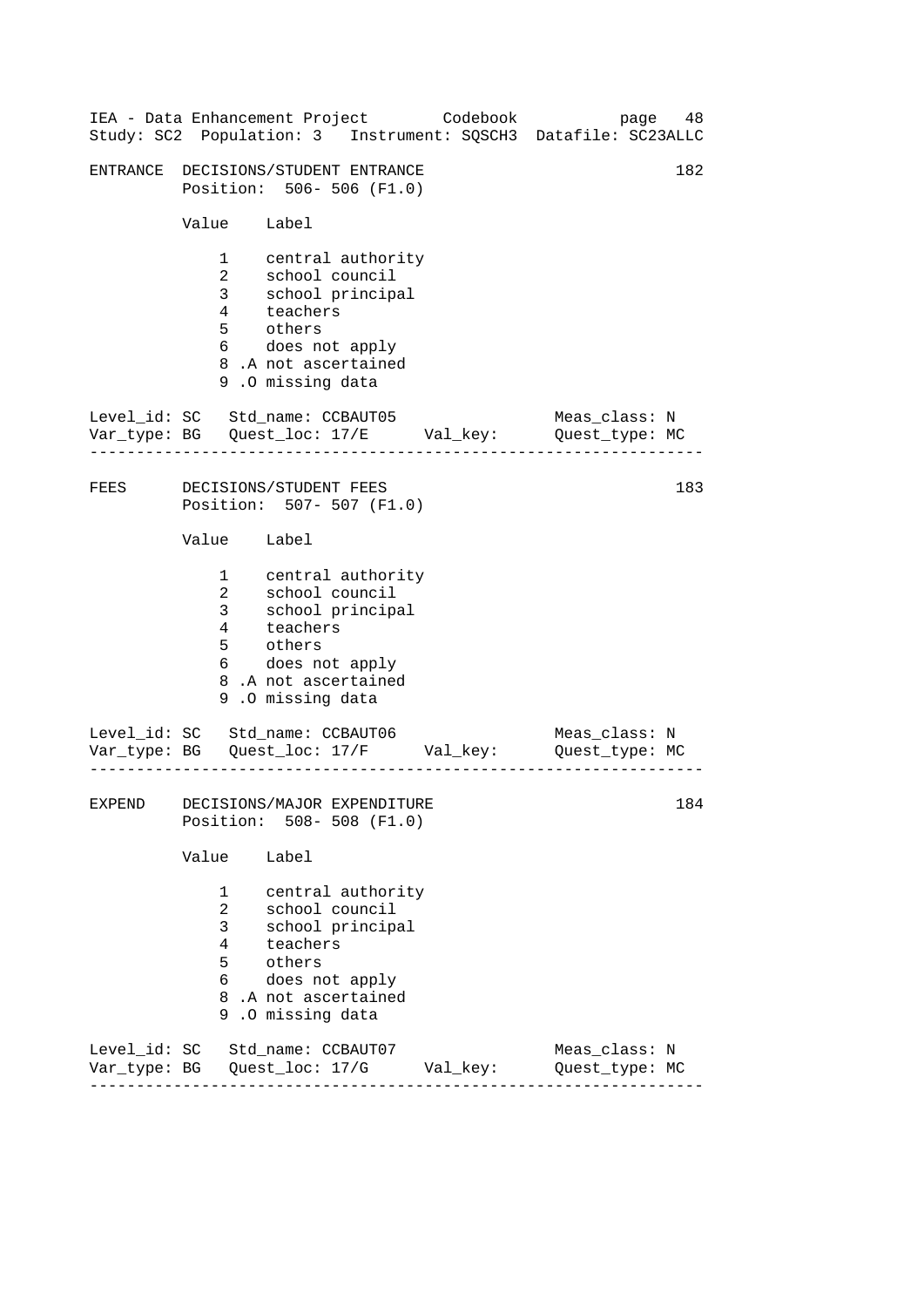|          |                                                                                         |                                                                                                                                              | IEA - Data Enhancement Project Codebook | page<br>Study: SC2 Population: 3 Instrument: SQSCH3 Datafile: SC23ALLC | 49  |
|----------|-----------------------------------------------------------------------------------------|----------------------------------------------------------------------------------------------------------------------------------------------|-----------------------------------------|------------------------------------------------------------------------|-----|
|          |                                                                                         | CONDITNS DECISIONS/TEACHER CONDITIONS<br>Position: 509- 509 (F1.0)                                                                           |                                         |                                                                        | 185 |
|          | Value Label                                                                             |                                                                                                                                              |                                         |                                                                        |     |
|          | $1 \quad \blacksquare$<br>$\overline{2}$<br>3 <sup>7</sup><br>$4\overline{ }$<br>5<br>6 | central authority<br>school council<br>school principal<br>teachers<br>others<br>does not apply<br>8.A not ascertained<br>9.0 missing data   |                                         |                                                                        |     |
|          |                                                                                         | Level_id: SC Std_name: CCBAUT08                                                                                                              |                                         | Meas_class: N<br>Quest_type: MC                                        |     |
| SELTCHR  |                                                                                         | DECISIONS/SELECT TEACHERS<br>Position: 510- 510 (F1.0)                                                                                       |                                         |                                                                        | 186 |
|          | Value Label                                                                             |                                                                                                                                              |                                         |                                                                        |     |
|          | $1 \quad \blacksquare$<br>$\overline{a}$<br>3 <sup>7</sup><br>$4\overline{ }$<br>5      | central authority<br>school council<br>school principal<br>teachers<br>others<br>6 does not apply<br>8.A not ascertained<br>9.0 missing data |                                         |                                                                        |     |
|          |                                                                                         | Level_id: SC Std_name: CCBAUT09                                                                                                              |                                         | Meas_class: N<br>Quest_type: MC                                        |     |
| SELPRINC |                                                                                         | DECISIONS/SELECT PRINCIPAL<br>Position: 511- 511 (F1.0)                                                                                      |                                         |                                                                        | 187 |
|          | Value                                                                                   | Label                                                                                                                                        |                                         |                                                                        |     |
|          | $1 \quad \Box$<br>$\overline{2}$<br>3<br>$\overline{4}$<br>5<br>6                       | central authority<br>school council<br>school principal<br>teachers<br>others<br>does not apply<br>8.A not ascertained<br>9.0 missing data   |                                         |                                                                        |     |
|          |                                                                                         | Level_id: SC Std_name: CCBAUT10                                                                                                              |                                         | Meas_class: N<br>Quest_type: MC                                        |     |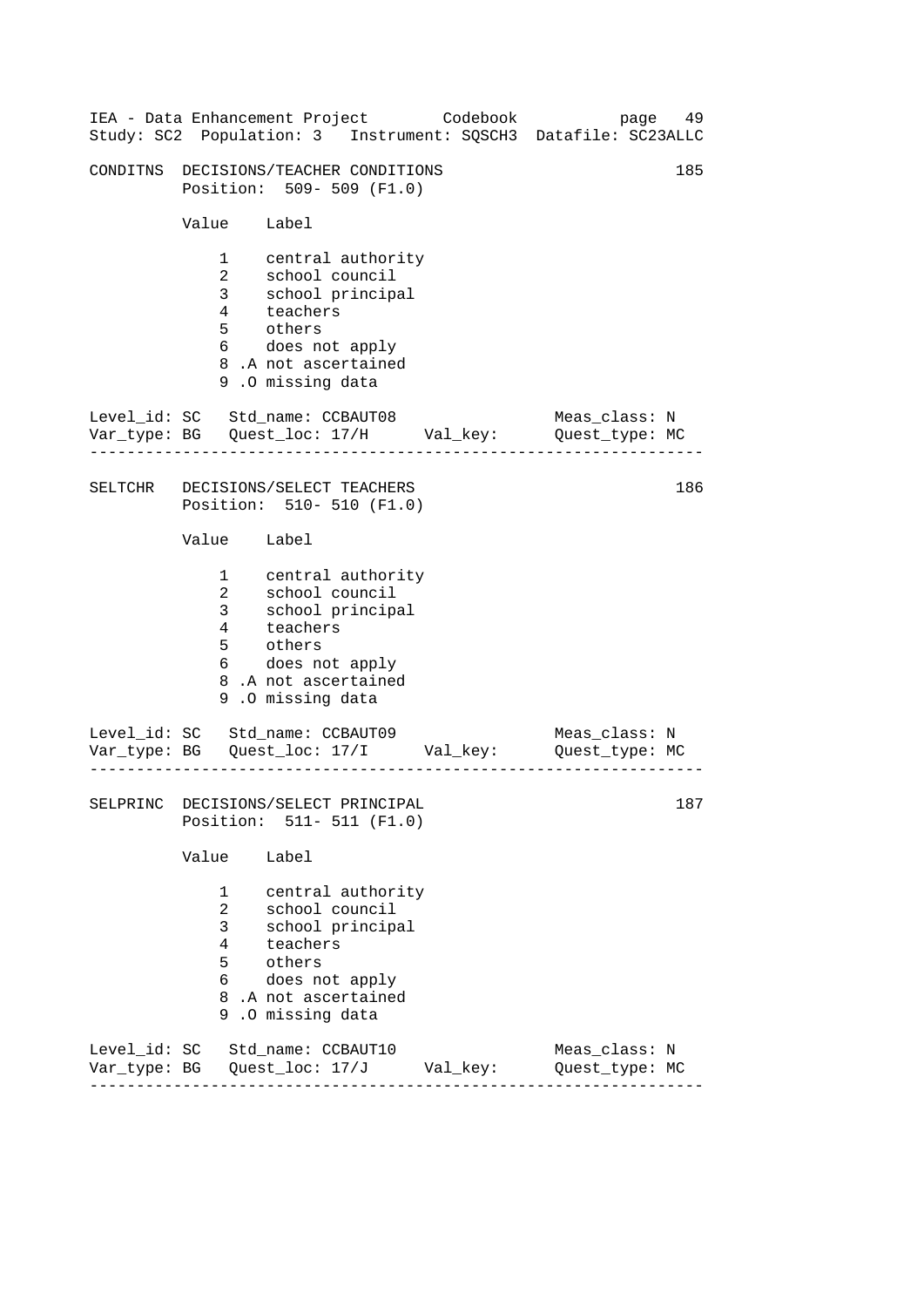|                                                                                |                                                               |                                                                                                                                                        |  | IEA - Data Enhancement Project Codebook | page 50<br>Study: SC2 Population: 3 Instrument: SQSCH3 Datafile: SC23ALLC      |     |  |  |
|--------------------------------------------------------------------------------|---------------------------------------------------------------|--------------------------------------------------------------------------------------------------------------------------------------------------------|--|-----------------------------------------|--------------------------------------------------------------------------------|-----|--|--|
| RULES                                                                          | DECISIONS/SCHOOL RULES<br>Position: 512- 512 (F1.0)           |                                                                                                                                                        |  |                                         |                                                                                |     |  |  |
|                                                                                | Value Label                                                   |                                                                                                                                                        |  |                                         |                                                                                |     |  |  |
|                                                                                |                                                               | 1 central authority<br>2 school council<br>3 school principal<br>4 teachers<br>5 others<br>6 does not apply<br>8.A not ascertained<br>9.0 missing data |  |                                         |                                                                                |     |  |  |
| Level_id: SC Std_name: CCBAUT11                                                |                                                               |                                                                                                                                                        |  |                                         | Meas_class: N<br>Var_type: BG    Quest_loc: 17/K    Val_key:    Quest_type: MC |     |  |  |
|                                                                                | PTCTEE PARENT TEACHER ASSOCIATION<br>Position: 513-513 (F1.0) |                                                                                                                                                        |  |                                         |                                                                                |     |  |  |
|                                                                                | Value Label                                                   |                                                                                                                                                        |  |                                         |                                                                                |     |  |  |
|                                                                                | 1 yes<br>$2$ no                                               | 8.A not ascertained<br>9.0 missing data                                                                                                                |  |                                         |                                                                                |     |  |  |
| Level_id: SC Std_name: CCBPTA                                                  | . <u>_ _ _ _ _ _ _ _ _ _ _ _ _</u> _ _ _                      |                                                                                                                                                        |  |                                         | Meas_class: N<br>Var_type: BG    Quest_loc: 18    Val_key:    Quest_type: MC   |     |  |  |
| SOCIAL ACTIVITIES PTA/SOCIAL WORK                                              |                                                               | Position: 514- 514 (F1.0)                                                                                                                              |  |                                         |                                                                                | 190 |  |  |
|                                                                                | Value Label                                                   |                                                                                                                                                        |  |                                         |                                                                                |     |  |  |
|                                                                                | 1<br>2<br>8<br>9                                              | yes<br>no<br>.A not ascertained<br>.0 missing data                                                                                                     |  |                                         |                                                                                |     |  |  |
| Level_id: SC Std_name: CCBPTA01<br>Var_type: BG    Quest_loc: 19/A    Val_key: |                                                               |                                                                                                                                                        |  |                                         | Meas_class: N<br>Quest_type: MC                                                |     |  |  |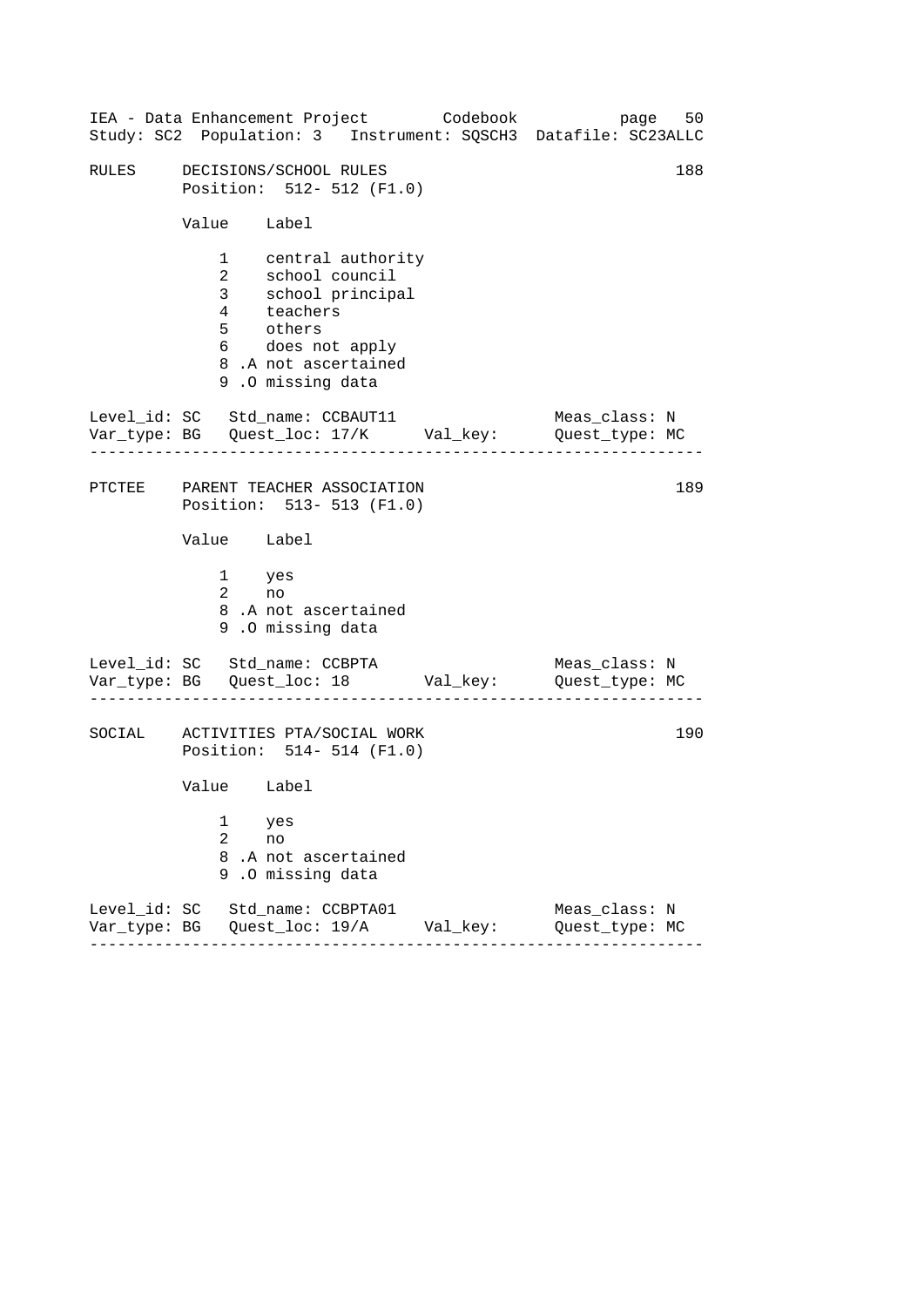------------------------------------------------------------------ ------------------------------------------------------------------ ------------------------------------------------------------------ ------------------------------------------------------------------ IEA - Data Enhancement Project Codebook page 51 Study: SC2 Population: 3 Instrument: SQSCH3 Datafile: SC23ALLC CULTURE ACTIVITIES PTA/SOCIAL OR CULTURAL ACTS 191 Position: 515- 515 (F1.0) Value Label 1 yes 2 no 8 .A not ascertained 9 .O missing data Level\_id: SC Std\_name: CCBPTA02 Meas\_class: N Var\_type: BG Quest\_loc: 19/B Val\_key: Quest\_type: MC MONEY ACTIVITIES PTA/RAISE MONEY 192 Position: 516- 516 (F1.0) Value Label 1 yes 2 no 8 .A not ascertained 9 .O missing data Level\_id: SC Std\_name: CCBPTA03 Meas\_class: N Var\_type: BG Quest\_loc: 19/C Val\_key: Quest\_type: MC INSTRN ACTIVITIES PTA/DISCUSS STUDENT PROBLEMS 193 Position: 517- 517 (F1.0) Value Label 1 yes 2 no 8 .A not ascertained 9 .O missing data Level id: SC Std name: CCBPTA04 Meas class: N Var\_type: BG Quest\_loc: 19/D Val\_key: Quest\_type: MC POLICY ACTIVITIES PTA/DISCUSS CURRICULUM 194 Position: 518- 518 (F1.0) Value Label 1 yes 2 no 8 .A not ascertained 9 .O missing data Level\_id: SC Std\_name: CCBPTA05 Meas\_class: N Var\_type: BG Quest\_loc: 19/E Val\_key: Quest\_type: MC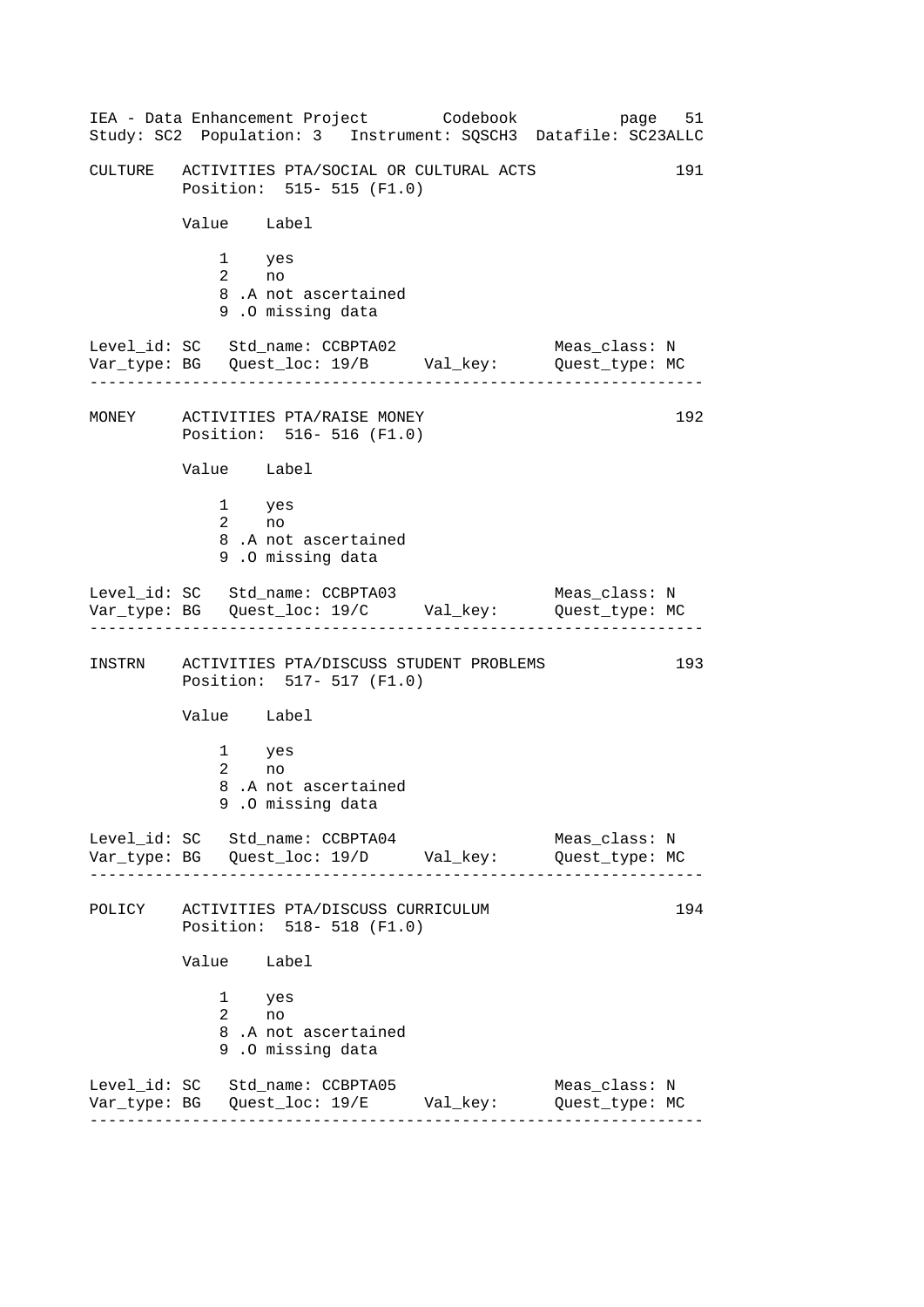------------------------------------------------------------------ ------------------------------------------------------------------ ------------------------------------------------------------------ ------------------------------------------------------------------ IEA - Data Enhancement Project Codebook page 52 Study: SC2 Population: 3 Instrument: SQSCH3 Datafile: SC23ALLC PARENTED ACTIVITIES PTA/PARENT EDUCATION 195 Position: 519- 519 (F1.0) Value Label 1 yes 2 no 8 .A not ascertained 9 .O missing data Level\_id: SC Std\_name: CCBPTA06 Meas\_class: N Var\_type: BG Quest\_loc: 19/F Val\_key: Quest\_type: MC SELSTAFF ACTIVITIES PTA/SELECT STAFF 196 Position: 520- 520 (F1.0) Value Label 1 yes 2 no 8 .A not ascertained 9 .O missing data Level\_id: SC Std\_name: CCBPTA07 Meas\_class: N Var\_type: BG Quest\_loc: 19/G Val\_key: Quest\_type: MC BUDGET ACTIVITIES PTA/APPROVE BUDGET 197 Position: 521- 521 (F1.0) Value Label 1 yes 2 no 8 .A not ascertained 9 .O missing data Level id: SC Std name: CCBPTA08 Meas class: N Var\_type: BG Quest\_loc: 19/H Val\_key: Quest\_type: MC SCACTIVS ACTIVITIES PTA/SCIENCE ACTIVITIES 198 Position: 522- 522 (F1.0) Value Label 1 yes 2 no 8 .A not ascertained 9 .O missing data Level\_id: SC Std\_name: CCBPTA09 Meas\_class: N Var\_type: BG Quest\_loc: 19/I Val\_key: Quest\_type: MC